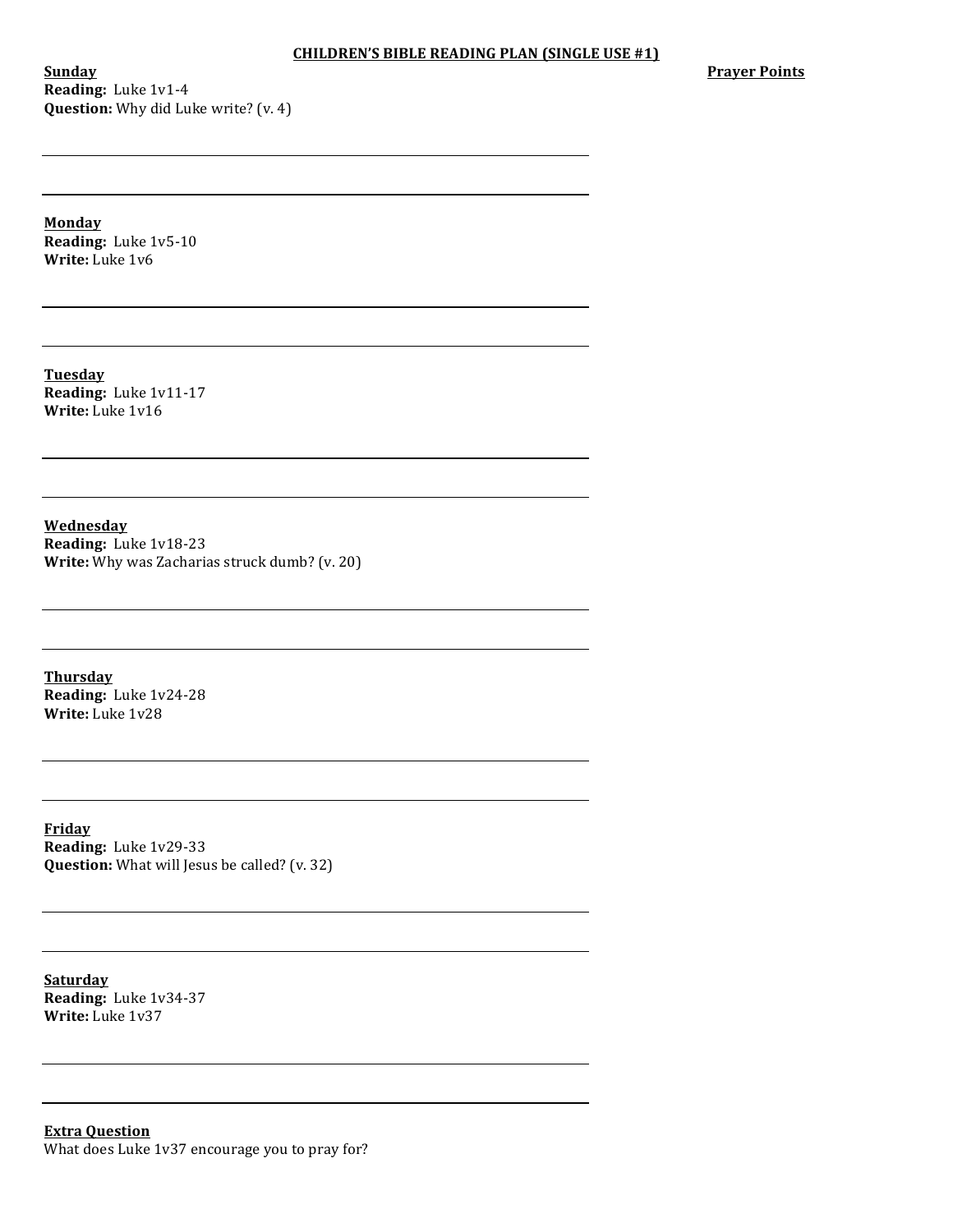**Sunday Reading:** Luke 1v38-45 **Write:** Luke 1v45

## **Monday**

**Reading:** Luke 1v46-55 **Question:** Was Mary a sinner who needed a Savior? (v. 47)

**Tuesday Reading:** Luke 1v56-60 **Write:** Luke 1v58

**Wednesday Reading:** Luke 1v61-66 **Question:** How did people react to John's birth? (v. 65-66)

**Thursday Reading:** Luke 1v67-72 **Question:** God was visiting his people. To do what? (v. 68)

**Friday Reading:** Luke 1v73-80 **Write:** Luke 1v77

**Saturday Reading:** Luke 2v1-7 **Write:** Luke 2v7

**Extra Question** Is there room in your life for Jesus? What's pushing him out? (Luke  $2v7$ )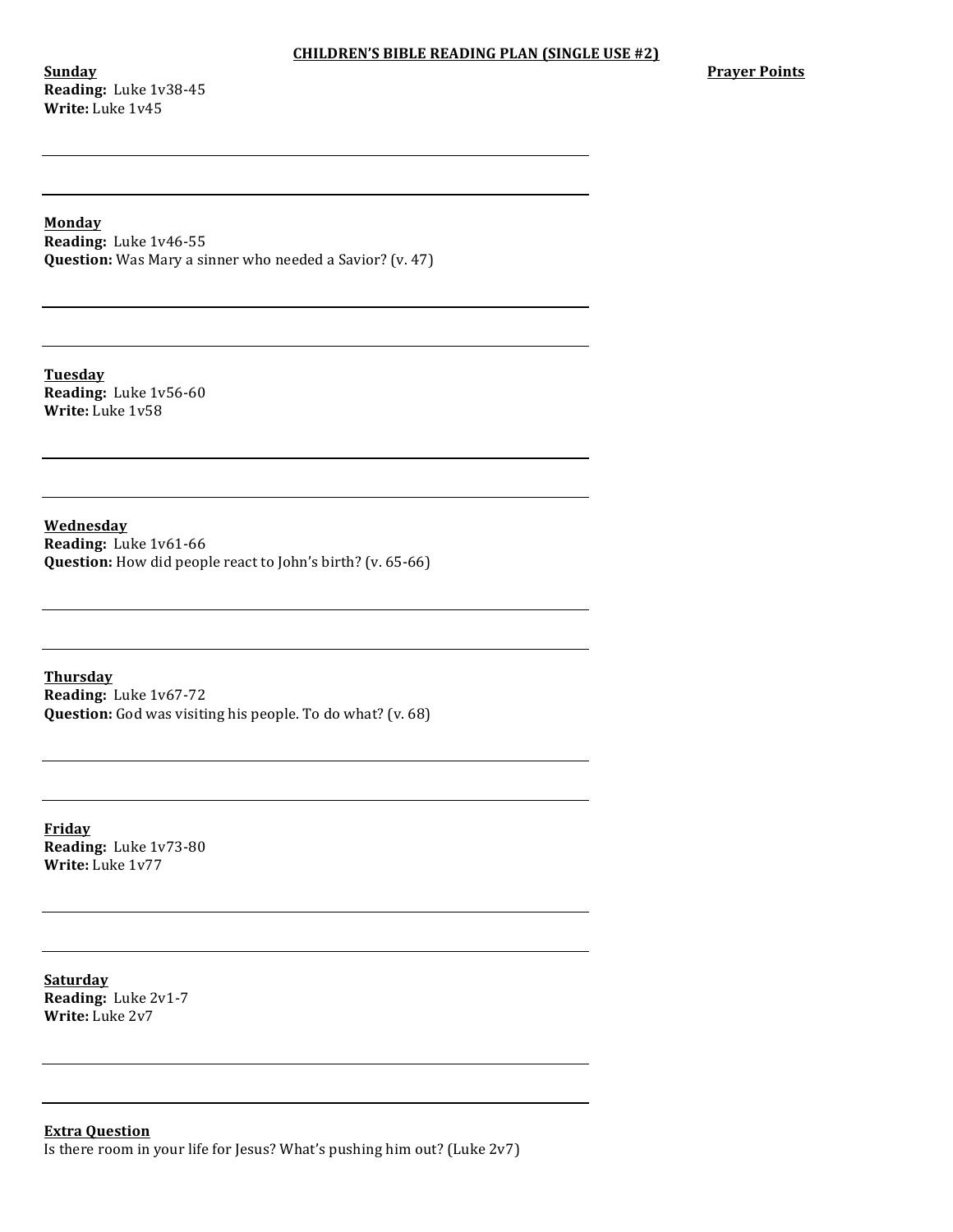## CHILDREN'S BIBLE READING PLAN (SINGLE USE #3)

**Sunday Reading:** Luke 2v8-14 **Question:** What does Savior mean? (v. 11) **Prayer Points** 

**Monday Reading:** Luke 2v15-20 **Write:** Luke 2v19

**Tuesday Reading:** Luke 2v21-24 **Write:** What does Jesus mean? (v. 21; Matthew 1v21)

**Wednesday Reading:** Luke 2v25-32 **Write:** Luke 2v30

**Thursday Reading:** Luke 2v33-38 **Write:** Luke 2v38

**Friday Reading:** Luke 2v39-45 **Write:** Luke 2v40

**Saturday Reading:** Luke 2v46-52 **Write:** Luke 2v49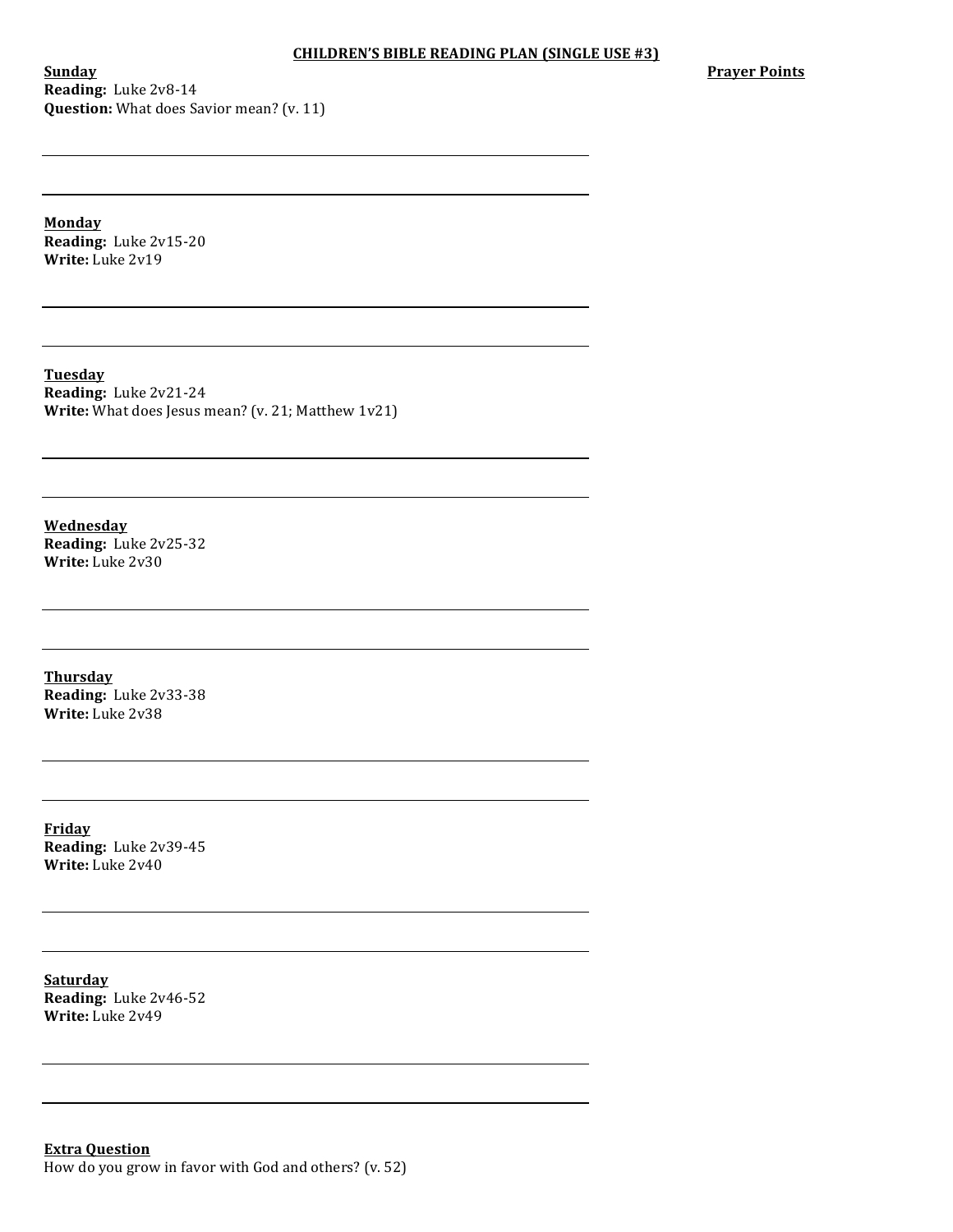**Sunday Reading:** Luke 3v1-6 **Write:** Luke 3v3

**Monday Reading:** Luke 3v7-9 **Question:** Luke 3v7

**Tuesday Reading:** Luke 3v10-14 **Question:** Jesus told the people what they should repent of. What should you do?

**Wednesday Reading:** Luke 3v15-18 **Write:** Luke 3v17

**Thursday Reading:** Luke 3v19-23 **Write:** Luke 3v22

**Friday Reading:** Luke 4v1-4 **Write:** Luke 4v4

**Saturday Reading:** Luke 4v5-8 **Write:** Luke 4v8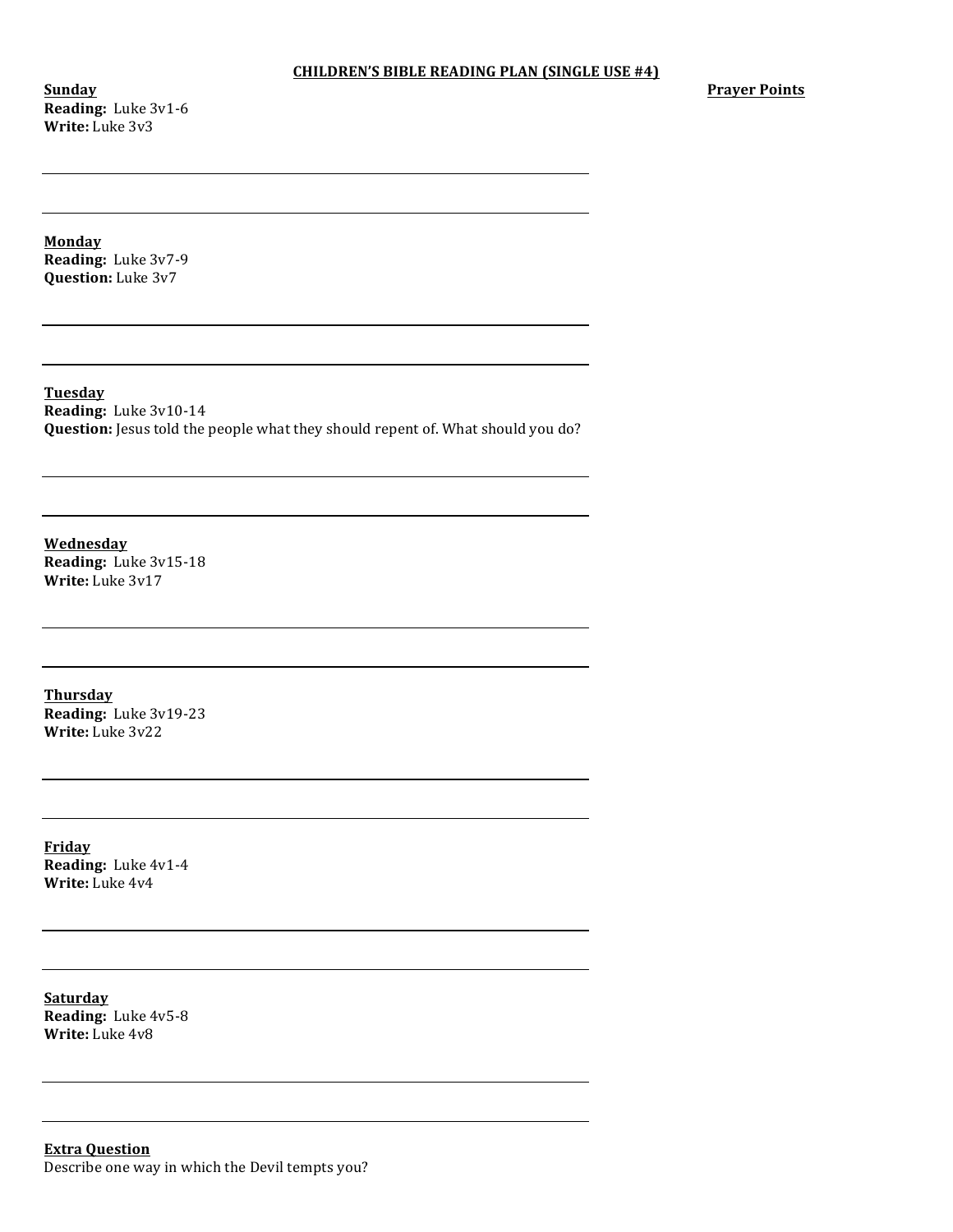**Sunday Reading:** Luke 4v9-15 **Write:** Luke 4v12

**Monday Reading:** Luke 4v16-21 **Write:** Luke 4v21

**Tuesday Reading:** Luke 4v22-26 **Question:** How did the people respond to Jesus' first sermon? (v. 22)

**Wednesday Reading:** Luke 4v27-32 **Question:** How did the people respond to Jesus second sermon? (v. 28)

**Thursday Reading:** Luke 4v33-37 **Write:** Luke 4v37

**Friday Reading:** Luke 4v38-44 **Write:** Luke 4v43

**Saturday Reading:** Luke 5v1-6 **Write:** Luke 5v5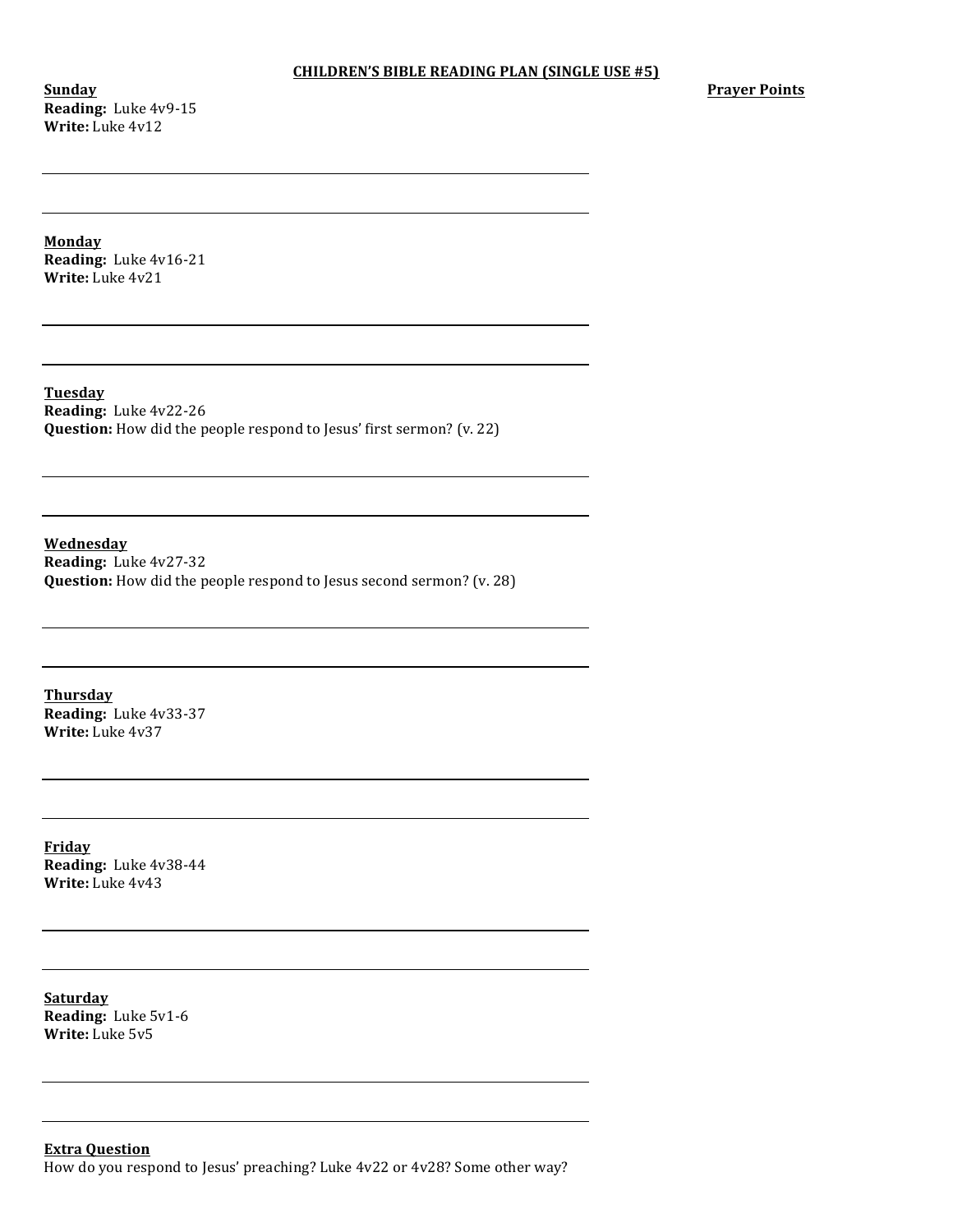**Sunday Reading:** Luke 5v7-11 **Write:** Luke 5v8

### **Monday**

**Reading:** Luke 5v12-15 **Question:** What was the result of the leper being healed? (v. 15)

**Tuesday Reading:** Luke 5v16-20 **Write:** Luke 5v20

**Wednesday Reading:** Luke 5v21-26 **Write:** Luke 5v26

**Thursday Reading:** Luke 5v27-32 **Question:** What did Jesus say to Levi? (v. 27)

**Friday Reading:** Luke 5v33-39 **Write:** Luke 5v35

**Saturday Reading:** Luke 6v1-5 **Question:** Luke 6v5

#### **Extra Question**

1. Jesus is Lord of the Sabbath Day (Luke 6:5). How do you show that in your life?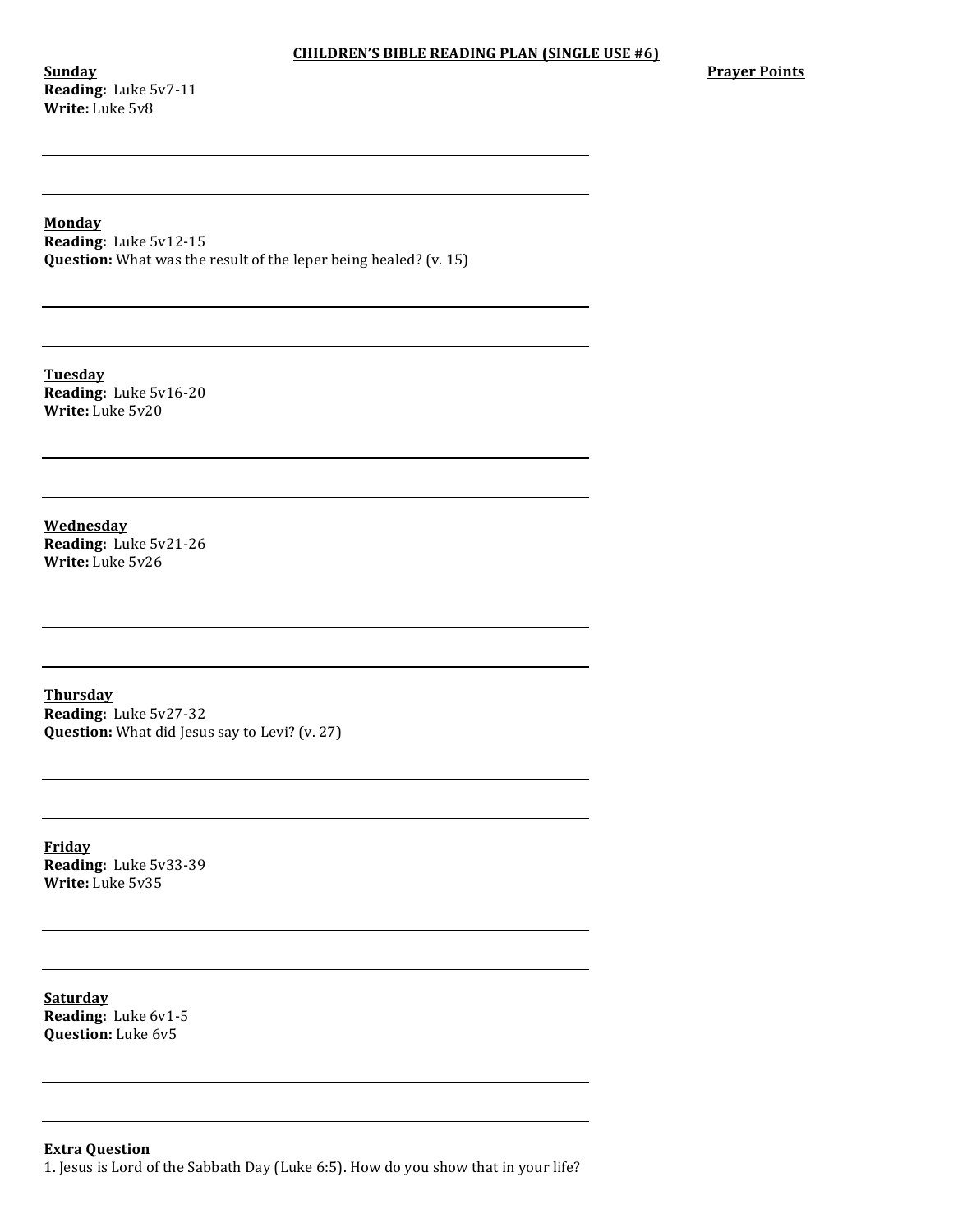## CHILDREN'S BIBLE READING PLAN (SINGLE USE #7)

**Prayer Points** 

**Sunday Reading:** Luke 6v6-11 **Question:** How did the Pharisees respond to Jesus healing the man? (v. 11)

**Monday Reading:** Luke 6v12-16 **Write:** Luke 12v12

**Tuesday Reading:** Luke 6v17-19 **Question:** How many people did Jesus heal? (v. 19)

**Wednesday Reading:** Luke 6v20-26 **Write:** Luke 6v20

**Thursday Reading:** Luke 6v27-30 **Write:** Luke 6v27

**Friday Reading:** Luke 6v31-35 **Question:** How should you treat people who hate you (v. 31)

**Saturday Reading:** Luke 6v36-38 **Write:** Luke 6v36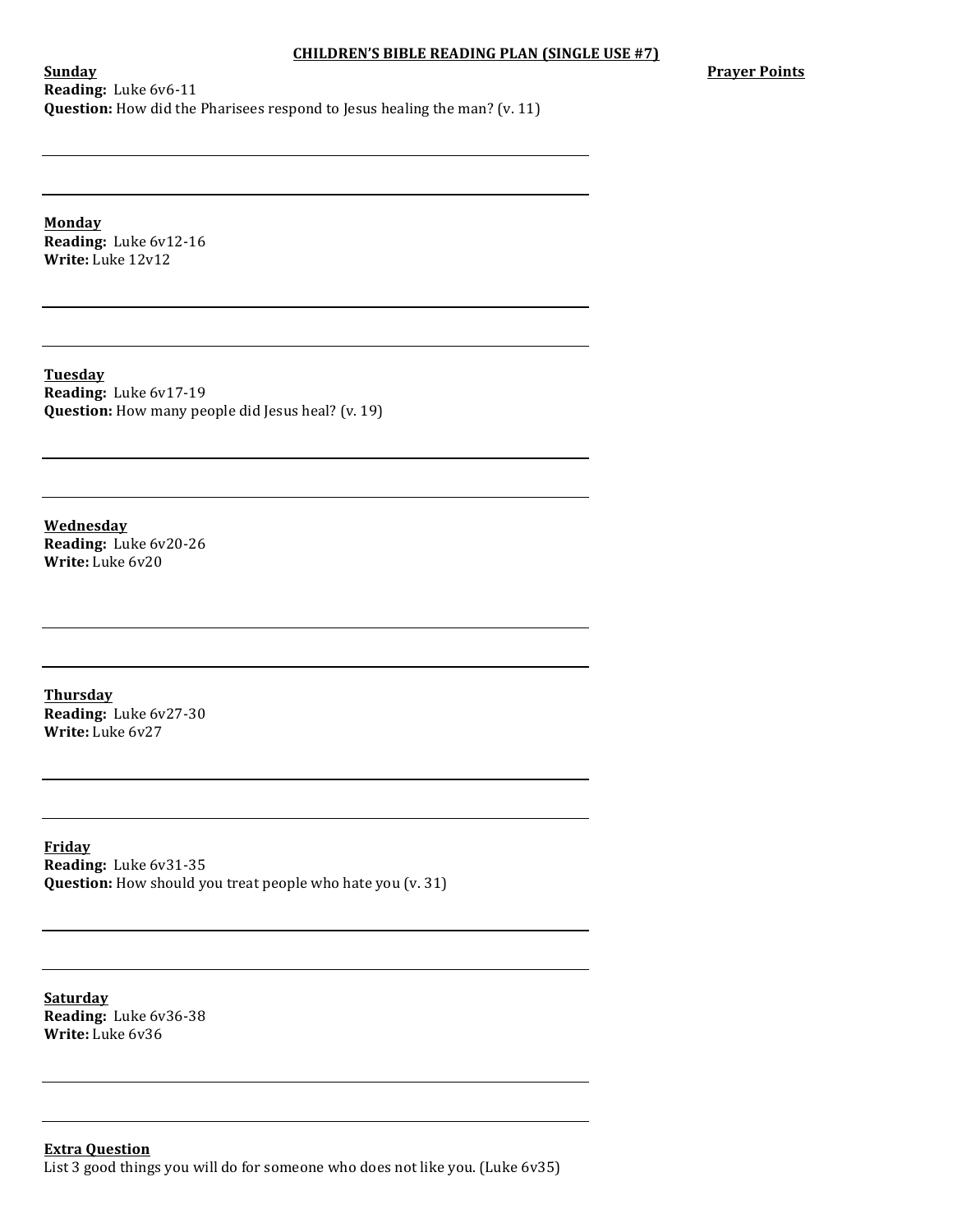**Sunday Reading:** Luke 6v39-42 **Write:** Luke 6v41

**Prayer Points** 

**Monday**

**Reading:** Luke 6v43-45 **Question:** Where do our words come from? (v. 45)

**Tuesday Reading:** Luke 6v46-49 **Write:** Luke 6v46

**Wednesday Reading:** Luke 7v1-5 **Question:** How did the people describe the centurion? (v. 5)

**Thursday Reading:** Luke 7v6-10 **Write:** Luke  $7v7$ 

**Friday Reading:** Luke 7v11-15 **Question:** What did Jesus say to the widow? (v. 13)

**Saturday Reading:** Luke 7v16-18 **Write:** Luke 7v16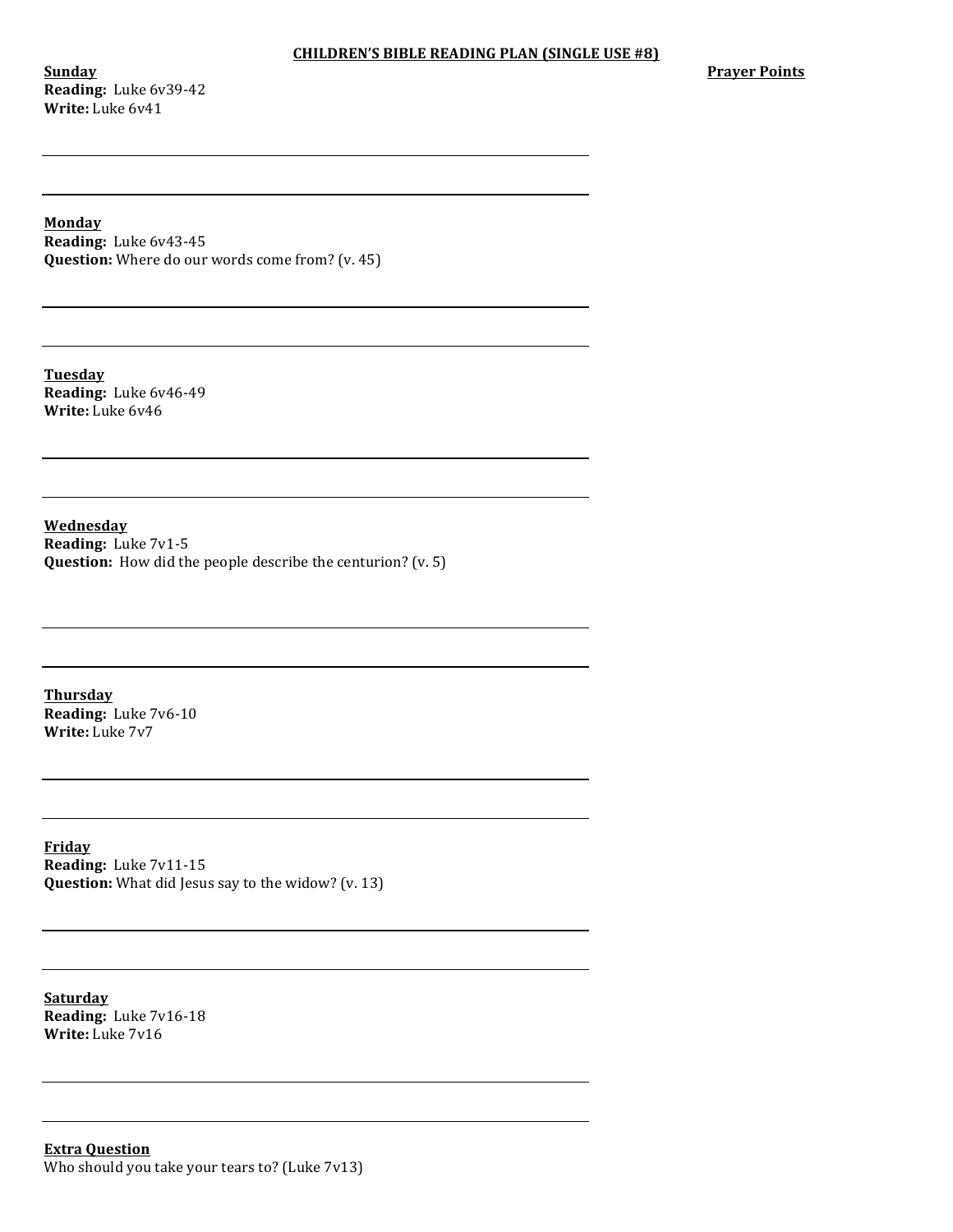**Sunday Reading:** Luke 7v19-23 **Write:** Luke 7v23

**Prayer Points** 

**Monday**

**Reading:** Luke 7v24-27 **Write:** Luke 7v27

**Tuesday Reading:** Luke 7v28-30 **Write:** Luke 7v30

**Wednesday Reading:** Luke 7v31-35 **Question:** How were the adults of Jesus day like children? (vv. 31-35)

**Thursday Reading:** Luke 7v36-39 **Question:** What did the woman use to wipe Jesus' feet? (v. 38)

**Friday Reading:** Luke 7v40-43 **Question:** Who loves most? (v. 42)

**Saturday Reading:** Luke 7v44-50 **Write:** Luke 7v48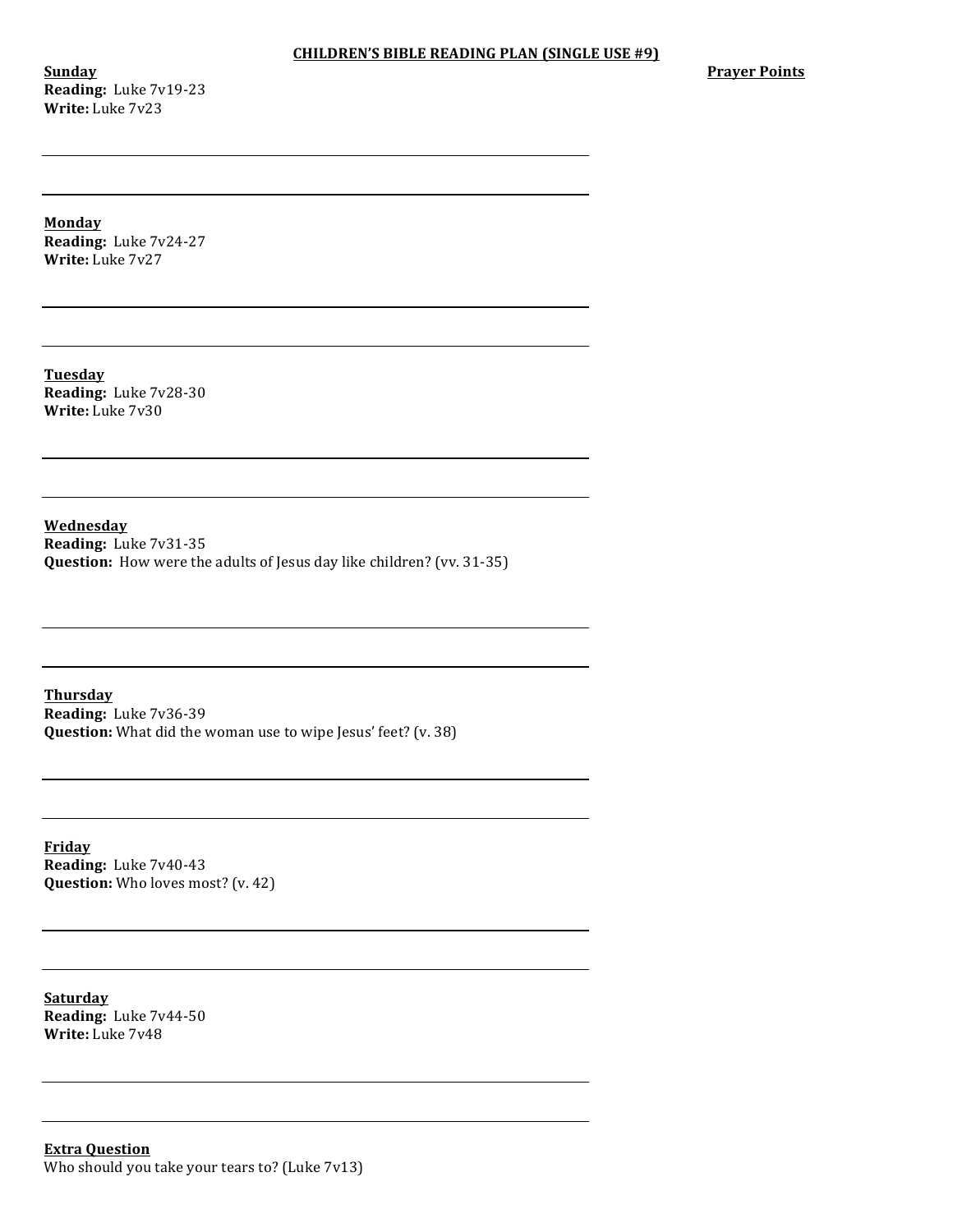**Sunday Reading:** Luke 8v1-3 **Question:** What did Jesus preach? (v. 1) **Prayer Points** 

**Monday Reading:** Luke 8v4-8 **Write:** Luke 8v7

**Tuesday Reading:** Luke 8v9-15 **Question:** What kind of heart do good ground hearers have? (v. 15)

**Wednesday Reading:** Luke 8v16-18 **Question:** What will happen to our secrets? (v. 17)

**Thursday Reading:** Luke 8v19-25 **Write:** Luke 8v21

**Friday Reading:** Luke 8v26-30 **Question:** Why was the man called Legion? (v. 30)

**Saturday Reading:** Luke 8v31-36 **Question:** What did the man do when he was healed? (v. 35)

# **Extra Question**

What hearer are you? Wayside, rock, thorns, or good ground (Lk. 8v12-15)?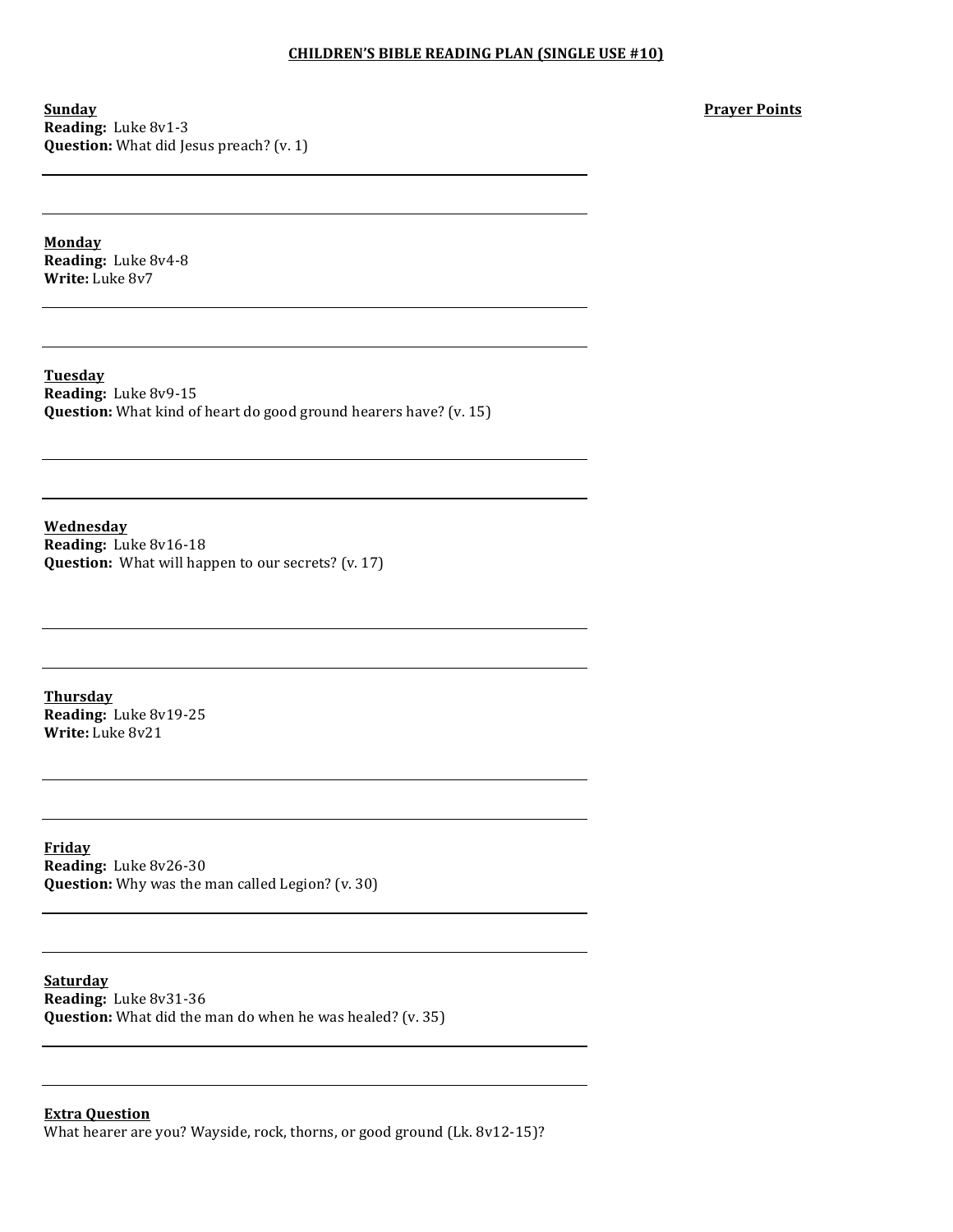**Sunday Reading:** Luke 8v37-40 **Write:** Luke 8v39

**Prayer Points** 

**Monday**

**Reading:** Luke 8v41-48 **Write:** Luke 8v48

**Tuesday Reading:** Luke 8v49-56 **Question:** Why did Jesus tell Jairus's father to do? (v. 50)

**Wednesday Reading:** Luke 9v1-6 **Write:** Luke 9v6

**Thursday Reading:** Luke 9v7-10 **Question:** Why was Herod worried? (v. 7)

**Friday Reading:** Luke 9v11-17 **Question:** How many people should 5 loaves and 2 fish feed? How many were fed?

**Saturday Reading:** Luke 9v18-22 **Write:** Luke  $9v20$ 

**Extra Question** What hearer are you? Wayside, rock, thorns, or good ground (Lk. 8v12-15)?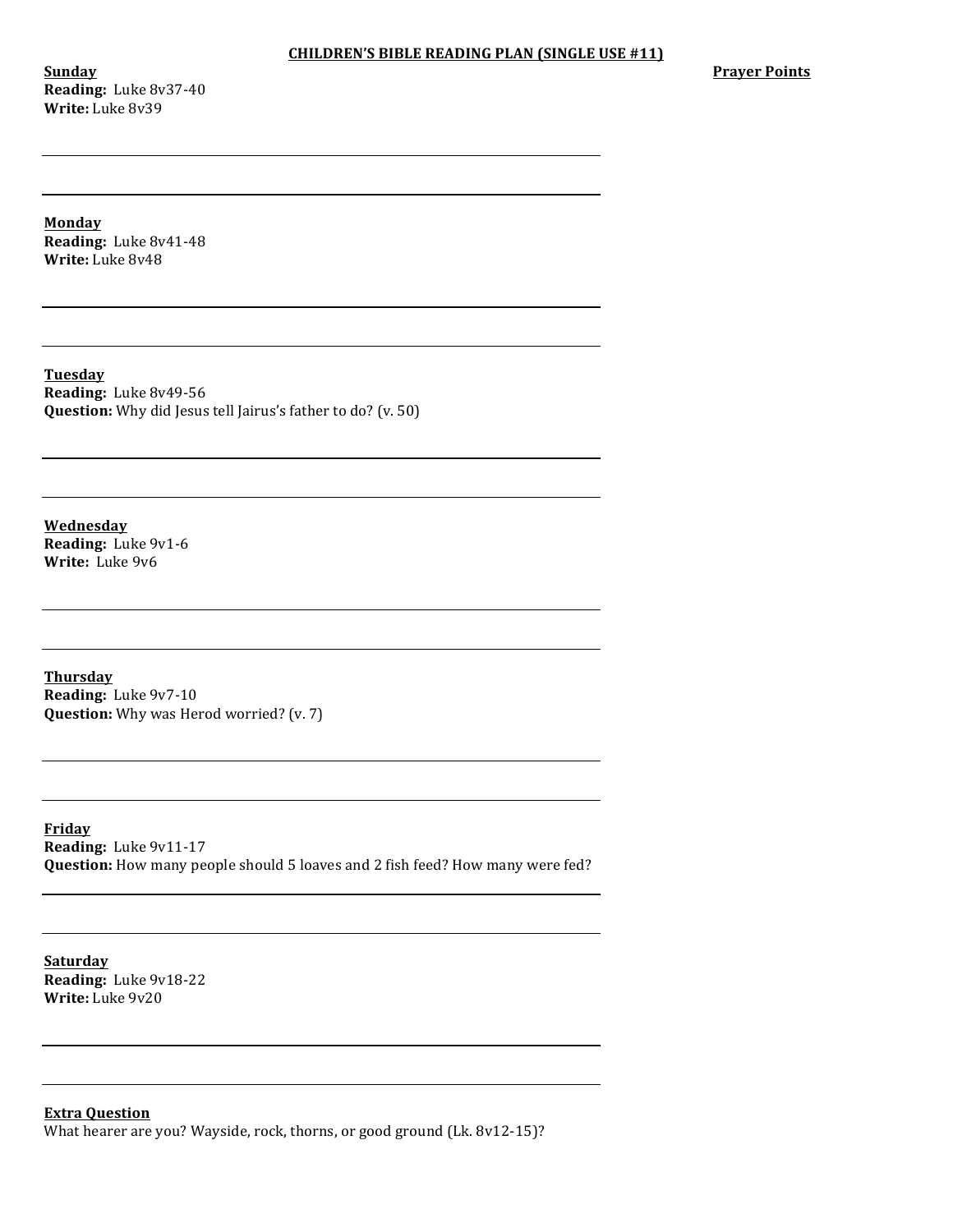**Sunday Reading:** Luke 9v23-27 **Write:** Luke 9v23

**Prayer Points** 

**Monday**

**Reading:** Luke 9v28-32 **Write:** Luke 9v31

**Tuesday Evening Reading:** Luke 9v33-36 **Write:** Luke 9v35

**Wednesday Reading:** Luke 9v37-42 **Question:** How did Jesus describe the people (generation)? (v. 41)

**Thursday Reading:** Luke 9v43-48 **Question:** What were the disciples arguing about? (v. 46)

**Friday Reading:** Luke 9v49-52 **Write:** Luke  $9v50$ 

**Saturday Reading:** Luke 9v53-56 **Question:** Why did Jesus come to earth? (v. 56)

#### **Extra Question** Are you for or against Jesus? (Luke 9v50) How do you know?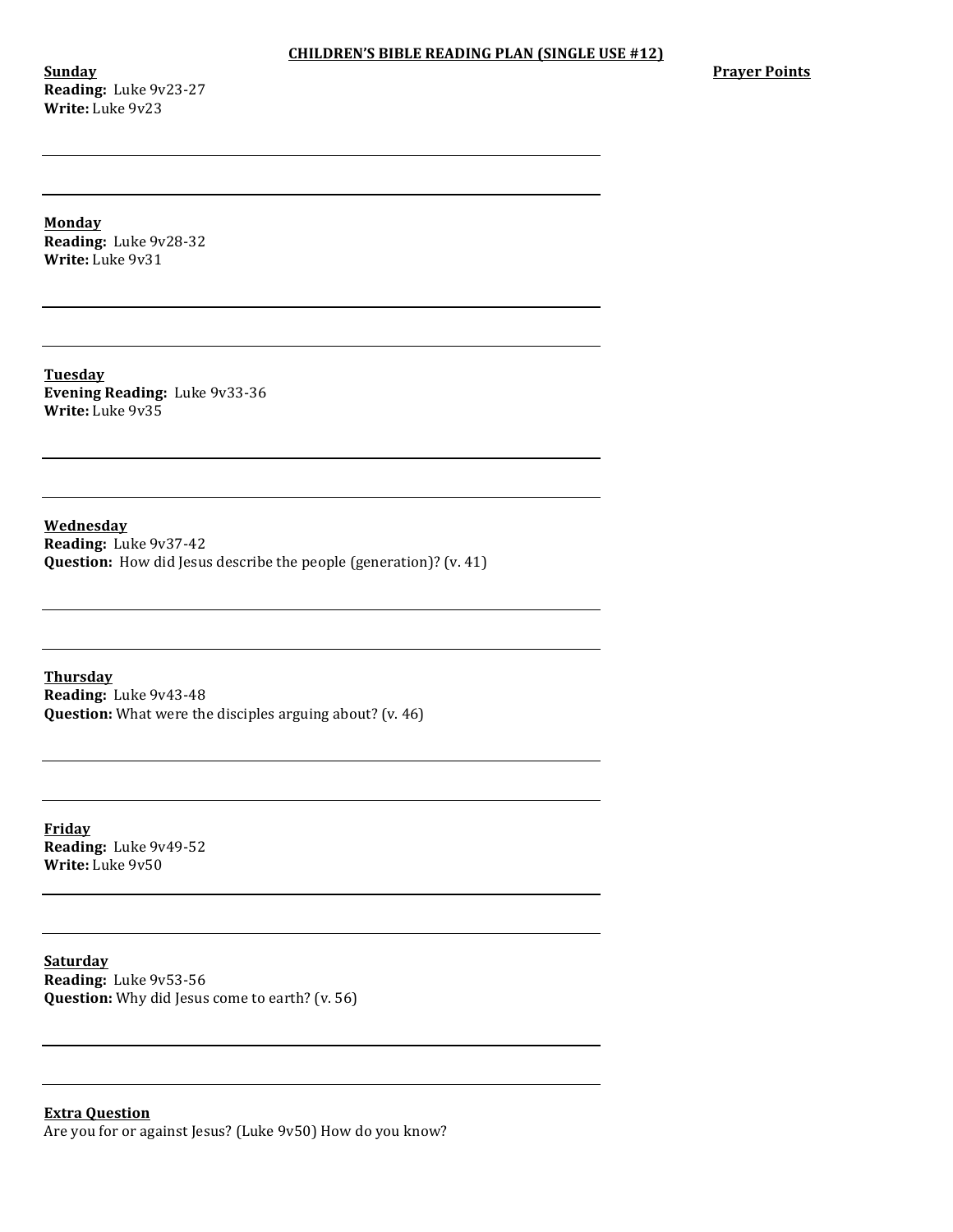**Sunday Reading:** Luke 9v57-62 **Write:** Luke 9v62

**Prayer Points** 

**Monday**

**Reading:** Luke 10v1-4 **Question:** What should we pray for? (v. 2)

**Tuesday Reading:** Luke 10v5-9 **Question:** What had come near? (v. 9)

**Wednesday Reading:** Luke 10v10-16 **Write:** Luke 10v16

**Thursday Reading:** Luke 10v17-20 **Write:** Luke 10v18

**Friday Reading:** Luke 10v21-24 **Question:** Why did Jesus rejoice? (v. 21)

**Saturday Reading:** Luke 10v25-29 **Question:** What question did the lawyer ask Jesus? (v. 25)

### **Extra Question** Why do you think Jesus pointed the questioner to the law? (Luke  $10v26-27$ )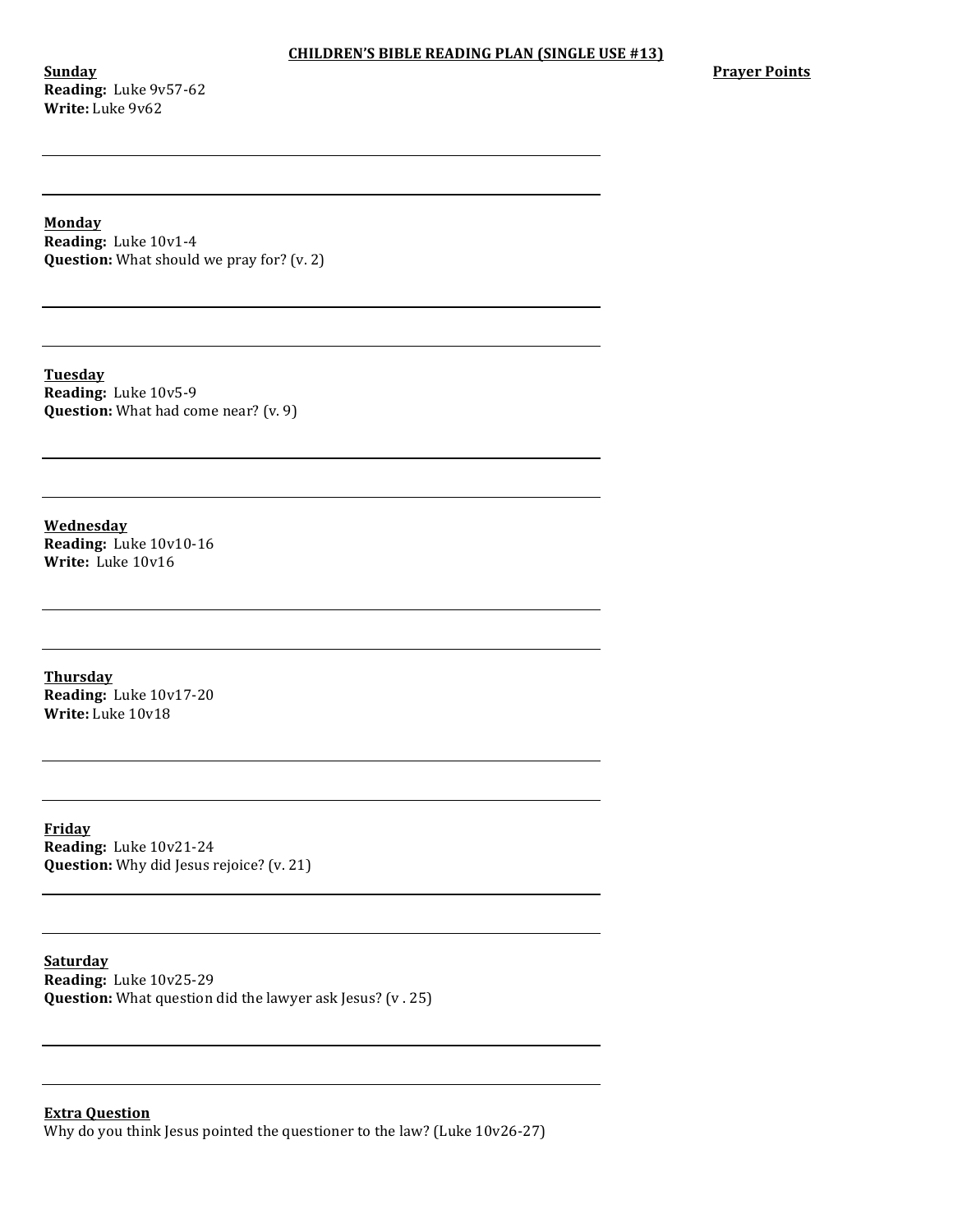**Sunday Reading:** Luke 10v30-37 **Write:** Luke 10v37

**Prayer Points** 

**Monday**

**Reading:** Luke 10v38-42 **Question:** What was Martha doing wrong? (v. 41)

**Tuesday Reading:** Luke 11v1-4 **Write:** Luke 11v4

**Wednesday Reading:** Luke 11v5-10 **Question:** Why did the man eventually open the door? (v. 8)

**Thursday Reading:** Luke 11v11-13 **Question:** Luke 11v13

**Friday Reading:** Luke 11v14-20 **Question:** How does Jesus cast out devils? (v. 20)

**Saturday Reading:** Luke 11v21-26 **Write:** Luke 11v23

**Extra Question**

Are you with Jesus or against Him? (Luke 11v23) How do you know?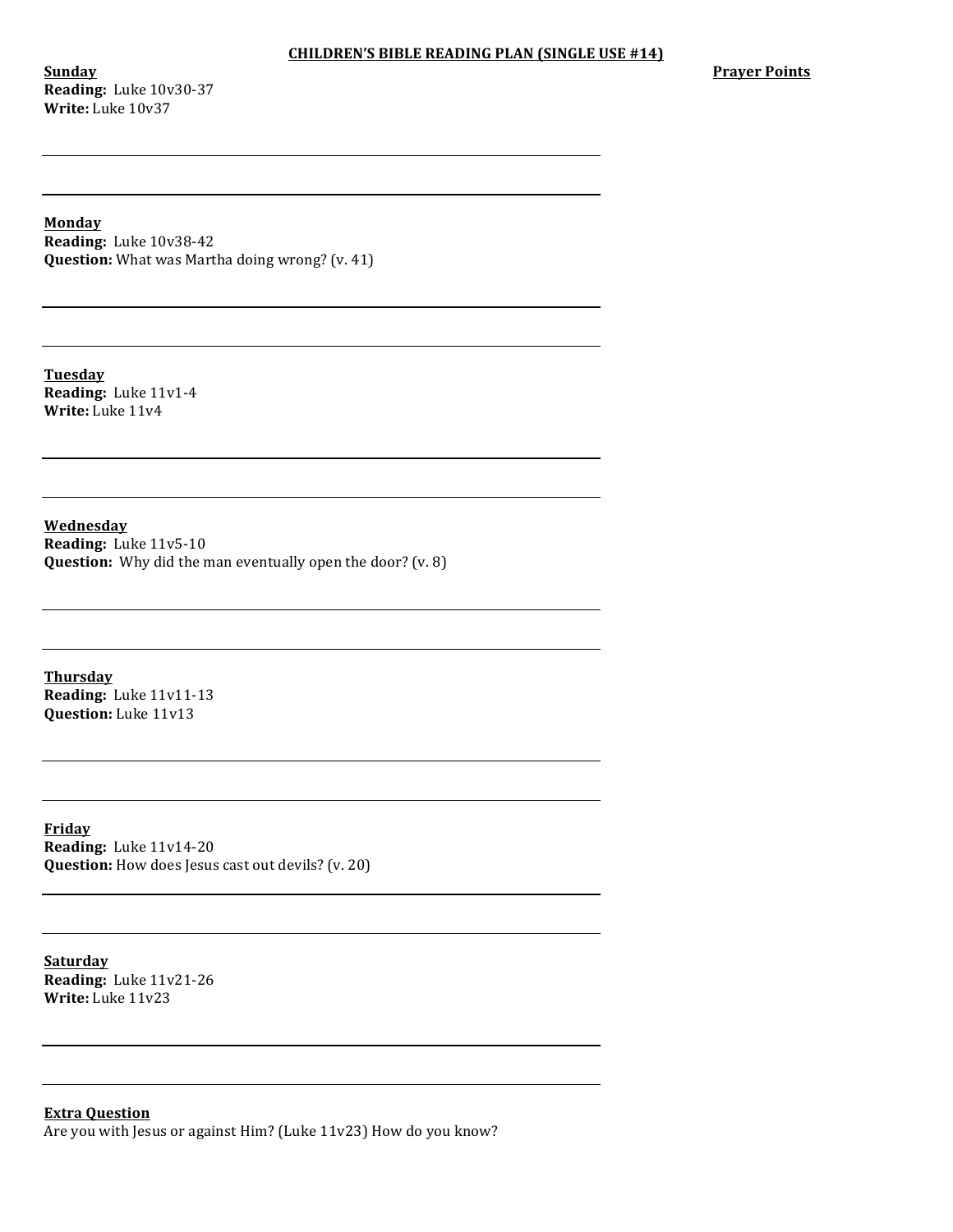## CHILDREN'S BIBLE READING PLAN (SINGLE USE #15)

**Sunday Reading:** Luke 11v27-28 **Question:** Who are blessed? (v. 28) **Prayer Points** 

**Monday Reading:** Luke 11v29-32 **Write:** Luke 11v32

**Tuesday Reading:** Luke 11v33-36 **Question:** What is the lamp/light of your body? (v. 34)

**Wednesday Reading:** Luke 11v37-41 **Write:** Luke 11v40

**Thursday Reading:** Luke 11v42-44 **Question:** What did the Pharisees pass by/not do? (v. 42)

**Friday Reading:** Luke 11v45-48 **Write:** Luke 11v47

**Saturday Reading:** Luke 11v49-54 **Question:** What did the lawyers take away? (v. 52)

**Extra Question** What is the key of knowledge? (Luke  $11v52$ )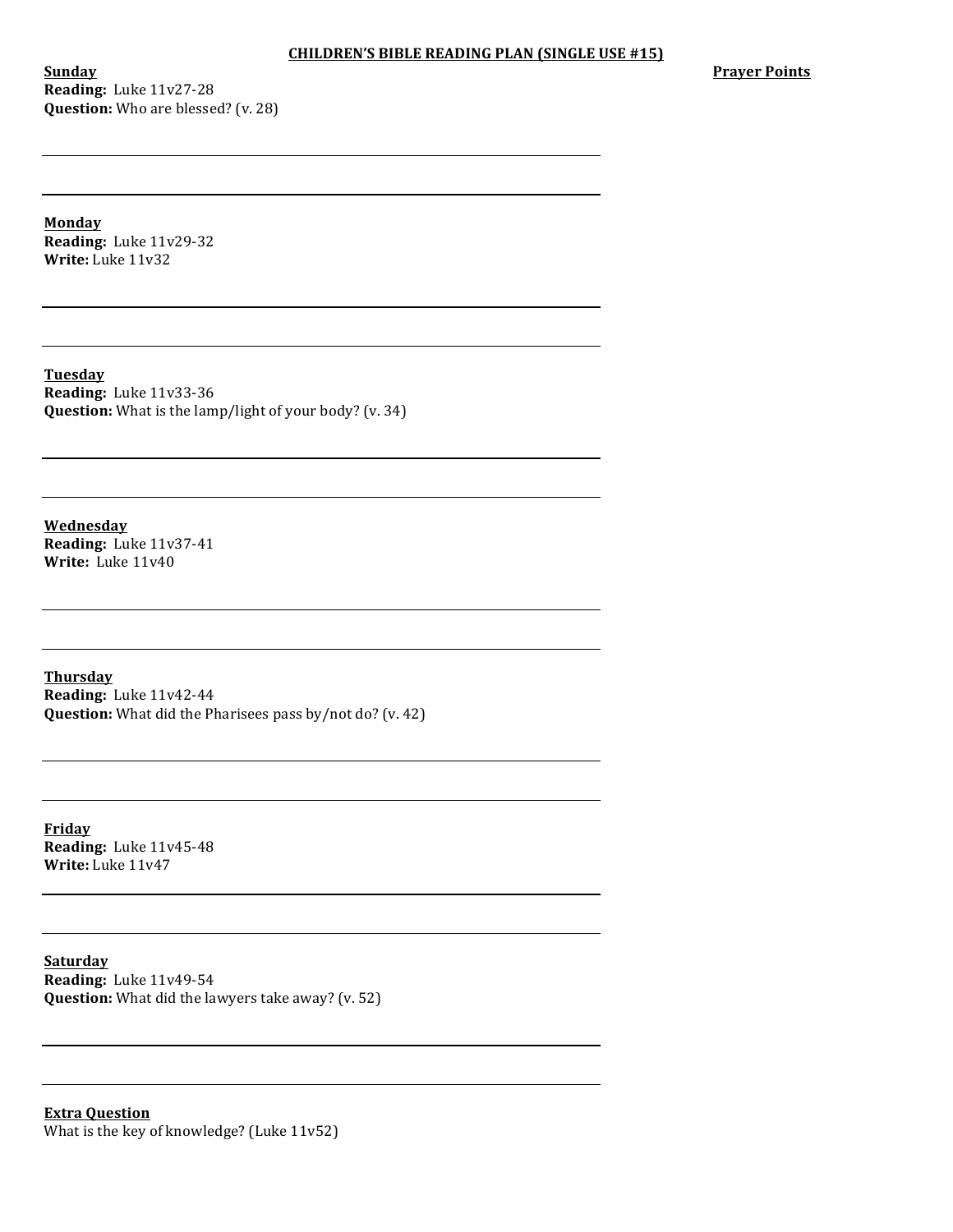## CHILDREN'S BIBLE READING PLAN (SINGLE USE #16)

**Sunday Reading:** Luke 12v1-3 **Question:** What are we to beware of? (v. 1) **Prayer Points** 

**Monday Reading:** Luke 12v4-7 **Write:** Luke 12v5

**Tuesday Reading:** Luke 12v8-12 **Question:** What will happen if we confess Christ before others? (v. 8)

**Wednesday Reading:** Luke 12v13-15 **Write:** Luke 12v15

**Thursday Reading:** Luke 12v16-21 **Question:** What happened to the foolish man that night? (v. 20)

**Friday Reading:** Luke 12v22-28 **Write:** Luke 12v22

**Saturday Reading:** Luke 12v29-34 **Question:** What should we seek before food, clothes, and everything else? (v. 31)

## **Extra Question** Where is your treasure? Where is your heart? (Luke 12v34)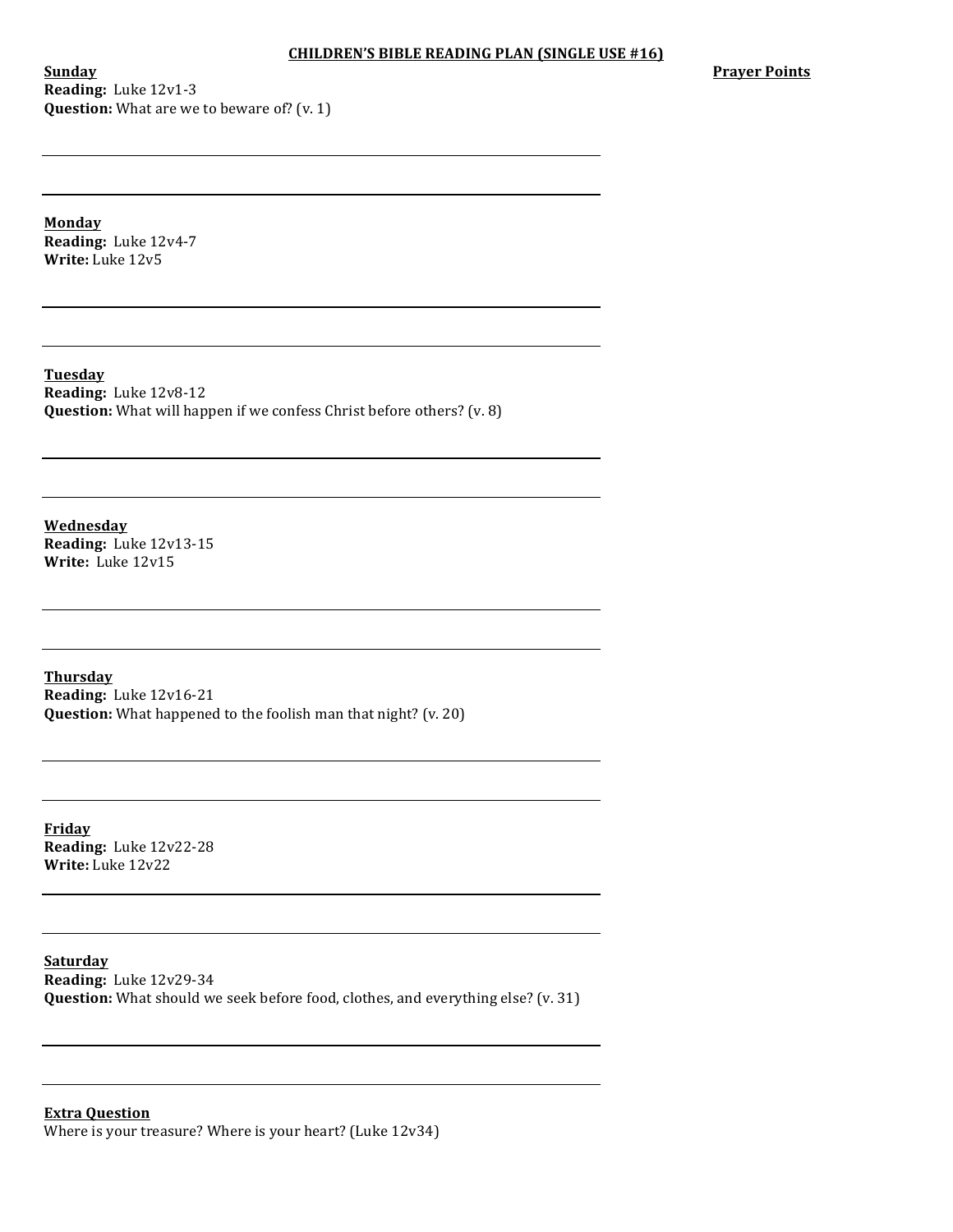**Sunday Reading:** Luke 12v35-40 **Write:** Luke 12v40

### **Monday**

**Reading:** Luke 12v41-48 **Question:** What happens to those who know God's will and don't do it? (v. 47)

**Tuesday Reading:** Luke 12v49-53 **Write:** Luke 12v51

**Wednesday Reading:** Luke 12v54-59 **Question:** What is a hypocrite? (v. 56)

**Thursday Reading:** Luke 13v1-5 **Write:** Luke 13v5

**Friday Reading:** Luke 13v6-10 **Question:** What happens to trees that don't produce fruit? (v. 9)

**Saturday Reading:** Luke 13v11-13 **Question:** What did the woman do when Jesus healed her? (v. 13)

**Extra Question** How can you glorify God? (Luke 13v13)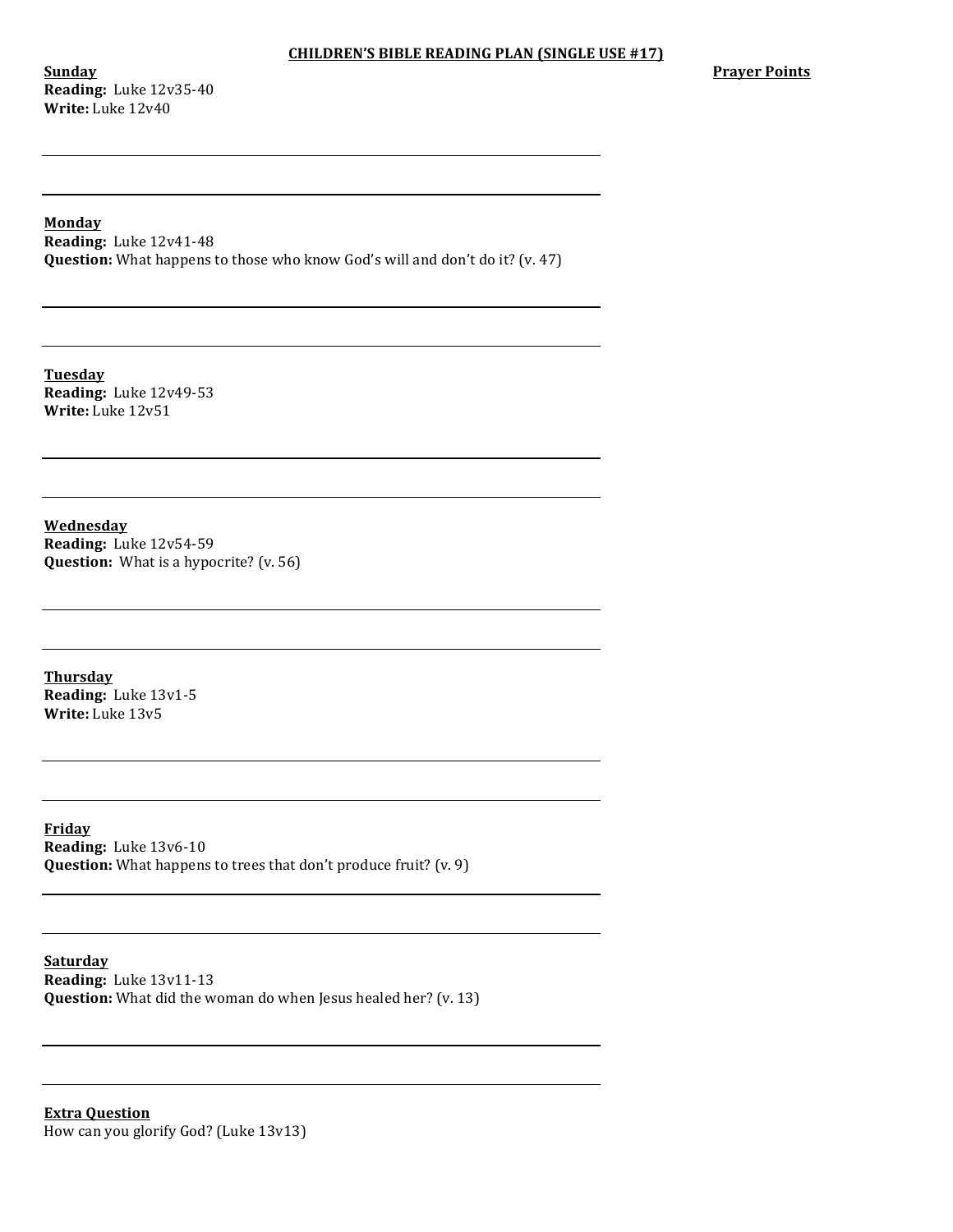## CHILDREN'S BIBLE READING PLAN (SINGLE USE #18)

**Sunday Reading:** Luke 13v14-17 **Question:** Who bound the woman? (v. 16) **Prayer Points** 

**Monday Reading:** Luke 13v18-21 **Write:** Luke 13v19

**Tuesday Reading:** Luke 13v22-28 **Question:** Who will be seen in the kingdom of God? (v. 28)

**Wednesday Reading:** Luke 13v29-33 **Write:** Luke 13v30

**Thursday Reading:** Luke 13v34-35 **Question:** What animal did Jesus compare himself to? (v. 34)

**Friday Reading:** Luke 14v1-6 **Write:** Luke 14v6

**Saturday Reading:** Luke 14v7-11 **Question:** What will happen to those who are proud (exalted)? (v. 11)

**Extra Question** How do you humble yourself? (Luke 14v11)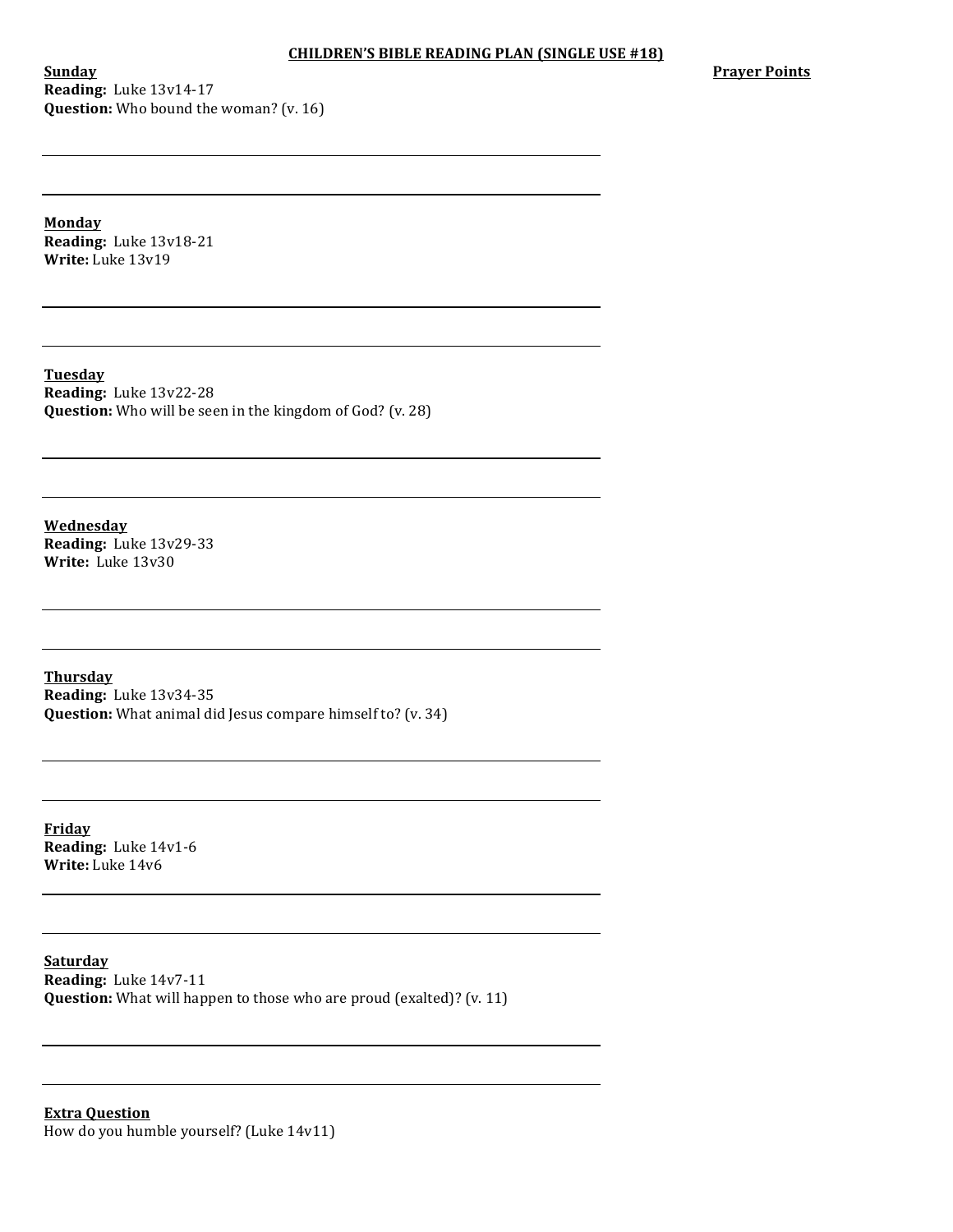## CHILDREN'S BIBLE READING PLAN (SINGLE USE #19)

**Sunday Reading:** Luke 14v12-14 **Question:** Who should you call to dinner? (v. 13) **Prayer Points** 

**Monday Evening Reading:** Luke 14v15-20 **Write:** Luke 14v17

**Tuesday Reading:** Luke 14v21-24 **Write:** Luke 14v23

**Wednesday Reading:** Luke 14v25-30 **Question:** What does a disciple of Christ do? (v. 27)

**Thursday Reading:** Luke 14v31-35 **Question:** What does salt do? (v. 34)

**Friday Reading:** Luke 15v1-7 **Write:** Luke 15v2

**Saturday Reading:** Luke 15v8-10 **Question:** What happens when a sinner repents? (v. 10)

**Extra Question** How can you make heaven happy (Luke 15v10)?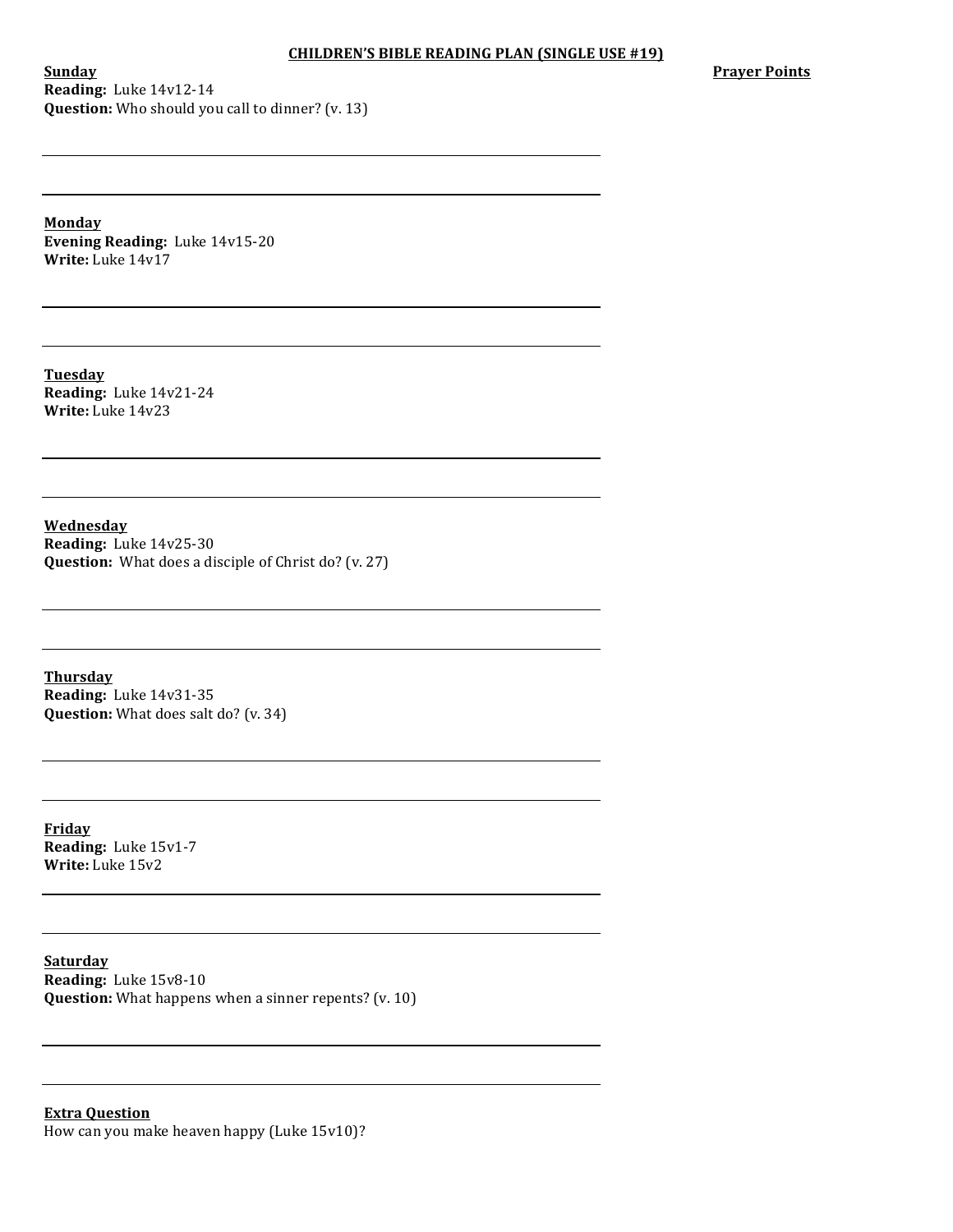**Sunday Reading:** Luke 15v11-16 **Write:** Luke 15v16

**Prayer Points** 

## **Monday**

**Reading:** Luke 15v17-21 **Question:** What did the prodigal son's father do? (v. 20)

**Tuesday Reading:** Luke 15v22-27 **Write:** Luke 15v24

**Wednesday Reading:** Luke 15v28-32 **Question:** Why was the older brother angry?

**Thursday Reading:** Luke 16v1-8 **Write:** Luke 16v2

**Friday Reading:** Luke 16v9-13 **Write:** Luke 16v13

**Saturday Reading:** Luke 16v14-18 **Question:** What will last longer than the heavens and the earth? (v. 17)

**Extra Question** What does God see in your heart? (Luke 16v15)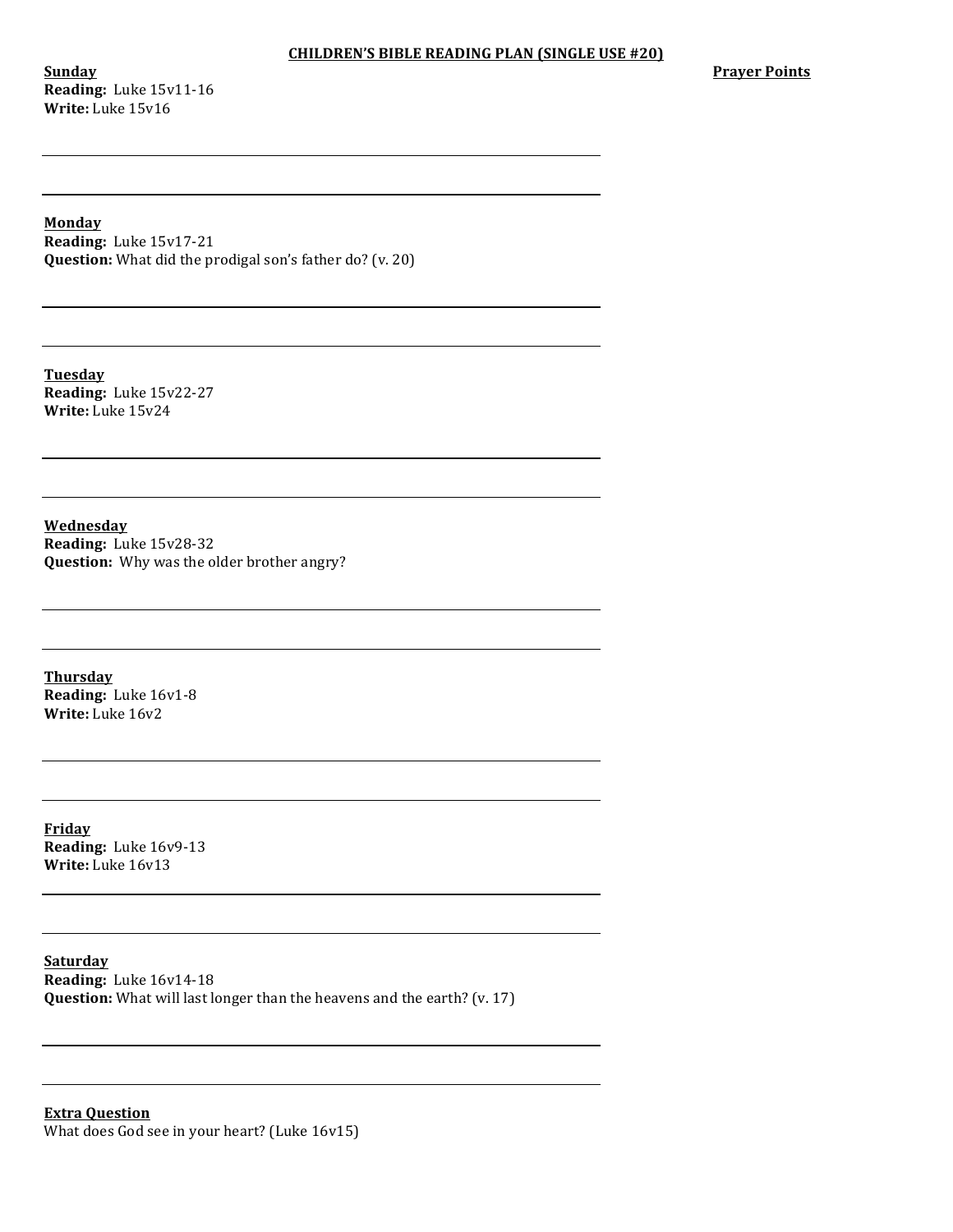## CHILDREN'S BIBLE READING PLAN (SINGLE USE #21)

**Prayer Points**

**Sunday Reading:** Luke 16v19-23 **Question:** What happened to the rich man when he died? (v. 23)

**Monday Reading:** Luke 16v24-26 **Write:** Luke 19v26

**Tuesday Reading:** Luke 16v27-31 **Question:** Would more believe in Jesus if someone came back from the dead?

**Wednesday Reading:** Luke 17v1-5 **Write:** Luke 17v3

**Thursday Reading:** Luke 17v6-10 **Question:** What should we say when we have served the Lord? (v. 10)

**Friday Reading:** Luke 17v11-19 **Write:** Luke 17v18

**Saturday Reading:** Luke 17v20-23 **Write:** Luke 17v21

**Extra Question** How many times have you given thanks to God this week? (Luke  $17v17$ )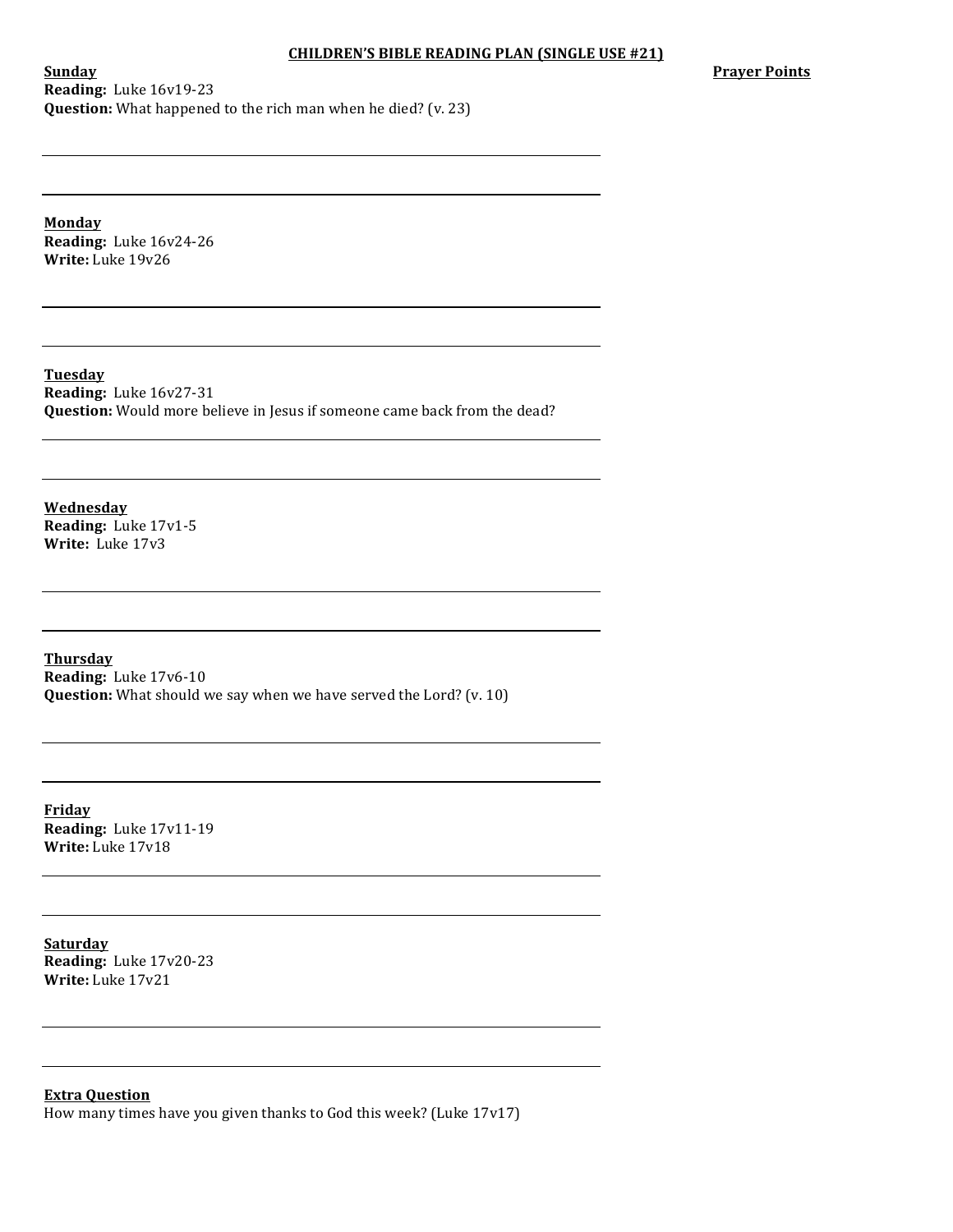## CHILDREN'S BIBLE READING PLAN (SINGLE USE #22)

**Prayer Points** 

**Sunday Reading:** Luke 17v24-27 **Question:** What were people doing just before the flood? (v. 27)

**Monday Reading:** Luke 17v28-32 **Write:** Luke 17v32

**Tuesday Reading:** Luke 17v33-37 **Write:** Luke 17v33

**Wednesday Reading:** Luke 18v1-8 **Question:** What should we always be doing? (v. 1)

**Thursday Reading:** Luke 18v9-14 **Write:** Luke 18v13

**Friday Reading:** Luke 18v15-17 **Question:** We are to receive the Kingdom of God like.......? (v. 17)

**Saturday Reading:** Luke 18v18-23 **Write:** Luke 18v19

**Extra Question** Can you honestly say Luke 18v21? If not, what should you do?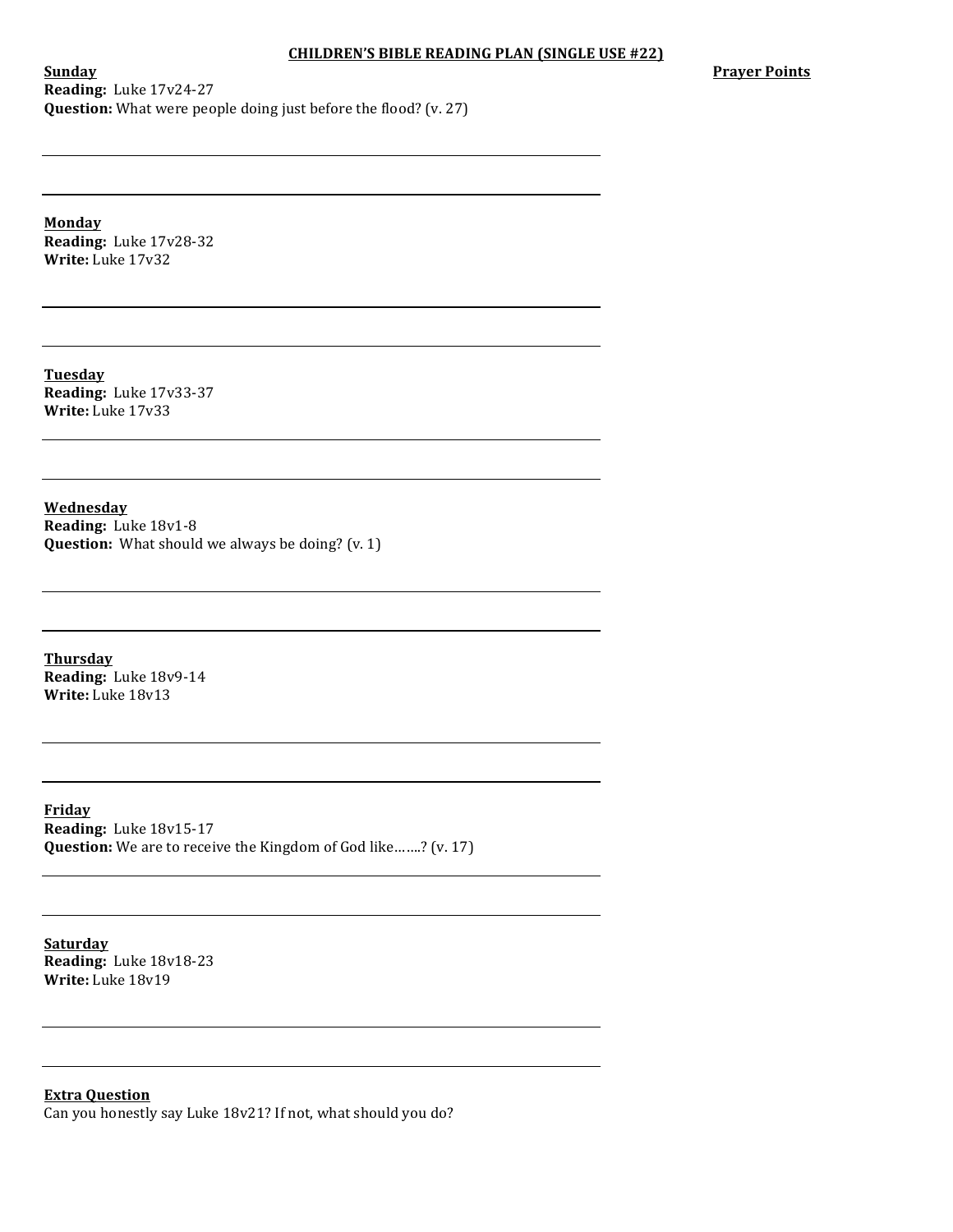**Sunday Reading:** Luke 18v18-22 **Write:** Luke 18v18

### **Monday**

**Reading:** Luke 18v23-27 **Question:** Why did the ruler not want to follow Jesus? (v. 23)

**Tuesday Reading:** Luke 18v28-34 **Write:** Luke 18v32-33 (two verses)

**Wednesday Reading:** Luke 18v35-43 **Question:** What saved the blind man? (v. 42)

**Thursday Reading:** Luke 19v1-6 **Write:** Luke 19v6

**Friday Reading:** Luke 19v7-10 **Question:** Who did Jesus come to save? (v. 10)

**Saturday Reading:** Luke 19v11-14 **Write:** Luke 19v14

**Extra Question**

Is Jesus reigning in your life? (Luke 19v14) How do you know?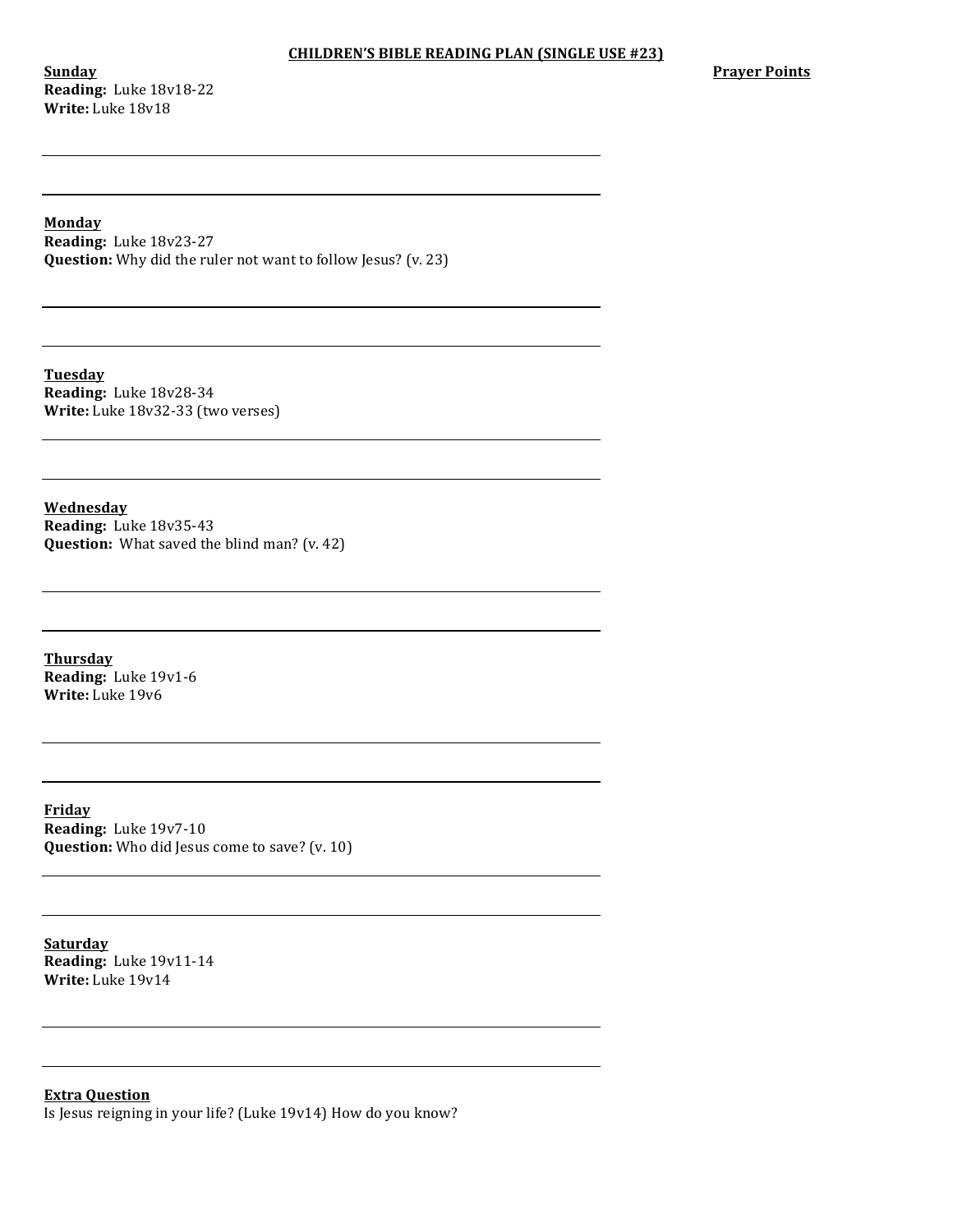**Sunday Reading:** Luke 19v15-19 **Write:** Luke 19v17

#### **Monday**

**Reading:** Luke 19v20-27 **Question:** What will happen to Christ's enemies? (v. 27)

**Tuesday Reading:** Luke 19v28-35 **Write:** Luke 19v34

**Wednesday Reading:** Luke 19v36-40 **Question:** What did the people sing to Jesus? (v. 38)

**Thursday Reading:** Luke 19v41-48 **Question:** What did Jesus do when he saw Jerusalem? (v. 41)

**Friday Reading:** Luke 20v1-8 **Question:** What did Jesus do in the Temple? (v. 1)

**Saturday Reading:** Luke 20v9-13 **Write:** Luke 20v13

## **Extra Question**

Who are God's servants to you and how are you responding to them? (Luke 20v10-13)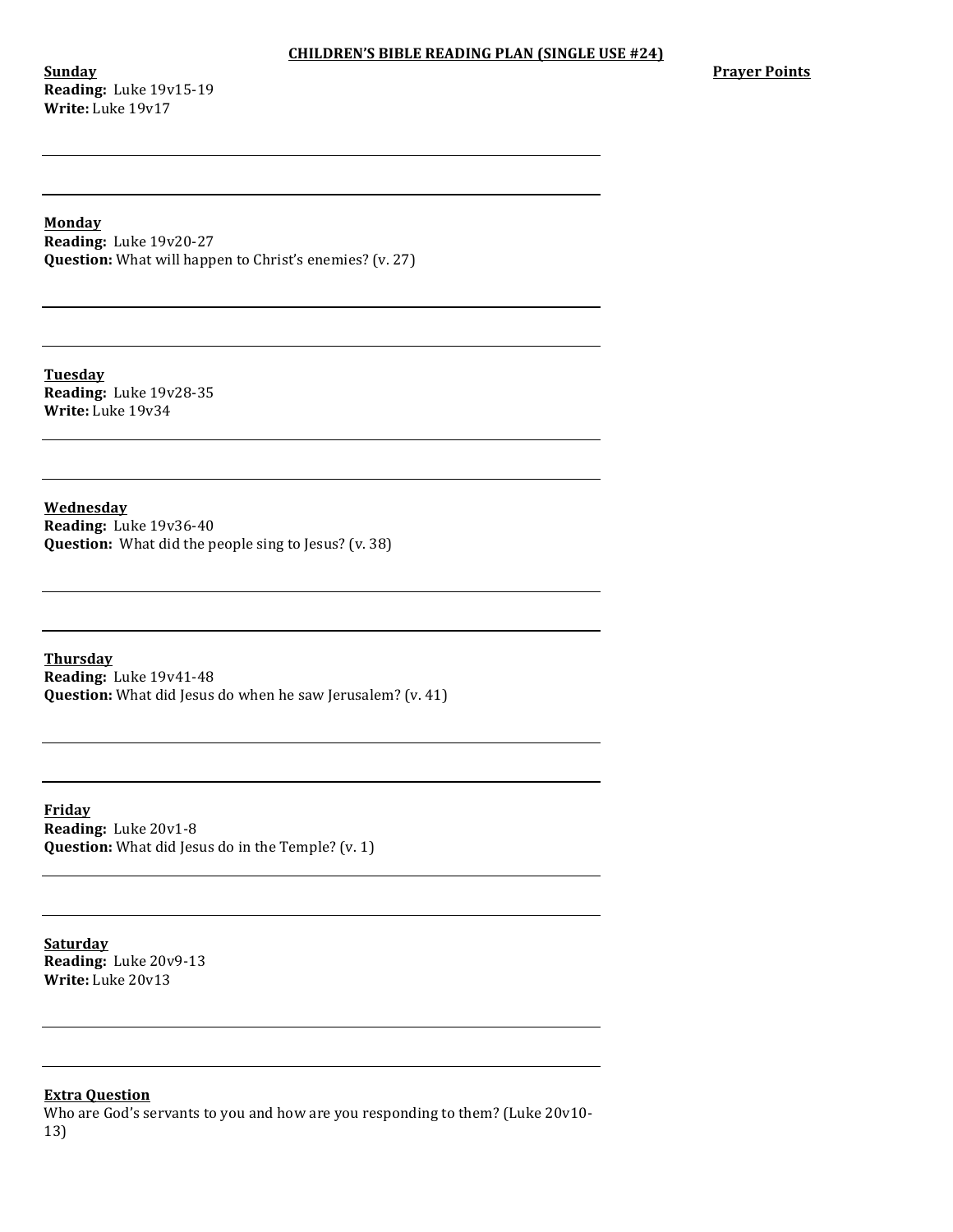**Sunday Reading:** Luke 20v14-18 **Write:** Luke 20v17

**Prayer Points** 

## **Monday**

**Reading:** Luke 20v19-26 **Question:** What did Jesus say about Caesar? (v. 25)

**Tuesday Reading:** Luke 20v27-33 **Question:** What did the Sadducees deny or nor believe in? (v. 27)

**Wednesday Reading:** Luke 20v34-40 **Write:** Luke 20v38

**Thursday Reading:** Luke 20v41-47 **Write:** Luke 20v44

**Friday Reading:** Luke 21v1-4 **Question:** How much money did the poor widow give? (v. 2)

**Saturday Reading:** Luke 21v5-8 **Write:** Luke 21v8

**Extra Question**

How much should you give back to the Lord? (Luke  $21v1-4$ )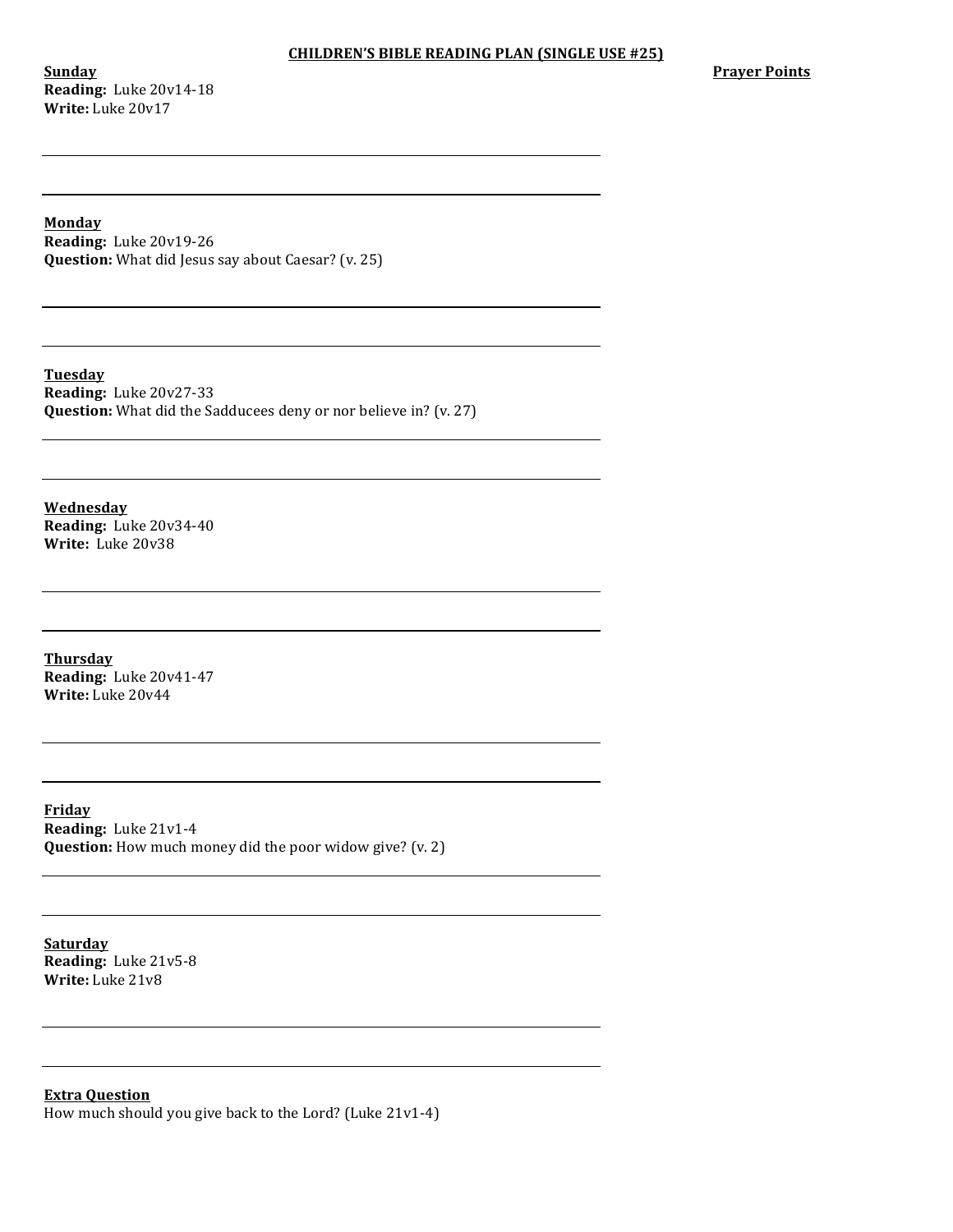## CHILDREN'S BIBLE READING PLAN (SINGLE USE #26)

**Prayer Points**

**Sunday Reading:** Luke 21v9-13 **Question:** What will happen near the end of the world? (v. 11)

**Monday Reading:** Luke 21v14-19 **Write:** Luke 21v18

**Tuesday Reading:** Luke 21v20-24 **Question:** What will happen to Jerusalem? (v. 24)

**Wednesday Reading:** Luke 21v25-28 **Write:** Luke 21v27

**Thursday Reading:** Luke 21v29-33 **Question:** What will happen to God's Word? (v. 33)

**Friday Reading:** Luke 21v34-38 **Write:** Luke 21v36

**Saturday Reading:** Luke 22v1-6 **Write:** Luke 22v6

**Extra Question** How do we stop the devil entering us? (Luke  $22v3$ )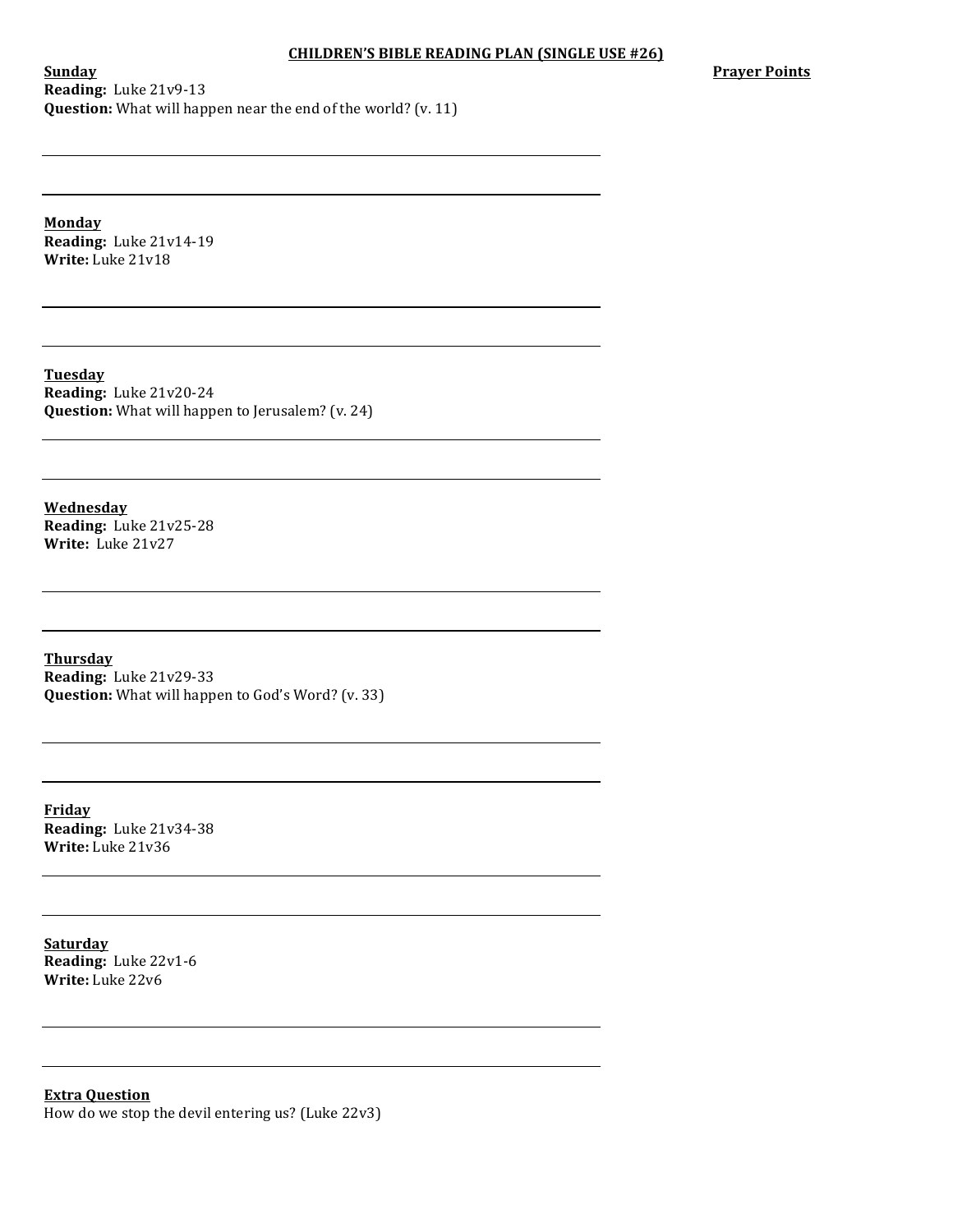## CHILDREN'S BIBLE READING PLAN (SINGLE USE #27)

**Prayer Points**

**Sunday Reading:** Luke 22v7-13 **Question:** Where did Jesus and the disciples eat the Passover? (v. 12)

**Monday Reading:** Luke 22v14-18 **Write:** Luke 22v15

**Tuesday Reading:** Luke 22v19-23 **Question:** What was the bread to remind the disciples of? (v. 19)

**Wednesday Reading:** Luke 22v24-27 **Write:** Luke 22v26

**Thursday Reading:** Luke 22v28-32 **Question:** What did Jesus do when Satan targeted Peter? (v. 32)

**Friday Reading:** Luke 22v33-38 **Write:** Luke 22v37

**Saturday Reading:** Luke 22v39-42 **Write:** Luke 22v40

**Extra Question** What cup was Jesus talking about in Luke 22v42?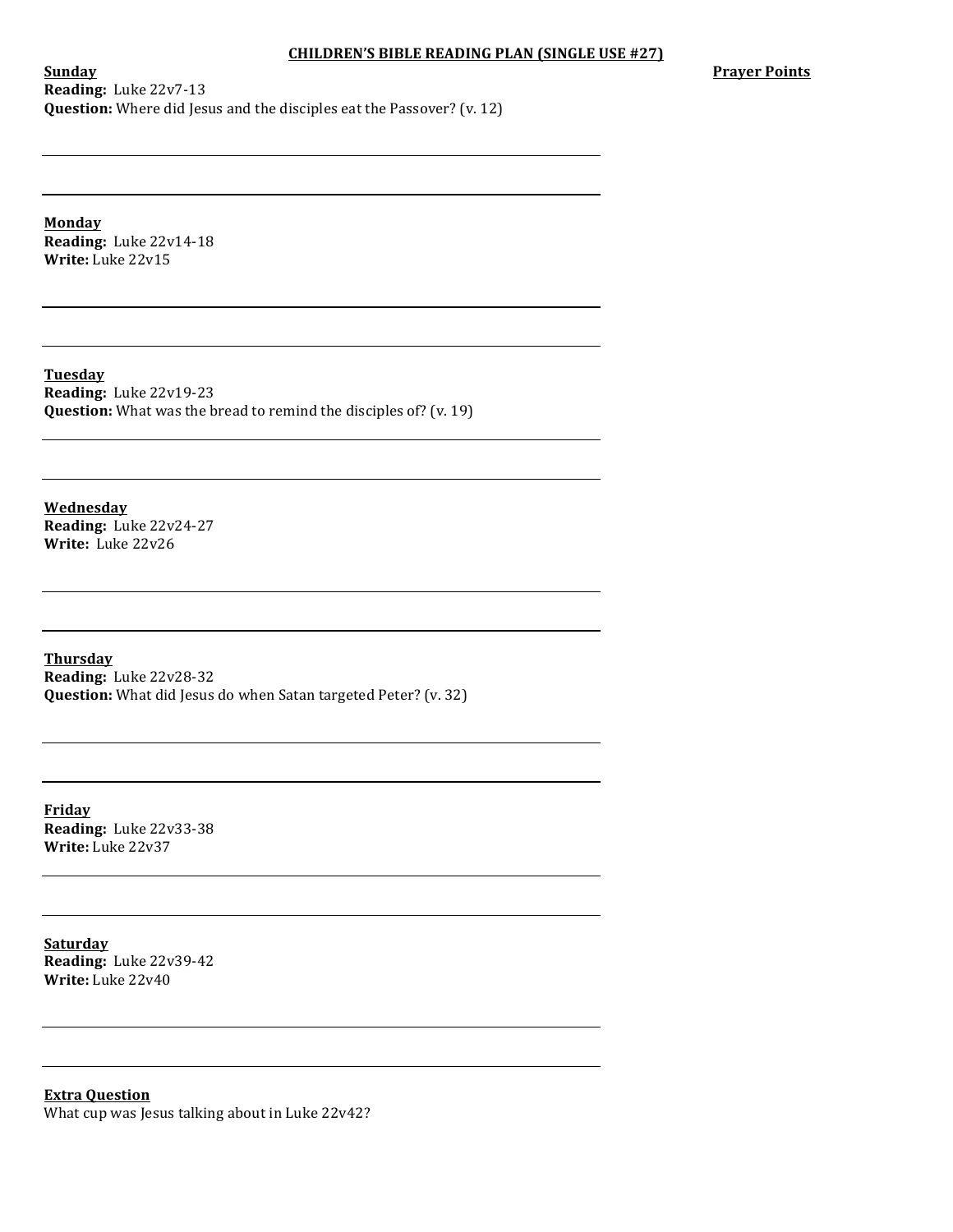**Sunday Reading:** Luke 22v43-46 **Write:** Luke 22v46

**Prayer Points** 

**Monday**

**Reading:** Luke 22v47-49 **Question:** How did Judas betray Jesus? (v. 48)

**Tuesday Reading:** Luke 22v50-53 **Write:** Luke 22v53

**Wednesday Reading:** Luke 22v54-57 **Question:** What did Peter say to the young woman? (v. 57)

**Thursday Reading:** Luke 22v58-62 **Question:** What did Peter remember? (v. 61)

**Friday Reading:** Luke 22v63-71 **Write:** Luke 22v67

**Saturday Reading:** Luke 23v1-7 **Question:** What did Pilate find? (v. 4)

**Extra Question** Have you ever found a fault in Jesus? Why not trust him then?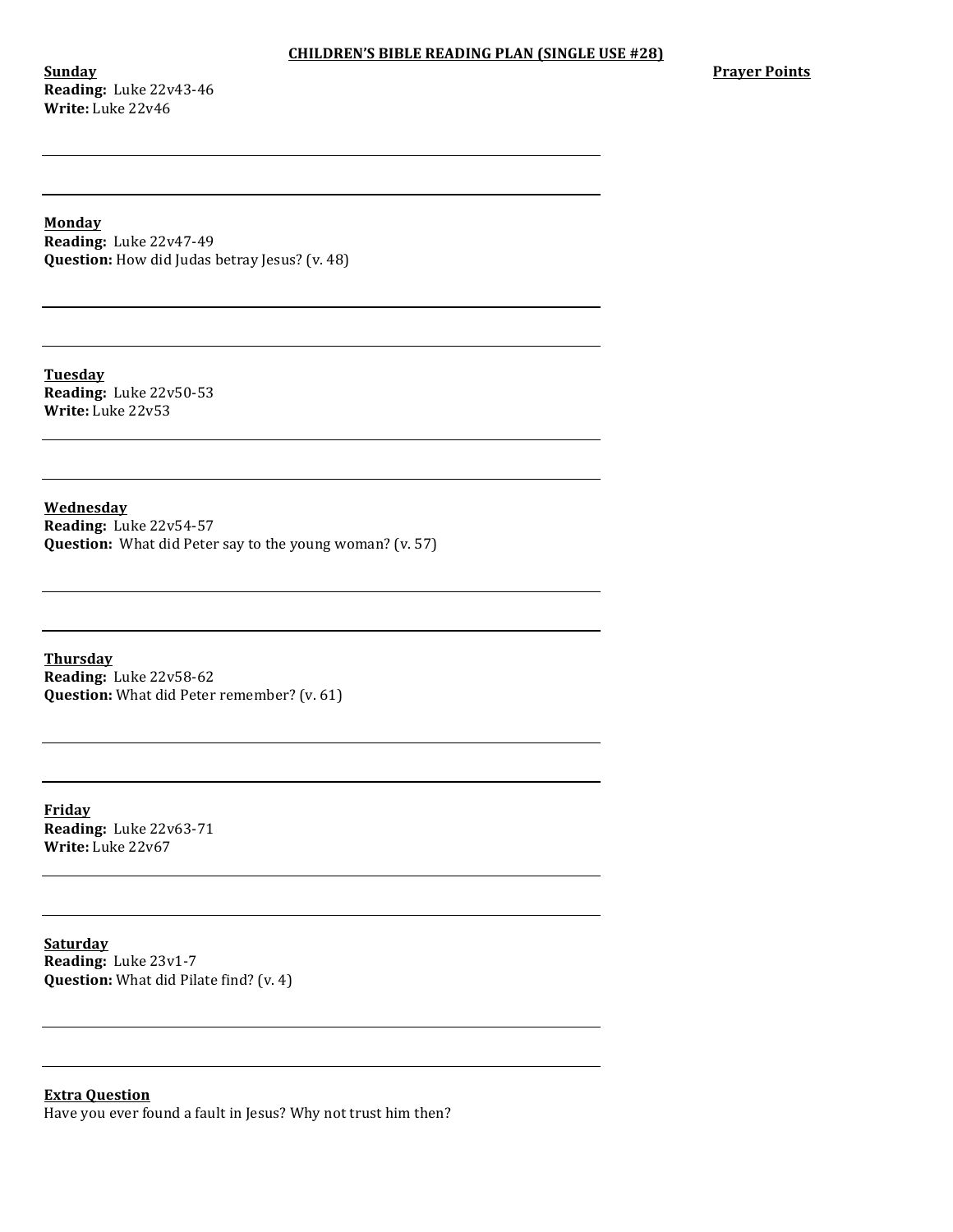**Sunday Reading:** Luke 23v8-12 **Write:** Luke 23v10

#### **Monday**

**Reading:** Luke 23v13-17 **Question:** How many faults did Pilate find in Jesus? (v. 14)

**Tuesday Reading:** Luke 23v18-25 **Write:** Luke 23v25

**Wednesday Reading:** Luke 23v26-32 **Question:** Who else was crucified with Jesus? (v. 32)

**Thursday Reading:** Luke 23v33-38 **Question:** What did Jesus pray for his crucifiers? (v. 34)

**Friday Reading:** Luke 23v39-43 **Write:** Luke 23v42

**Saturday Reading:** Luke 23v44-49 **Question:** What were Jesus' last words? (v. 46)

**Extra Question** What do you think you would have done if you had been there when Jesus was crucified?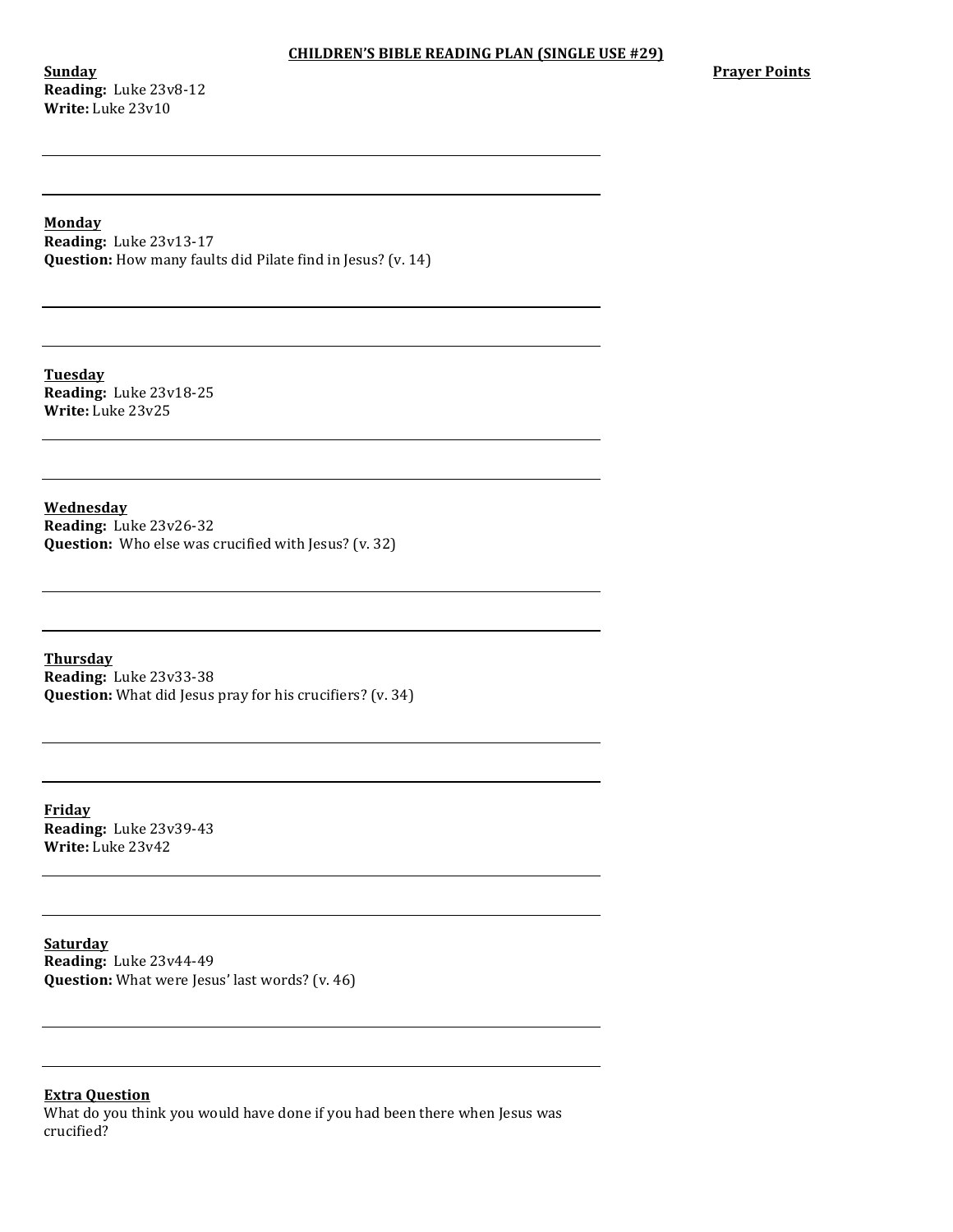**Sunday Reading:** Luke 23v50-56 **Write:** Luke 23v52

#### **Monday**

**Reading:** Luke 24v1-7 **Question:** What did they find? (v. 2) And what did they not find? (v. 3)

**Tuesday Reading:** Luke 24v8-12 **Write:** Luke 24v11

**Wednesday**

**Reading:** Luke 24v13-18 **Question:** What were the disciples talking about? (v. 14-15)

**Thursday Reading:** Luke 24v19-24 **Write:** Luke 24v19

**Friday Reading:** Luke 24v25-29 **Question:** Where did Jesus preach from to the disciples? (v. 27)

**Saturday**

**Reading:** Luke 24v30-34 **Question:** What happened to their hearts as Jesus explained the Bible to the disciples?  $(v. 32)$ 

### **Extra Question**

Do you ever have a burning heart when you read the Bible or hear a sermon about Jesus?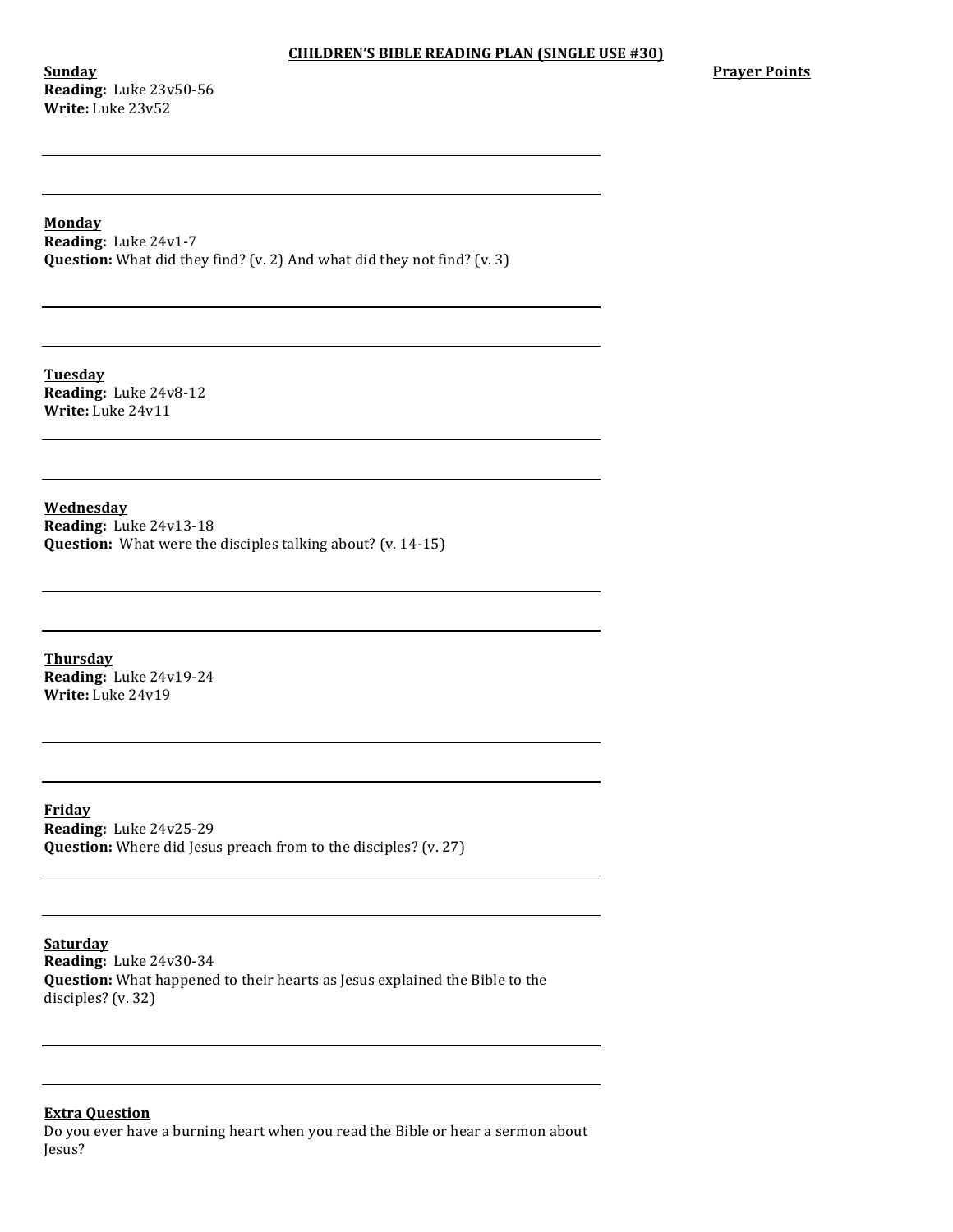**Sunday Reading:** Luke 24v35-40 **Write:** Luke 24v39

#### **Monday**

**Reading:** Luke 24v41-44 **Question:** How did Jesus prove he was a real person? (v. 42-43)

**Tuesday Reading:** Luke 24v45-48 **Question:** What was to be preached? (v. 47)

**Wednesday Reading:** Luke 24v49-53 **Write:** Luke 24v52

**Thursday Reading:** John 1v1-5 **Write:** John 1v1

**Friday Reading:** John 1v6-10 Write: John 1v9

**Saturday Reading:** John 1v11-14 **Question:** What did God give to those who received Jesus? (v. 12)

**Extra Question** How is someone born again?  $(v. 13)$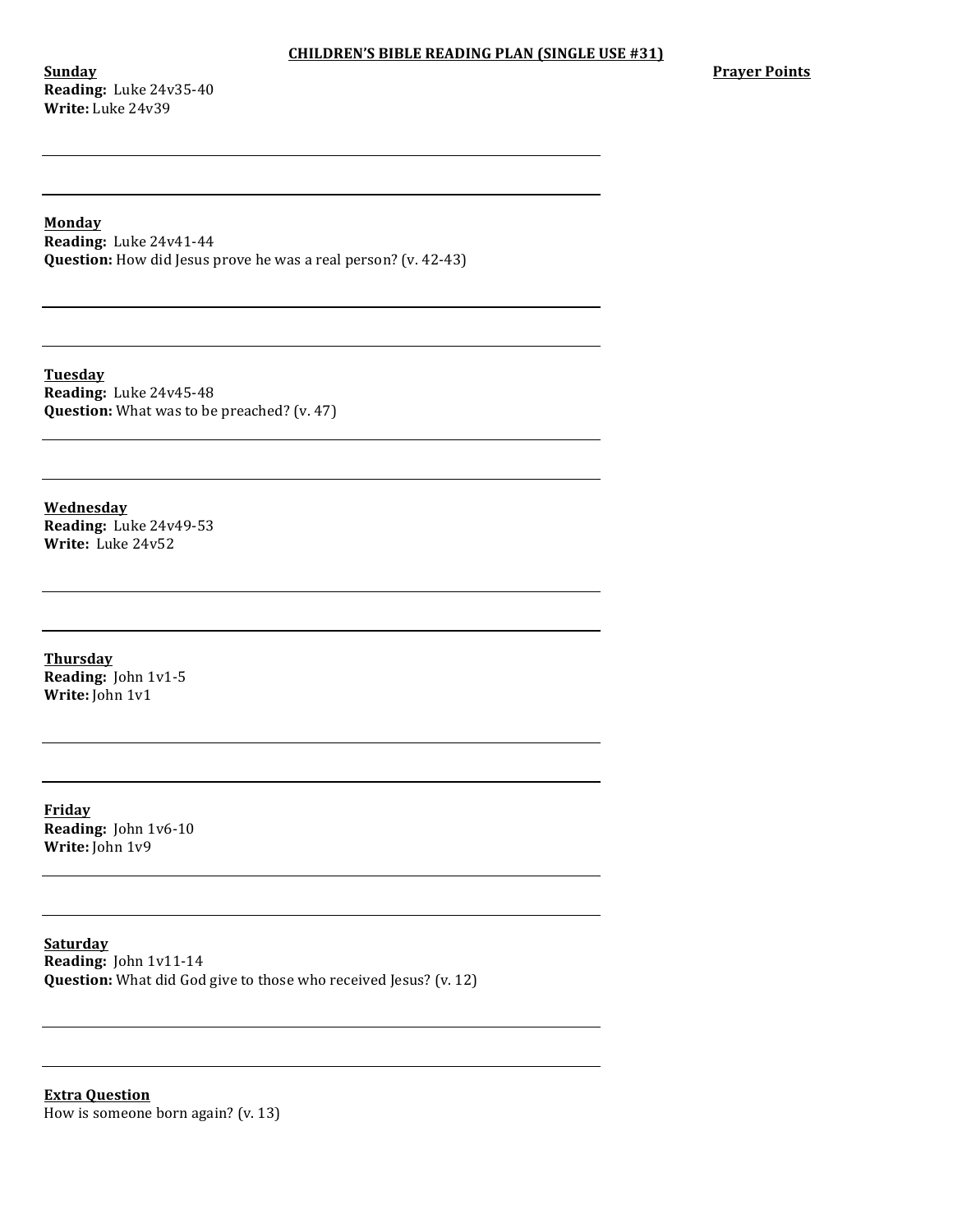**Sunday Reading:** John 1v15-18 **Write:** John 1v18

**Prayer Points** 

**Monday**

**Reading:** John 1v19-23 **Question:** How did John describe himself? (v. 23)

**Tuesday Reading:** John 1v24-28 Write: John 1v27

**Wednesday Reading:** John 1v29-34 **Write:** John 1v29

**Thursday Reading:** John 1v35-42 **Question:** What did Andrew say? (v. 41)

**Friday Reading:** John 1v43-46 Write: John 1v45

**Saturday Reading:** John 1v47-51 **Question:** How did Nathanael describe Jesus? (v. 49)

**Extra Question** How would you describe Jesus?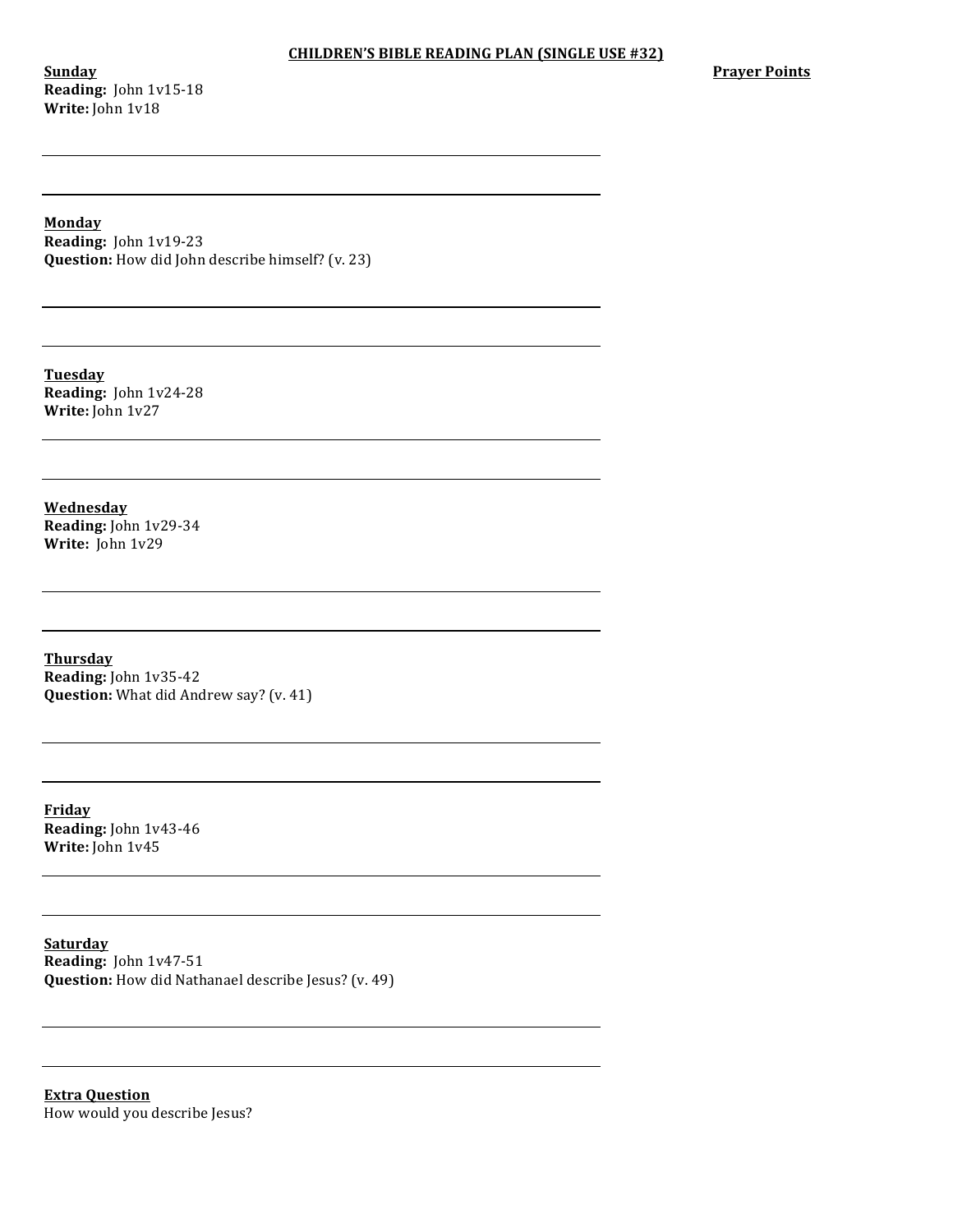**Sunday Reading:** John 2v1-5 **Write:** John 2v5

**Prayer Points** 

**Monday**

**Reading:** John 2v6-11 **Question:** What was the effect of the miracle? (v. 11)

**Tuesday Reading:** John 2v12-17 Write: John 2v17

**Wednesday Reading:** John 2v18-22 **Question:** What did Jesus mean when he spoke of the temple? (v. 20-21)

**Thursday Reading:** John 2v23-25 **Write:** John 2v25

**Friday Reading:** John 3v1-3 **Write:** John 3v3

**Saturday Reading:** Deuteronomy 18v1-5 **Question:** Who was to be the Levites' inheritance? (v. 2)

**Extra Question** Why is the Holy Spirit compared to the wind? (John  $3v8$ )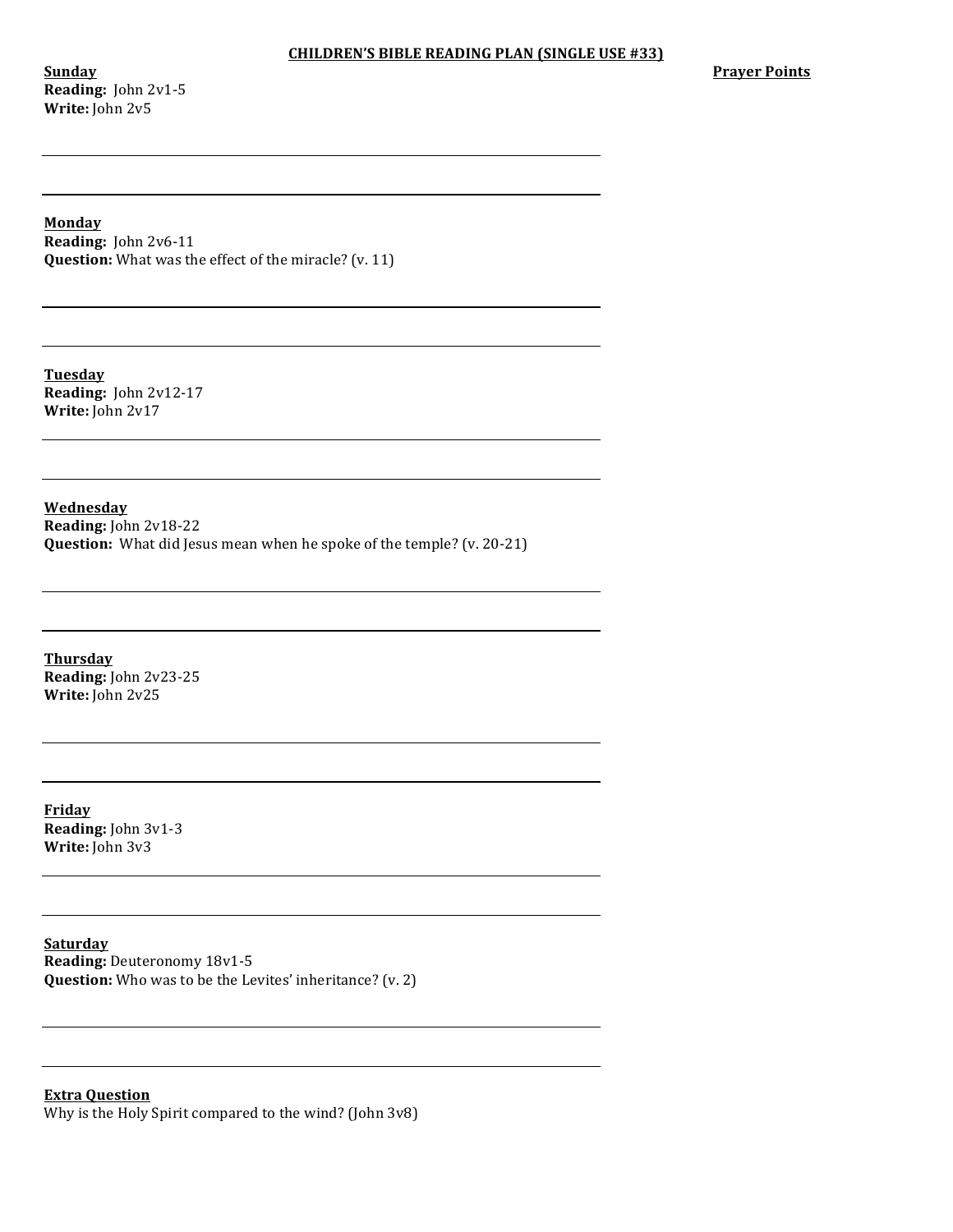**Sunday Reading:** John 3v9-12 **Write:** John 3v12

**Prayer Points** 

**Monday**

**Reading:** John 3v13-16 **Write:** John 3v16

**Tuesday Reading:** John 3v17-21 **Question:** Why did God send His Son into the world? (v. 17)

**Wednesday Reading:** John 3v22-27 **Write:** John 3v27

**Thursday Reading:** John 3v28-31 **Write:** John 3v30

**Friday Reading:** John 3v32-36 **Question:** What do you get if you believe in the Son of God? (v. 36)

**Saturday Reading:** John 4v1-6 **Question:** Where did Jesus need to go? (v. 4)

**Extra Question** How can Jesus get tired if he is God? (John 4v6)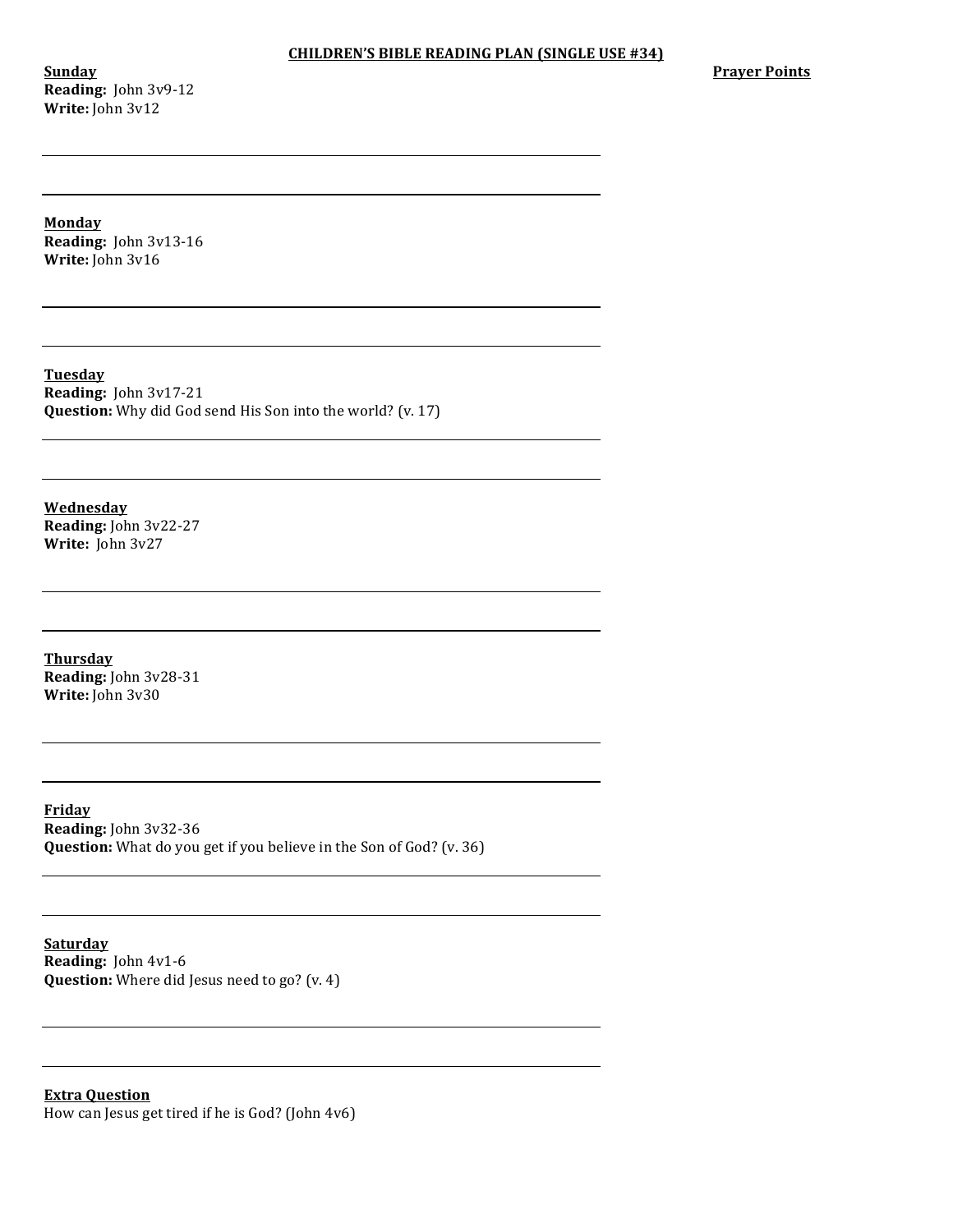**Sunday Reading:** John 4v7-10 **Write:** John 4v10

#### **Monday**

**Reading:** John 4v11-14 **Question:** What will the water that Jesus gives be like? (v. 14)

**Tuesday Reading:** John 4v15-19 **Write:** John 4v15

**Wednesday Reading:** John 4v20-24 **Question:** How are we to worship God (v. 24)

**Thursday Reading:** John 4v25-30 **Write:** John 4v29

**Friday Reading:** John 4v31-34 **Question:** What is Jesus' "food"? (v. 34)

**Saturday Reading:** John 4v35-38 **Write:** John 4v38

### **Extra Question**

Have you thanked God for those who sowed the seed of His word in your life? (John 4v36-38)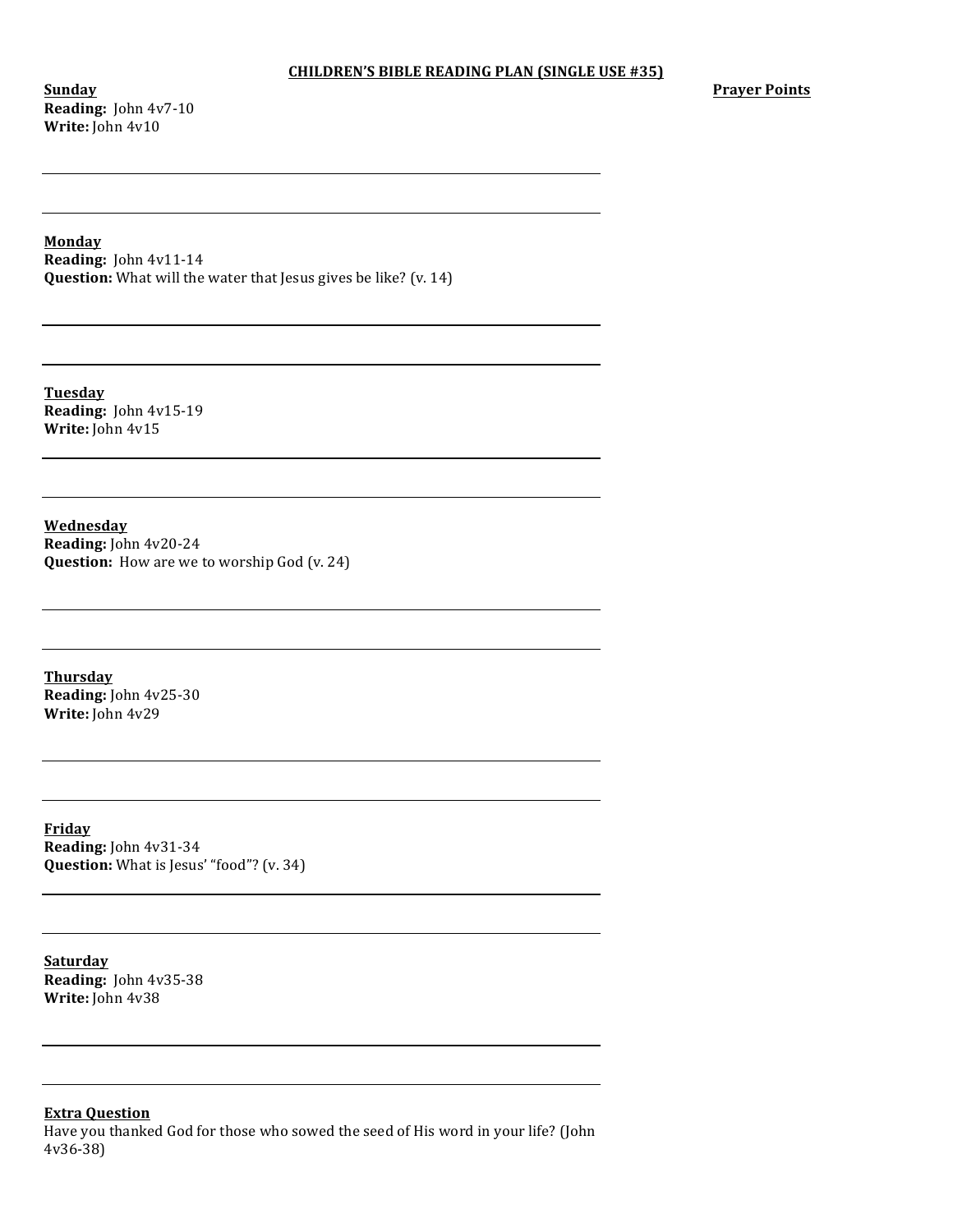**Sunday Reading:** John 4v39-42 **Write:** John 4v41

#### **Monday**

**Reading:** John 4v43-48 **Question:** What did Jesus say about being a prophet? (v. 44)

**Tuesday Reading:** John 4v49-54 **Question:** What was the result of the boy being healed? (v. 53)

**Wednesday Reading:** John 5v1-4 **Write:** John 5v3

**Thursday Reading:** John 5v5-9 **Write:** John 5v9

**Friday Reading:** John 5v10-13 **Question:** How did the Jews react to the miracle? (v. 10)

**Saturday Reading:** John 5v14-16 **Write:** John 5v14

**Extra Question** What should we do if Jesus shows us mercy and saves us? (John  $5v15$ )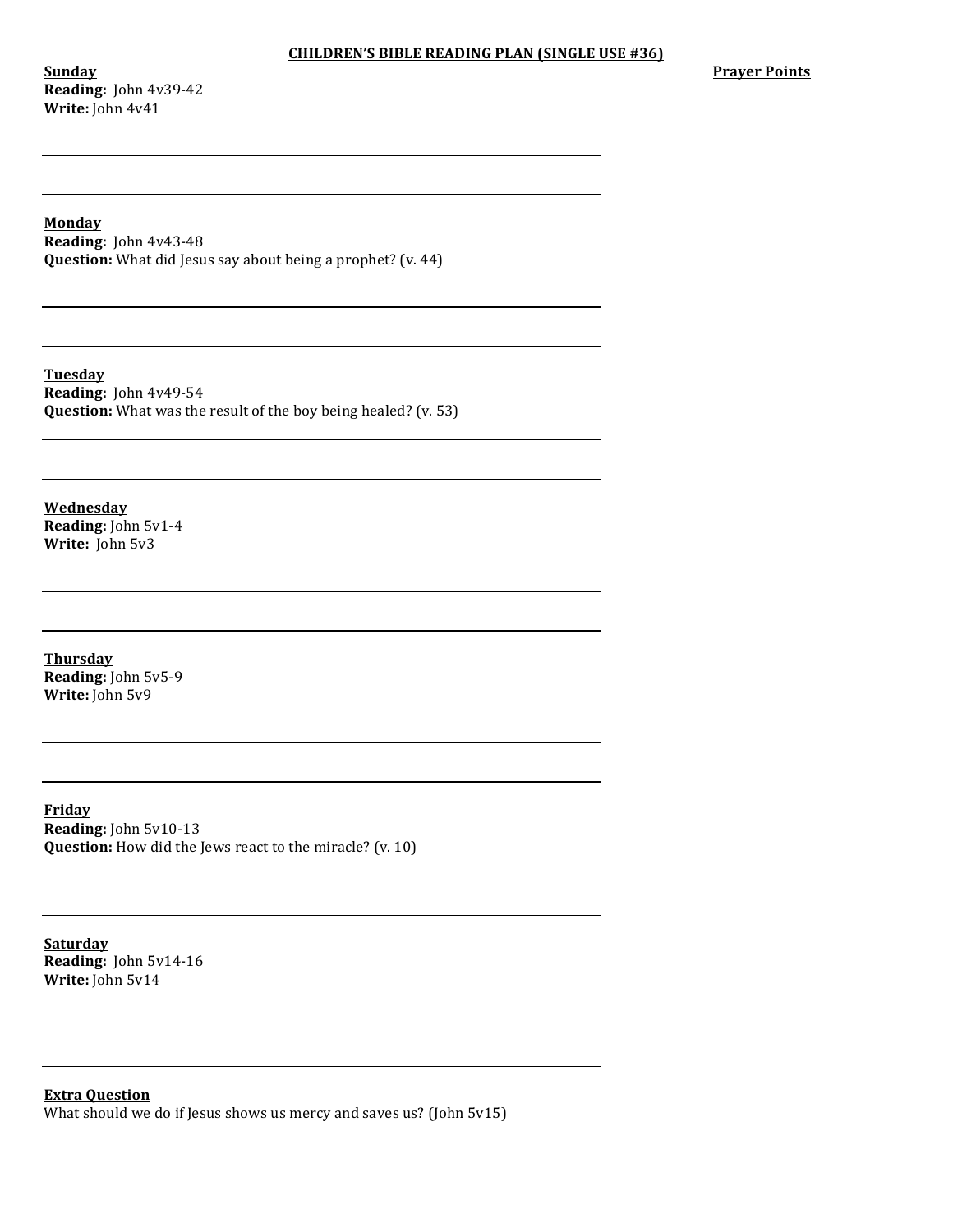## CHILDREN'S BIBLE READING PLAN (SINGLE USE #37)

**Sunday Reading: John 5v17-19 Question:** Why did the Jews want to kill Jesus? (v. 18) **Prayer Points** 

**Monday**

**Reading:** John 5v20-23 **Question:** What does God want us to do with His Son? (v. 23)

**Tuesday Reading:** John 5v24-30 Write: John 5v24

**Wednesday Reading:** John 5v31-36 **Write:** John 5v34

**Thursday Reading:** John 5v37-40 **Write:** John 5v39

**Friday Reading:** John 5v41-47 **Write:** John 5v46

**Saturday Reading:** John 6v1-6 **Write:** John 6v6

**Extra Question** Does Jesus ever test you? (John 6v6) How?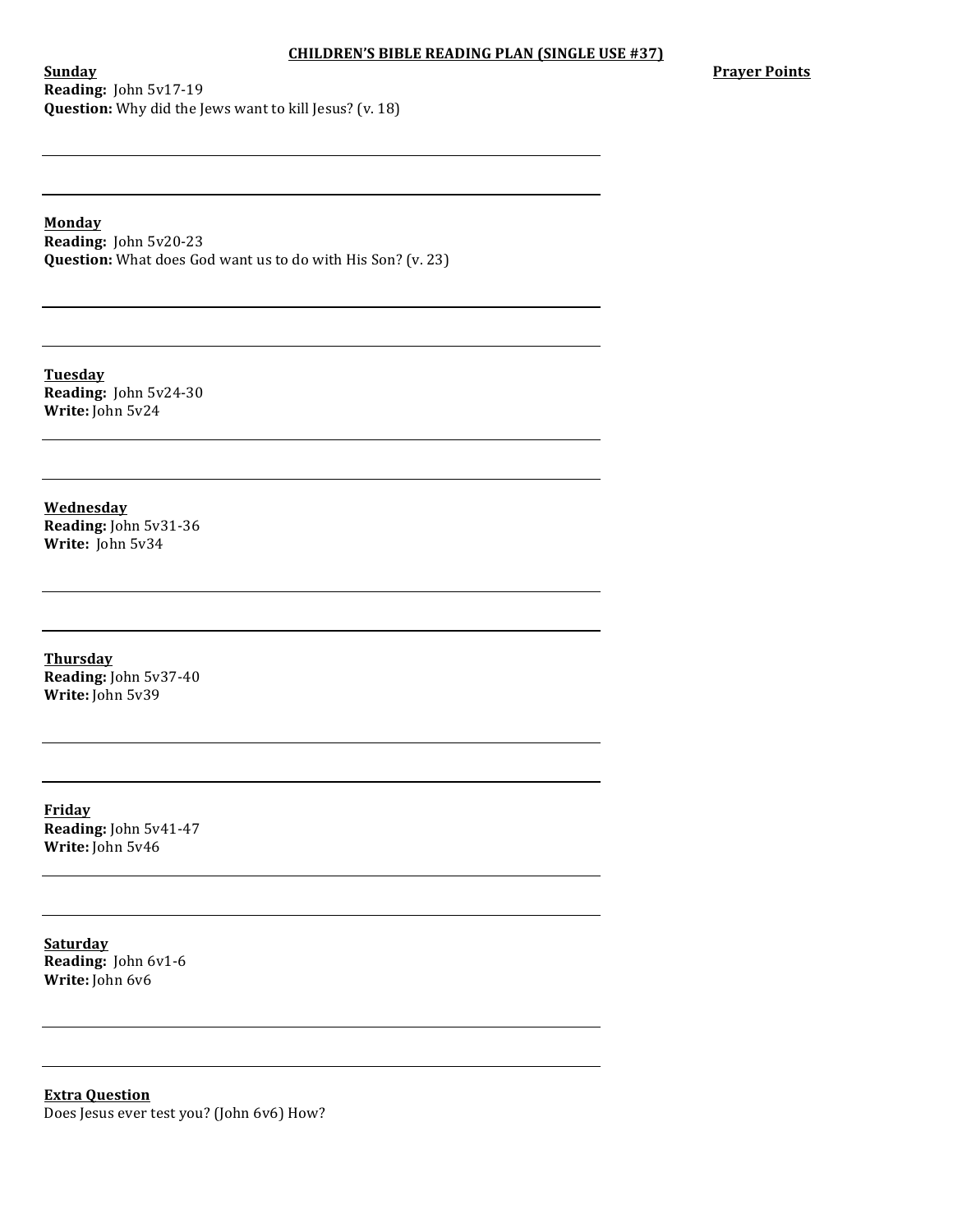## CHILDREN'S BIBLE READING PLAN (SINGLE USE #38)

**Prayer Points** 

**Sunday Reading:** John 6v7-10 **Question:** How much food did they have to feed the crowd? (v. 9)

**Monday Reading:** John 6v11-14 **Write:** John 6v14

**Tuesday Reading:** John 6v15-21 **Question:** How did Jesus calm the disciples' fear? (v. 20)

**Wednesday Reading:** John 6v22-25 **Question:** What did the people call Jesus? (v. 25)

**Thursday Reading:** John 6v26-29 **Write:** John 6v29

**Friday Reading:** John 6v30-34 **Write:** John 6v33

**Saturday Reading:** John 6v35-40 **Question:** What will happen to those who believe in Jesus? (v. 40)

**Extra Question** What should John 6v37 encourage you to do?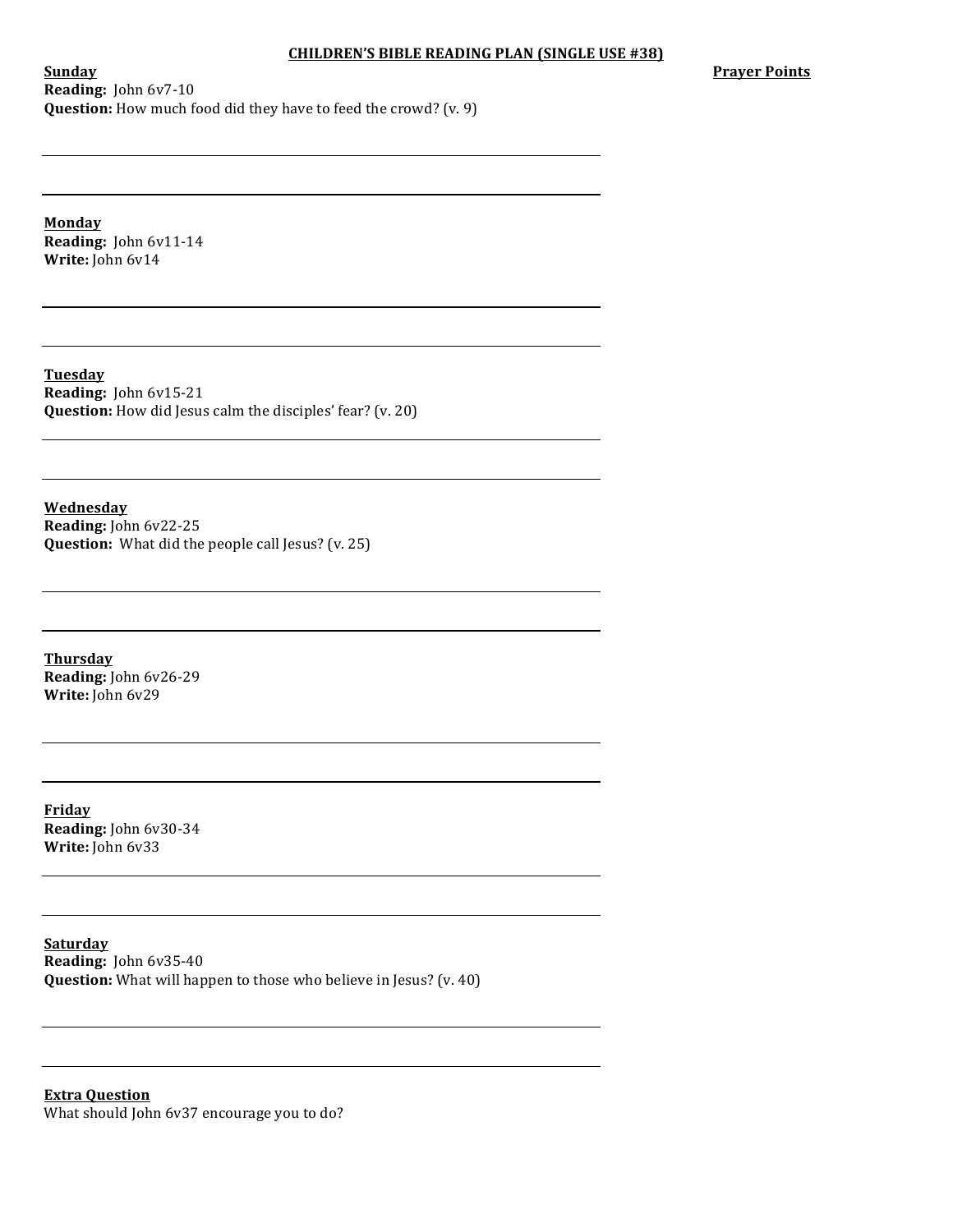**Sunday Reading:** John 6v41-45 **Write:** John 6v41

### **Monday**

**Reading:** John 6v46-51 **Question:** What will happen to anyone who eats the bread from heaven? (v. 51)

**Tuesday Reading:** John 6v52-56 Write: John 6v54

**Wednesday Reading:** John 6v57-63 **Question:** What did the disciples say about Jesus' sermon? (v. 60)

**Thursday Reading:** John 6v64-71 **Question:** What did Jesus know? (v. 64)

**Friday Reading:** John 7v1-5 **Write:** John 7v5

**Saturday Reading:** John 7v6-9 **Question:** Why did the world hate Jesus? (v. 7)

**Extra Question** Jesus' brothers did not believe in him (John 7v5). Do you?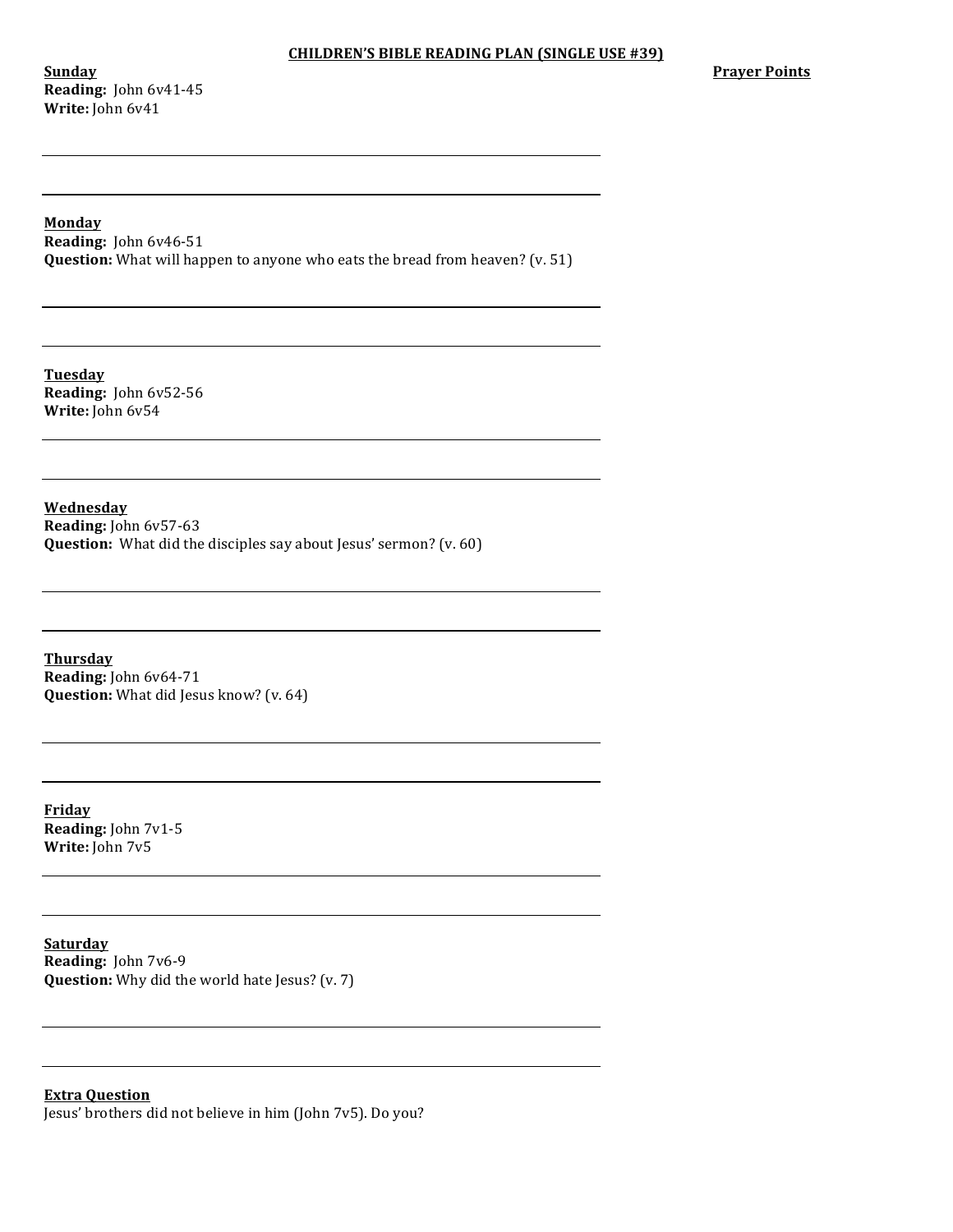## CHILDREN'S BIBLE READING PLAN (SINGLE USE #40)

**Sunday Reading:** John 7v10-13 **Question:** What did people think about Jesus? (v. 12) **Prayer Points** 

**Monday Reading:** John 7v14-18 Write: John7v17

**Tuesday Reading:** John 7v19-24 **Question:** How should we judge? (v. 24)

**Wednesday Reading:** John 7v25-27 **Write:** How did Jesus speak? (v. 26)

**Thursday Reading:** John 7v28-31 **Question:** What question did the people ask in verse 31?

**Friday Reading:** John 7v32-36 **Write:** John 7v33

**Saturday Reading:** John 7v37-39 Write: John7v37

**Extra Question** What drink does Jesus offer us? (John 7v37)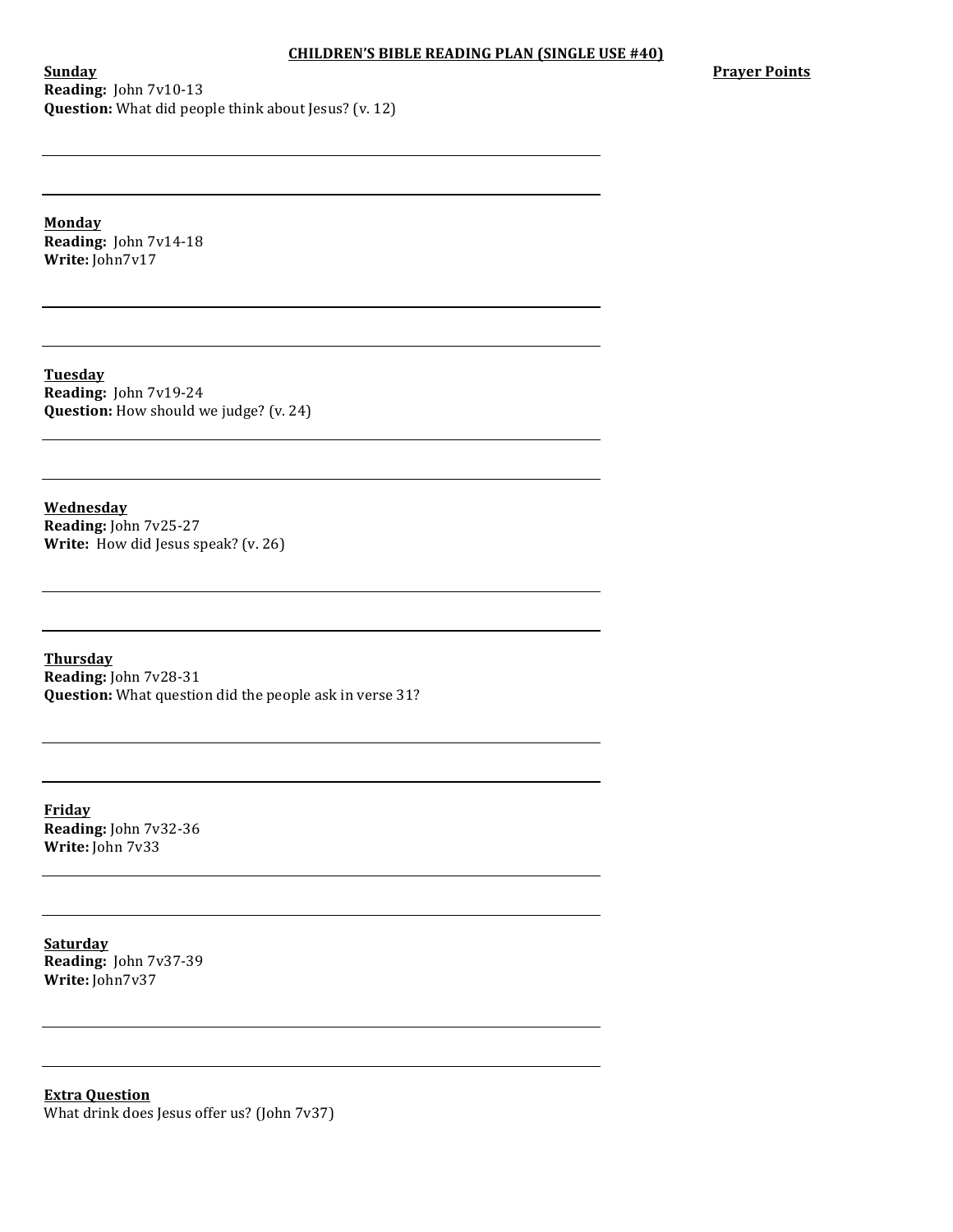## CHILDREN'S BIBLE READING PLAN (SINGLE USE #41)

**Prayer Points** 

**Sunday Reading:** John 7v40-44 **Question:** What did people say about Christ? (v. 41)

**Monday Reading:** John 7v45-53 **Write:** John7v46

**Tuesday Reading:** John 8v1-6 **Question:** What did Jesus do when he heard the accusation? (v. 6)

**Wednesday Reading:** John 8v7-11 Write: John 8v11

**Thursday Reading:** John 8v12-16 **Question:** What will happen to those who follow Jesus? (v. 12)

**Friday Reading:** John 8v17-20 **Write:** John 8v18

**Saturday Reading:** John 8v21-24 **Question:** What will happen if we do not believe in Jesus? (v. 24)

**Extra Question** What is it to believe in Jesus? (John  $8v24$ )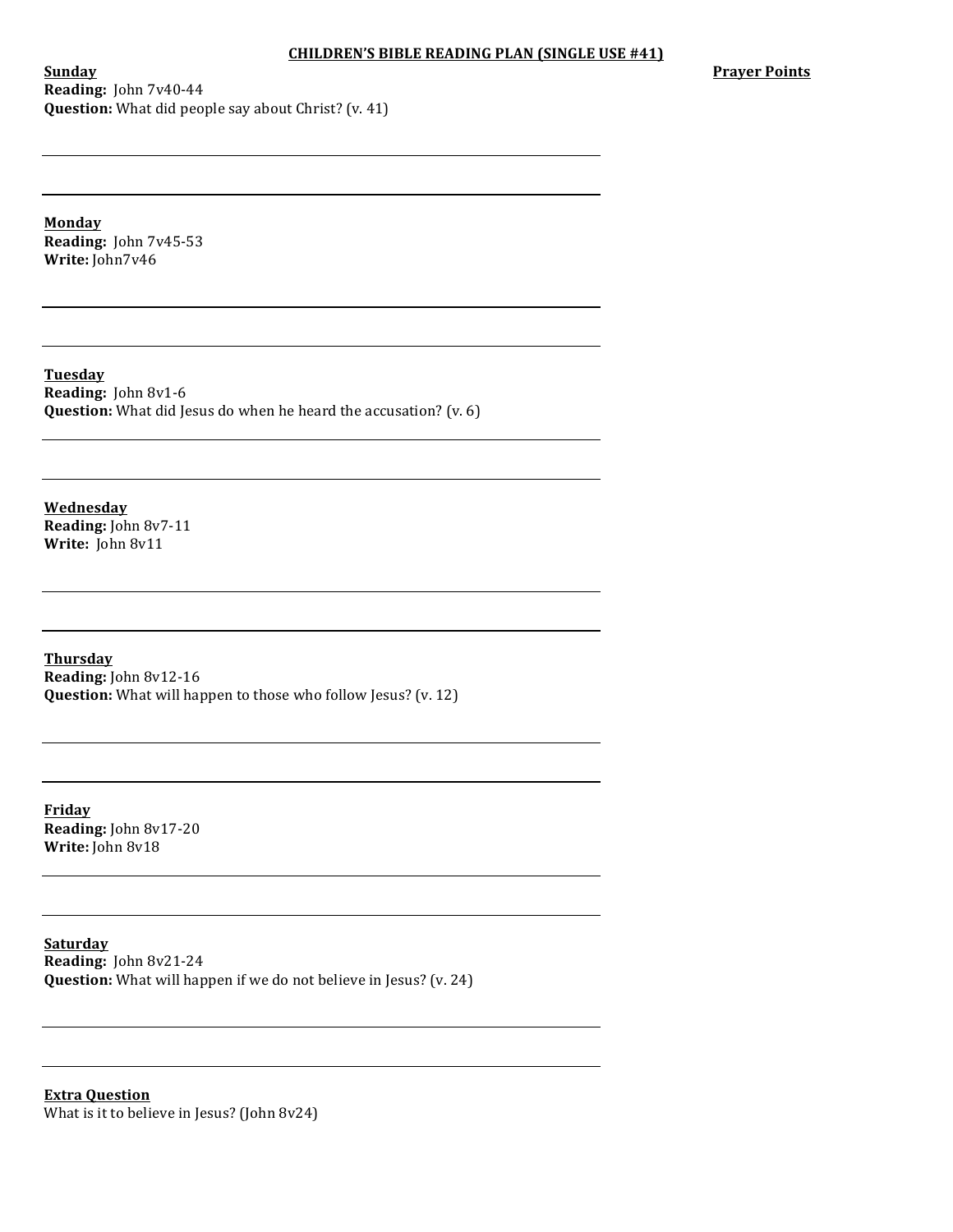## CHILDREN'S BIBLE READING PLAN (SINGLE USE #42)

**Sunday Reading:** John 8v25-28 **Question:** What will people know when the Son of Man is lifted up (crucified)? (28) **Prayer Points** 

**Monday Reading:** John 8v29-32 **Write:** John 8v31

**Tuesday Reading:** John 8v33-37 **Question:** Who makes people free? (v. 36)

**Wednesday Reading:** John 8v38-42 Write: John 8v42

**Thursday Reading:** John 8v43-47 **Question:** What is the devil? (v. 44)

**Friday Reading:** John 8v48-53 **Write:** John 8v51

**Saturday Reading:** John 8v54-59 **Question:** What did Abraham see? (v. 56)

**Extra Question** How should you feel when you think about Jesus? (v. 56)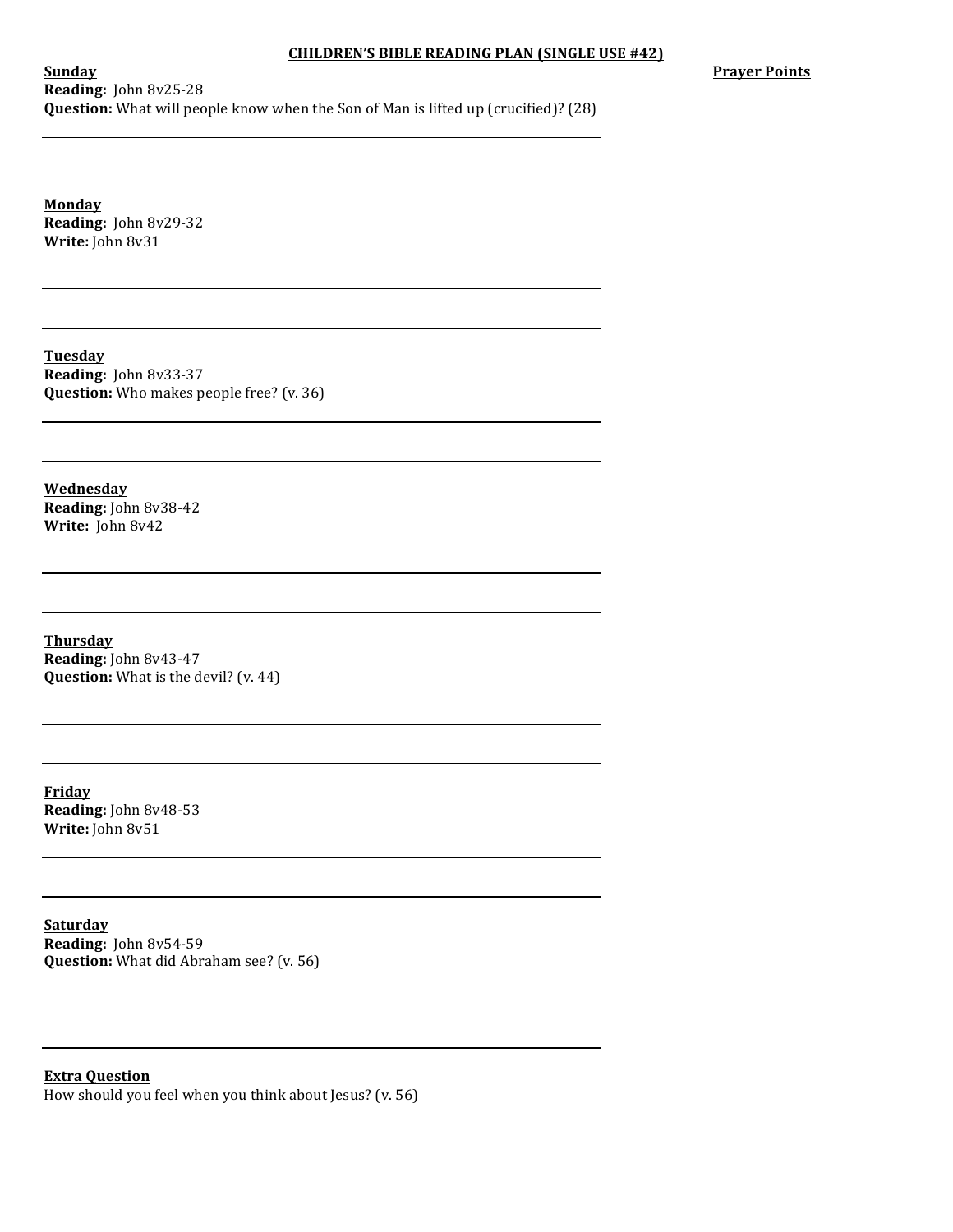**Sunday Reading:** John 9v1-5 **Write:** John 9v3

**Prayer Points** 

**Monday Reading:** John 9v6-9 **Question:** How did Jesus heal the blind man? (v. 6)

**Tuesday Reading:** John 9v10-12 **Write:** John 9v11

**Wednesday Reading:** John 9v13-17 **Question:** What did the man say about Jesus? (v. 17)

**Thursday Reading:** John 9v18-23 **Question:** Why were the parents afraid to answer the Jews? (v. 22)

**Friday Reading:** John 9v24-27 **Write:** John 9v25

**Saturday Reading:** John 9v28-33 **Question:** Why did the Jews criticize the blind man? (v. 28)

**Extra Question** What does it mean to be a disciple of Jesus (John 9v28)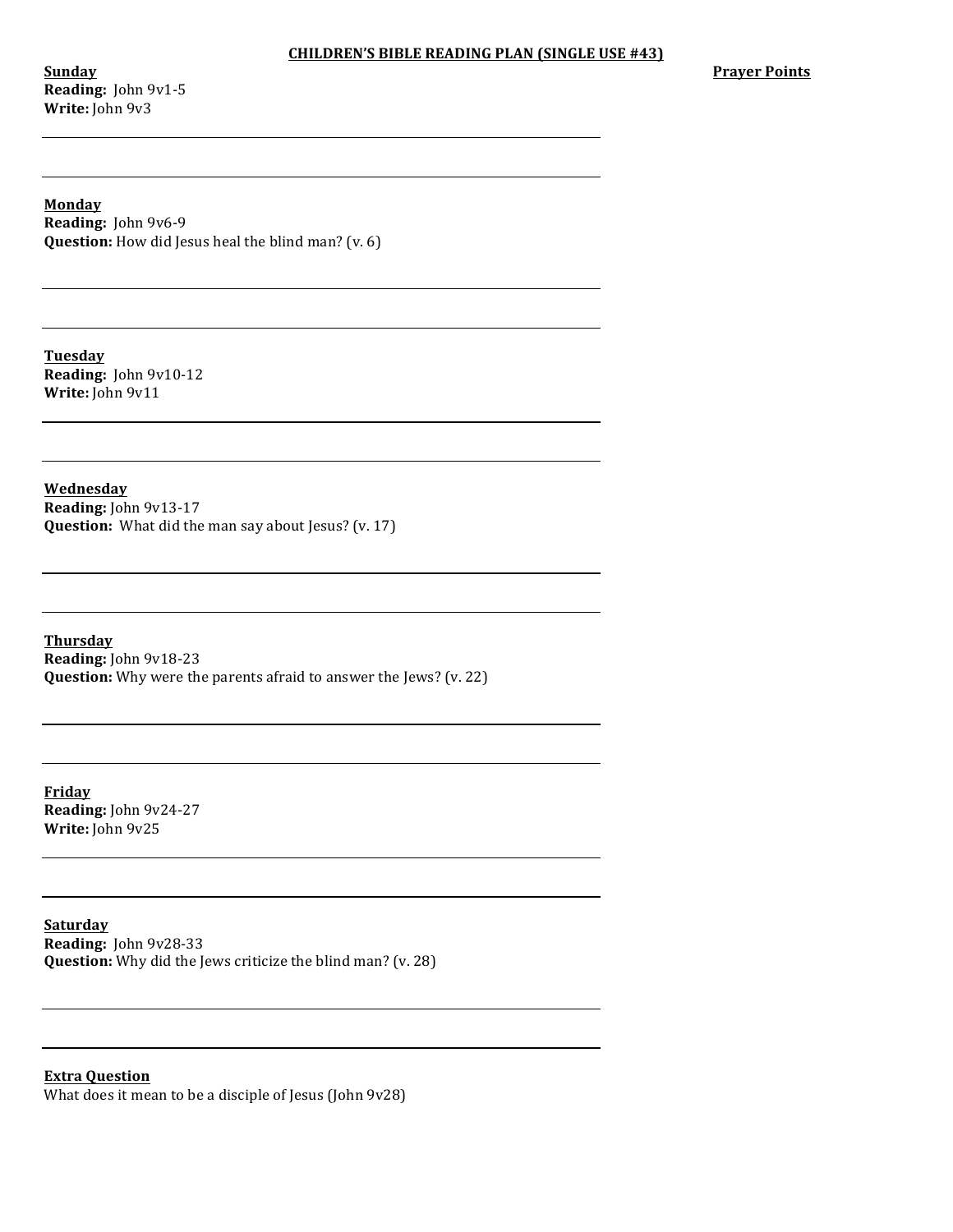## CHILDREN'S BIBLE READING PLAN (SINGLE USE #44)

**Sunday Reading:** John 9v34-38 **Write:** John 9v38

**Prayer Points** 

**Monday Reading:** John 9v39-41 **Question:** What did the Pharisees ask? (v. 40)

**Tuesday Reading:** John 10v1-6 **Write:** John 10v4

**Wednesday Reading:** John 10v7-10 Write: John 10v9

**Thursday Reading:** John 10v11-14 **Question:** What does the good shepherd give? (v. 11)

**Friday Reading:** John 10v15-18 **Write:** John  $10v18$ 

**Saturday Reading:** John 10v19-21 **Question:** What was the argument about in verses 20-21?

**Extra Question** How do you know if you are one of Jesus sheep? (John 10v4)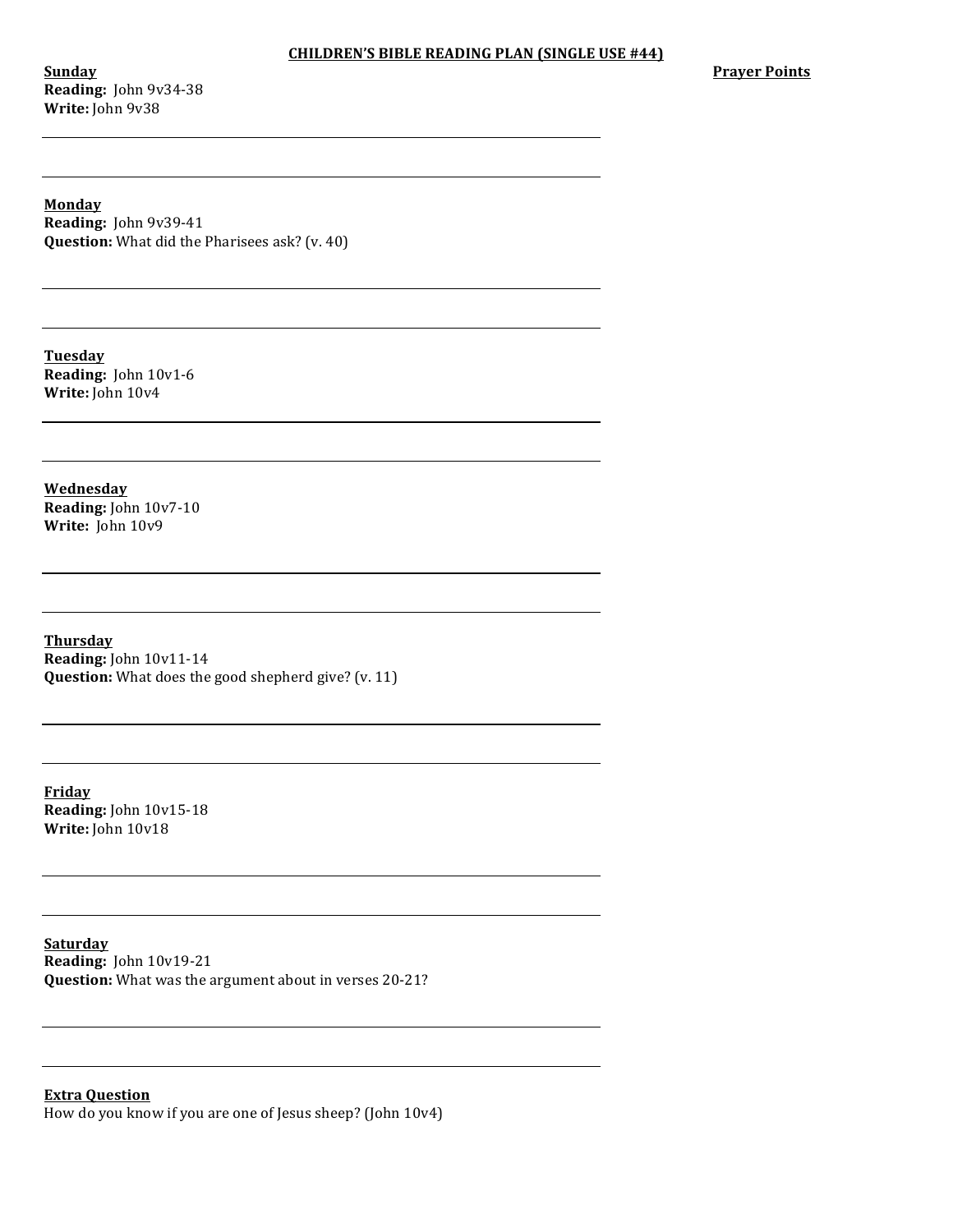**Sunday Reading:** John 10v22-26 **Write:** John 10v26

**Prayer Points** 

**Monday Reading:** John 10v27-30 **Write:** John 10v27

**Tuesday Reading:** John 10v31-33 **Question:** Why did the Jews want to stone Jesus? (v. 33)

**Wednesday Reading:** John 10v34-38 **Write:** John 10v38

**Thursday Reading:** John 10v39-42 **Question:** What did many do? (v. 42)

**Friday Reading:** John 11v1-4 **Question:** What did Jesus say about "this sickness?" (v. 4)

**Saturday Reading:** John 11v5-10 **Question:** What stops a person from stumbling? (v. 9)

**Extra Question**

How do you know if you are walking in the light or in the darkness? (John  $11v9-10$ )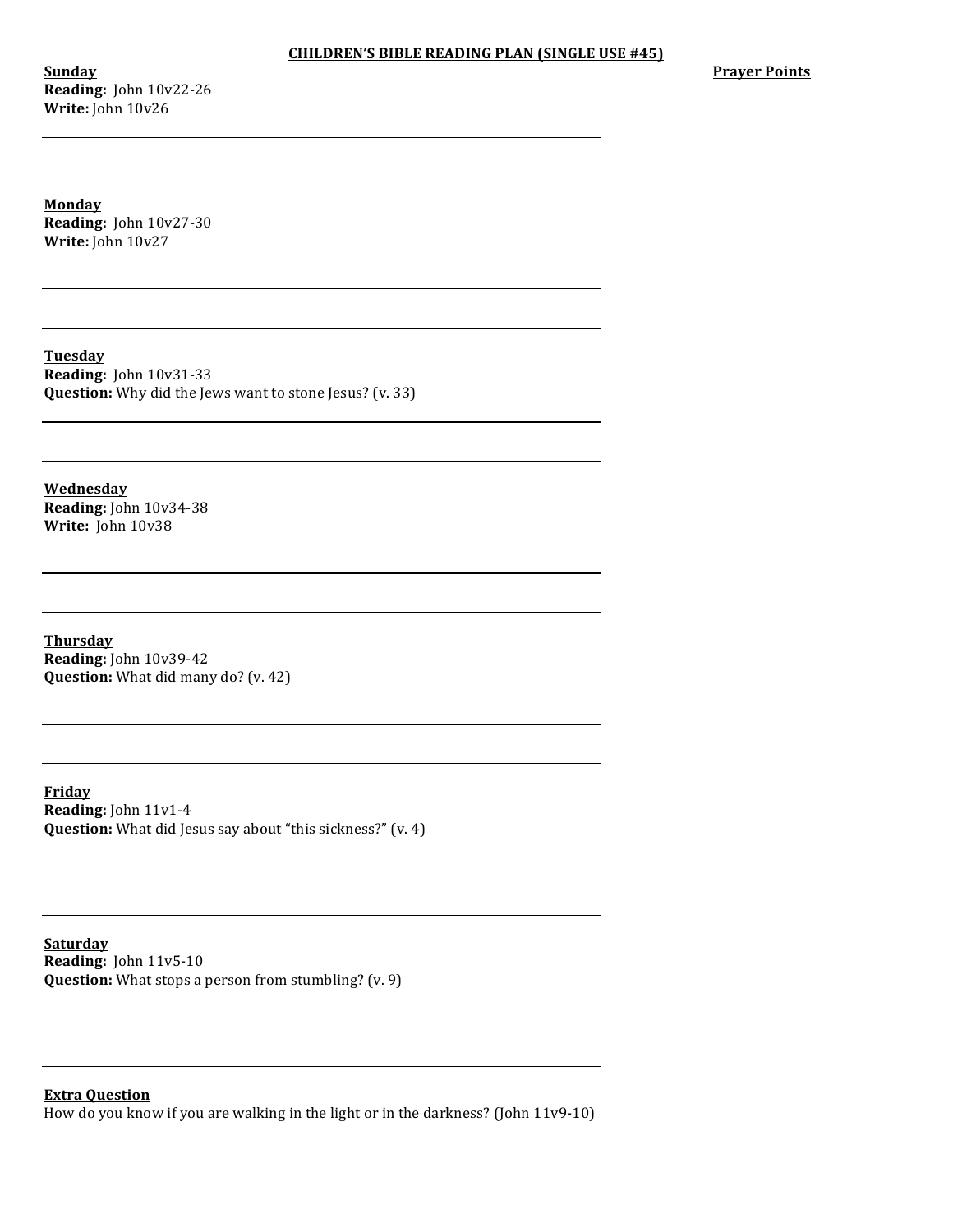### **CHILDREN'S BIBLE READING PLAN (SINGLE USE #46)**

**Sunday Reading:** John 11v11-15 **Question:** What did Jesus say about Lazarus? (v. 14)

**Prayer Points**

**Monday**

**Reading:** John 11v16-19 **Question:** How long had Lazarus been in the grave? (v. 17)

**Tuesday Reading:** John 11v20-24 **Write:** John 11v22

**Wednesday Reading:** John 11v25-27 **Write:** John 11v25

**Thursday Reading:** John 11v28-31 **Question:** Where did the Jews think Mary was going? (v. 31)

**Friday Reading:** John 11v32-36 **Write**: John 11v35

**Saturday Reading:** John 11v37-40 **Question:** What did Jesus do as he came to the grave? (v. 38)

**Extra Question** What do we see when we believe?  $(v. 40)$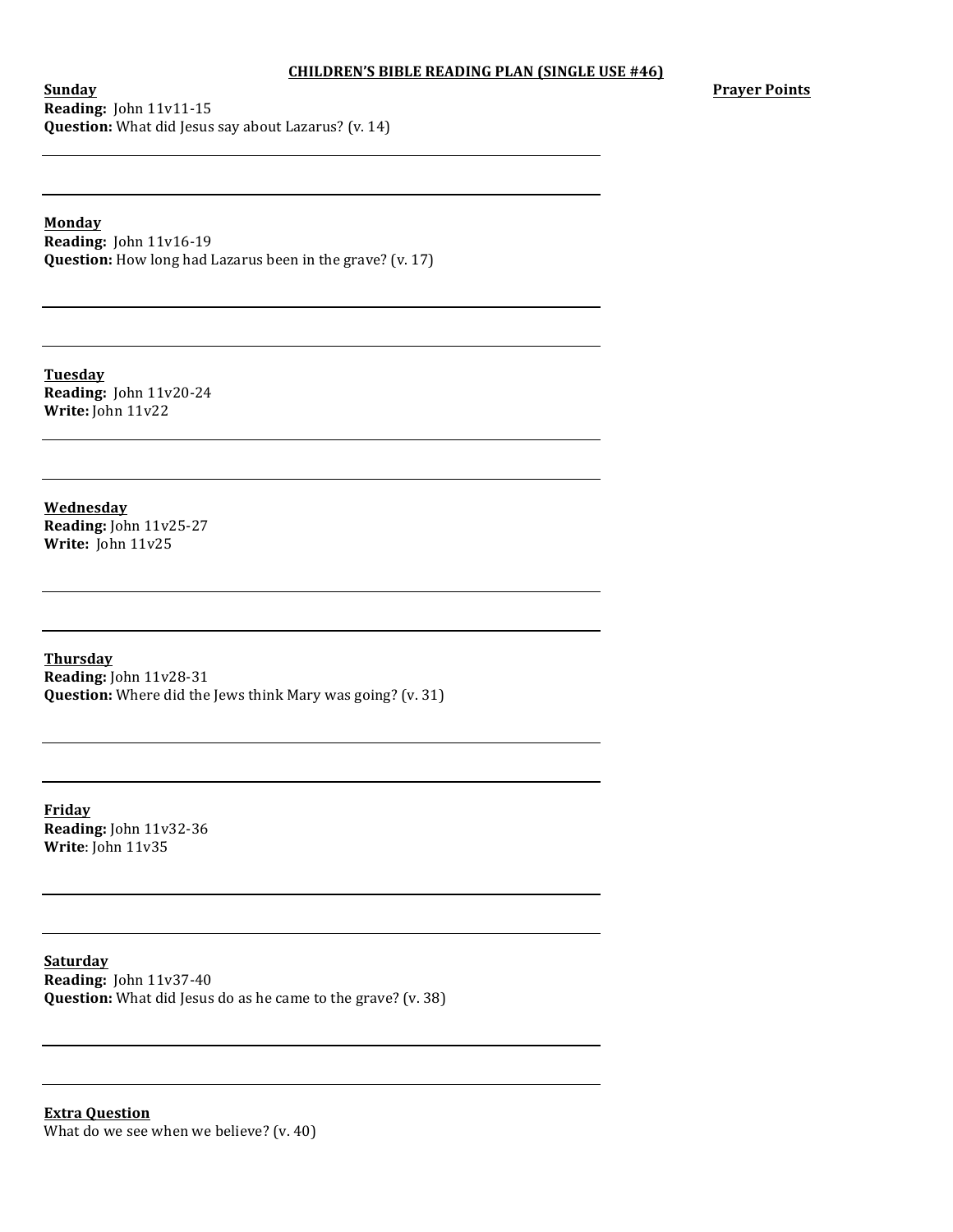## CHILDREN'S BIBLE READING PLAN (SINGLE USE #47)

**Prayer Points** 

**Sunday Reading:** John 11v41-44 **Question:** Describe how Lazarus came out from the cave. (v. 44)

**Monday Reading:** John 11v45-48 **Write:** John 11v45

**Tuesday Reading:** John 11v49-52 **Write:** John 11v51

**Wednesday Reading:** John 11v53-57 **Question:** What did the raising of Lazarus make the Jewish leaders do? (v. 53)

**Thursday Reading:** John 12v1-3 **Write:** John 1v3

**Friday Reading:** John 12v4-8 **Question**: Why did Mary anoint Jesus? (v. 7)

**Saturday Reading:** John 12v9-11 **Write:** John 12v10

**Extra Question** Why did the chief priest want to kill Lazarus?  $(v. 11)$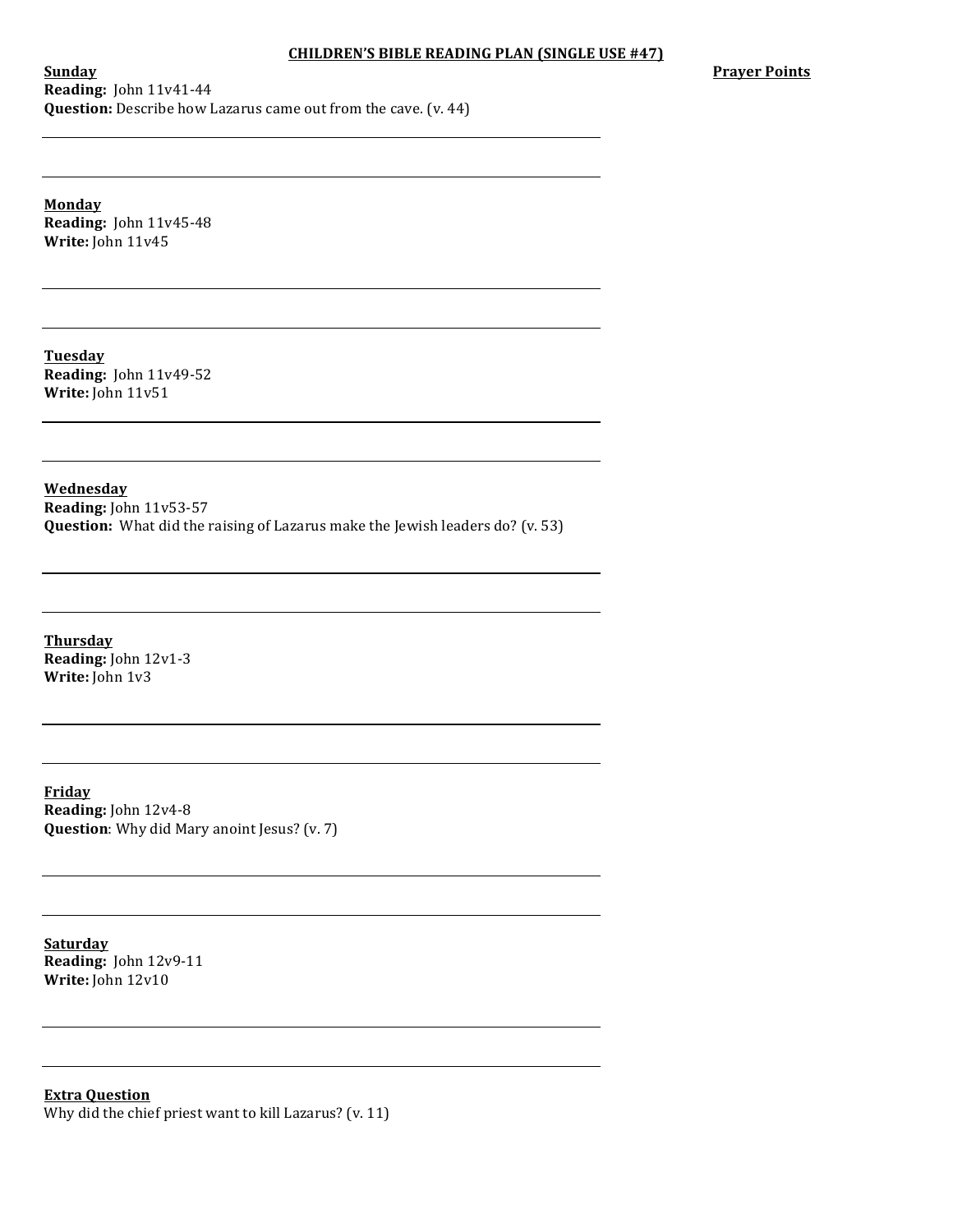**Sunday Reading:** John 12v12-16 **Write:** John 12v15

**Prayer Points** 

**Monday Reading:** John 12v17-19 **Question:** Why were the Pharisees worried? (v. 19)

**Tuesday Reading:** John 12v20-22 **Write:** John 12v22

**Wednesday Reading:** John 12v23-26 **Question:** What happens when a grain of wheat falls into the ground? (v. 24)

**Thursday Reading:** John 12v27-31 **Question:** What did the voice from heaven say? (v. 28)

**Friday Reading:** John 12v32-26 **Write**: John 12v32

**Saturday Reading:** John 12v37-41 **Write:** John 12v37

**Extra Question** What happens if our hearts are hardened? (John  $12v40$ )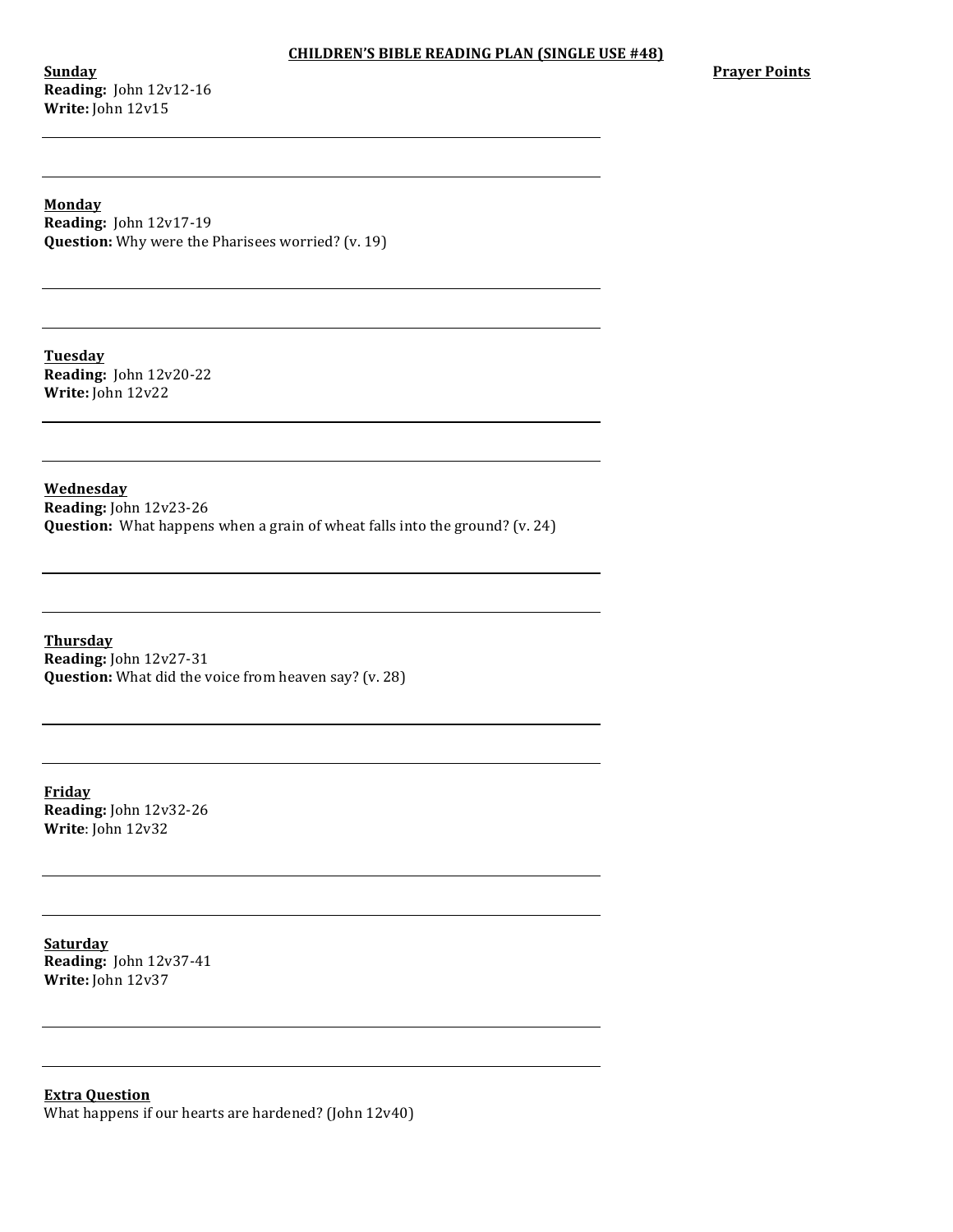**Sunday Reading:** John 12v42-45 **Write:** John 12v43

**Prayer Points**

**Monday Reading:** John 12v46-50 **Write:** John 12v46

**Tuesday Reading:** John 13v1-5 **Question:** What did Jesus do to the disciples? (v. 4-5)

**Wednesday Reading:** John 13v6-11 **Question:** What did Jesis already know? (v. 11)

**Thursday Reading:** John 13v12-17 **Write:** John 13v14

**Friday Reading:** John 13v18-20 **Question**: Why did Jesus sometimes predict the future? (v. 19)

**Saturday Reading:** John 13v21-27 **Write:** John 13v27

**Extra Question** What are you doing to follow Jesus' foot-washing example? (John  $13v14-15$ )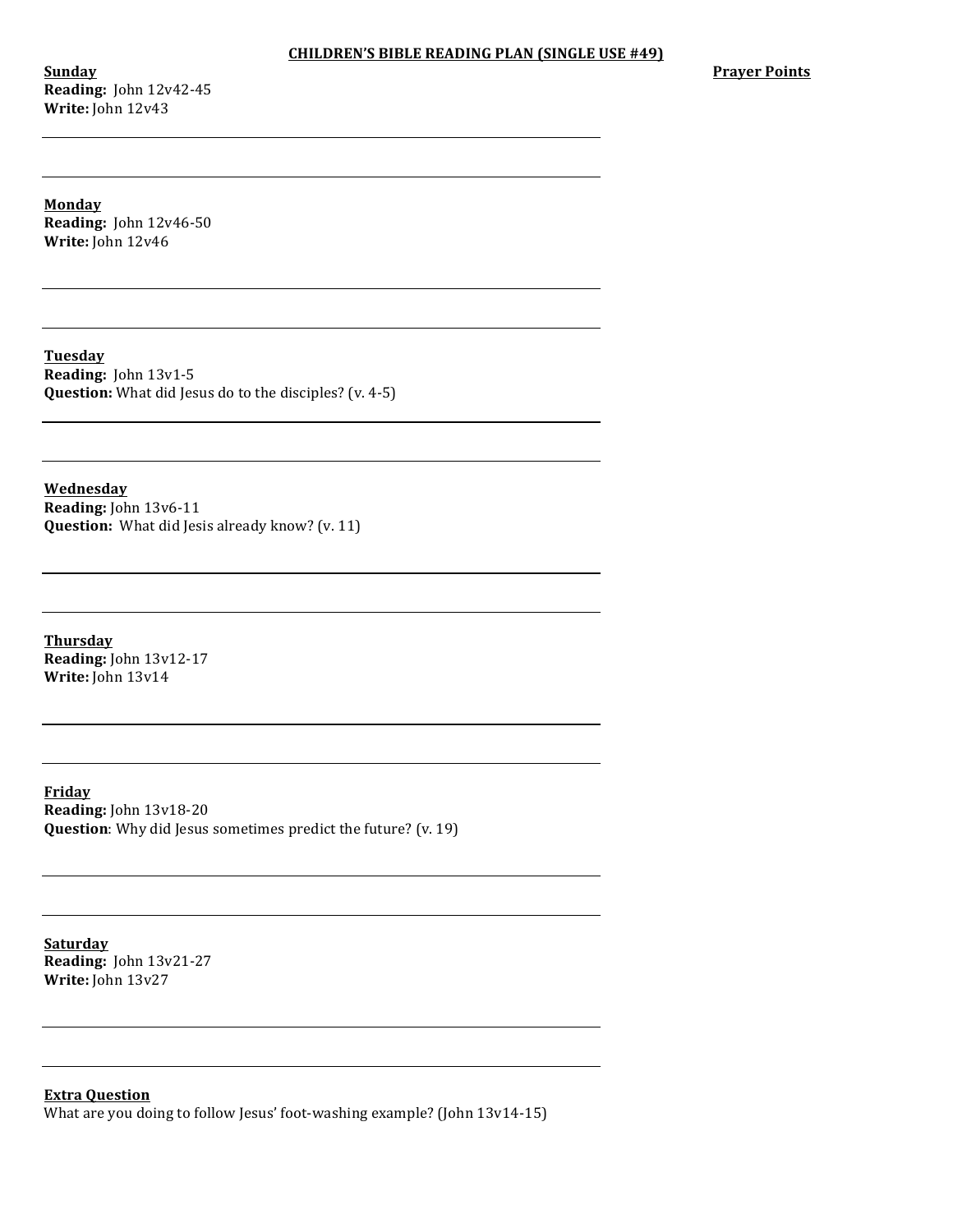**Sunday Reading:** John 13v28-30 **Write:** John 13v30

**Prayer Points** 

**Monday Reading:** John 13v31-35 **Write:** John 13v35

**Tuesday Reading:** John 13v36-38 **Write:** John 13v37

**Wednesday Reading:** John 14v1-4 **Write:** John 14:1

**Thursday Reading: John 14v5-7 Write:** John 14v6

**Friday Reading:** John 14v8-11 **Question**: What did Philip as for? (v. 8)

**Saturday Reading:** John 14v12-14 **Write:** John 14v14

**Extra Question** What does it mean to "ask in Christ's name"?  $(v. 14)$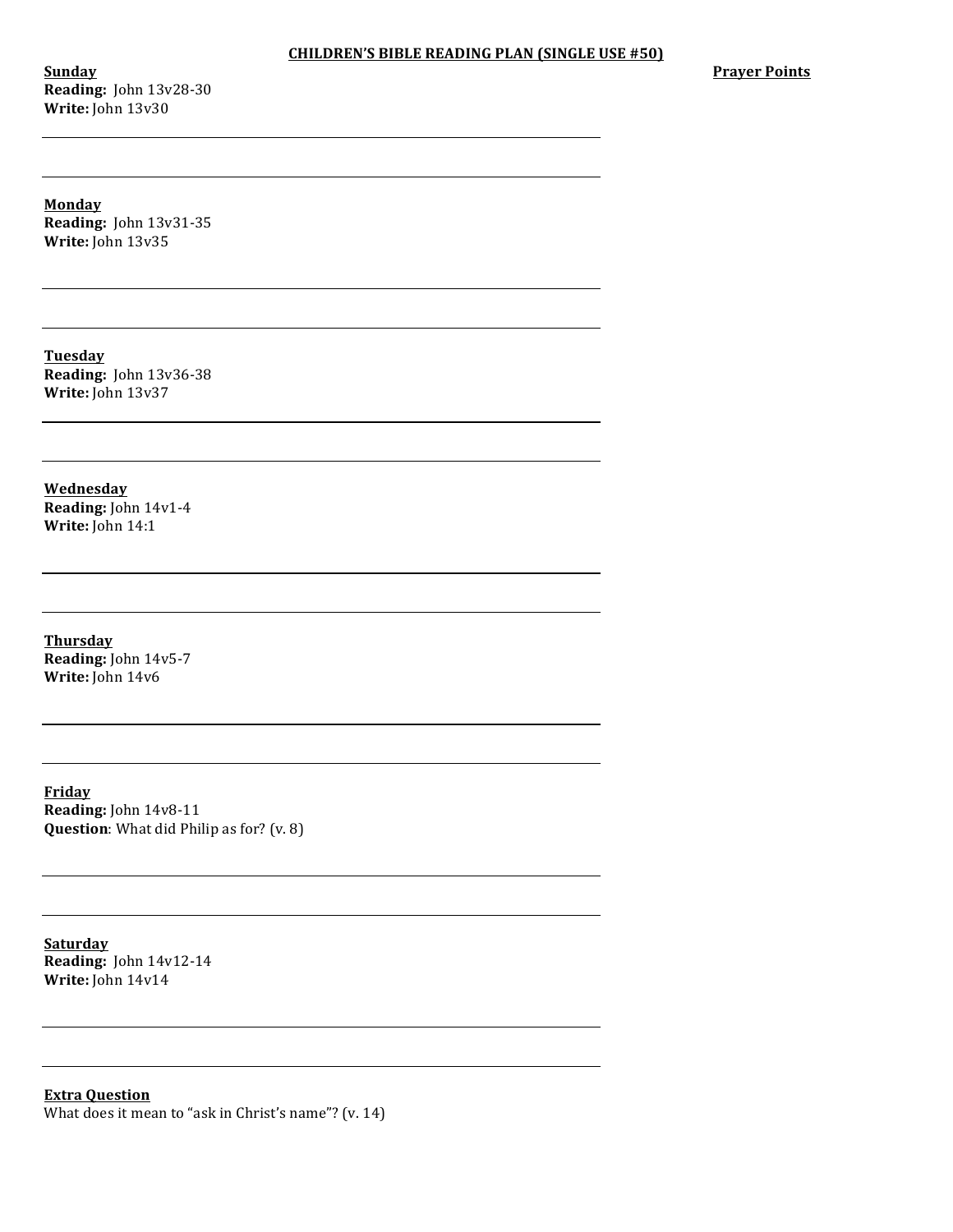**Sunday Reading:** John 14v15-18 **Write:** John 14v15

**Monday Reading:** John 14v19-21 **Question:** How will God respond to those who keep His commandments? (v. 21)

**Tuesday Reading:** John 14v22-24 **Write:** John 14v23

**Wednesday Reading:** John 14v25-27 **Question:** What will Jesus leave his disciples? (v. 27)

**Thursday Reading:** John 14v28-31 **Write:** John 14v30

**Friday Reading:** John 15v1-4 **Question**: How do you bear fruit? (v. 4)

**Saturday Reading:** John 15v5-8 **Question:** What can you do without Jesus? (v. 5)

**Extra Question** What happens if you don't abide in Jesus? (John  $15v6$ )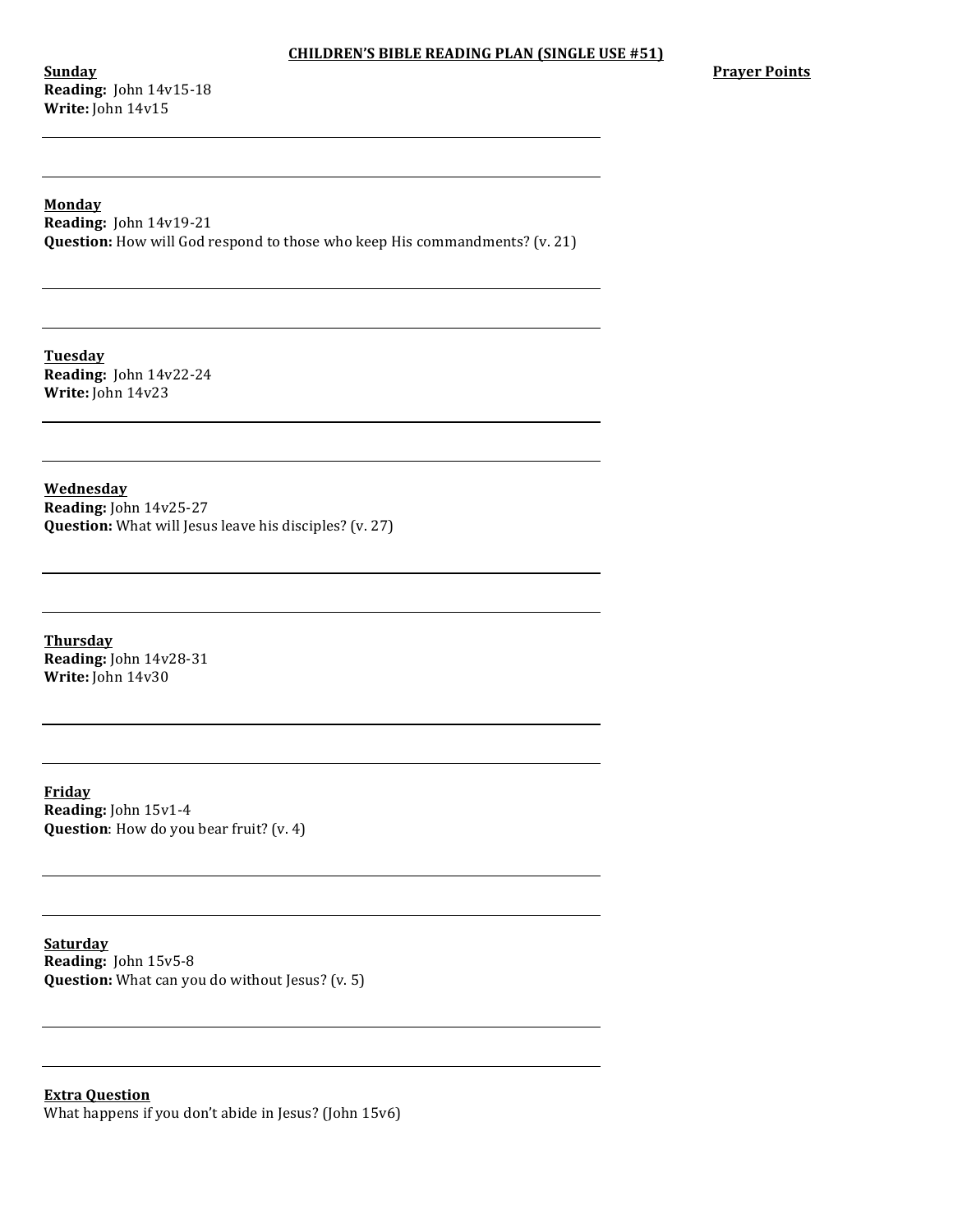## CHILDREN'S BIBLE READING PLAN (SINGLE USE #52)

**Sunday Reading:** John 15v9-12 **Question:** What was Jesus' commandment? (v. 12) **Prayer Points** 

**Monday Reading:** John 15v13-15 **Write:** John 15v14

**Tuesday Reading:** John 15v16-19 **Question:** Why do so many hate Christians? (v. 19)

**Wednesday Reading:** John 15v20-23 **Write:** John 15v23

**Thursday Reading:** John 15v24-27 **Question:** What does Jesus call the Holy Spirit here? (v. 26)

**Friday Reading:** John 16v1-4 **Write**: John 16v3

**Saturday Reading:** John 16v5-7 **Write:** John 16v7

**Extra Question** Why is the Holy Spirit called the Comforter? (John 15v26; 16v7)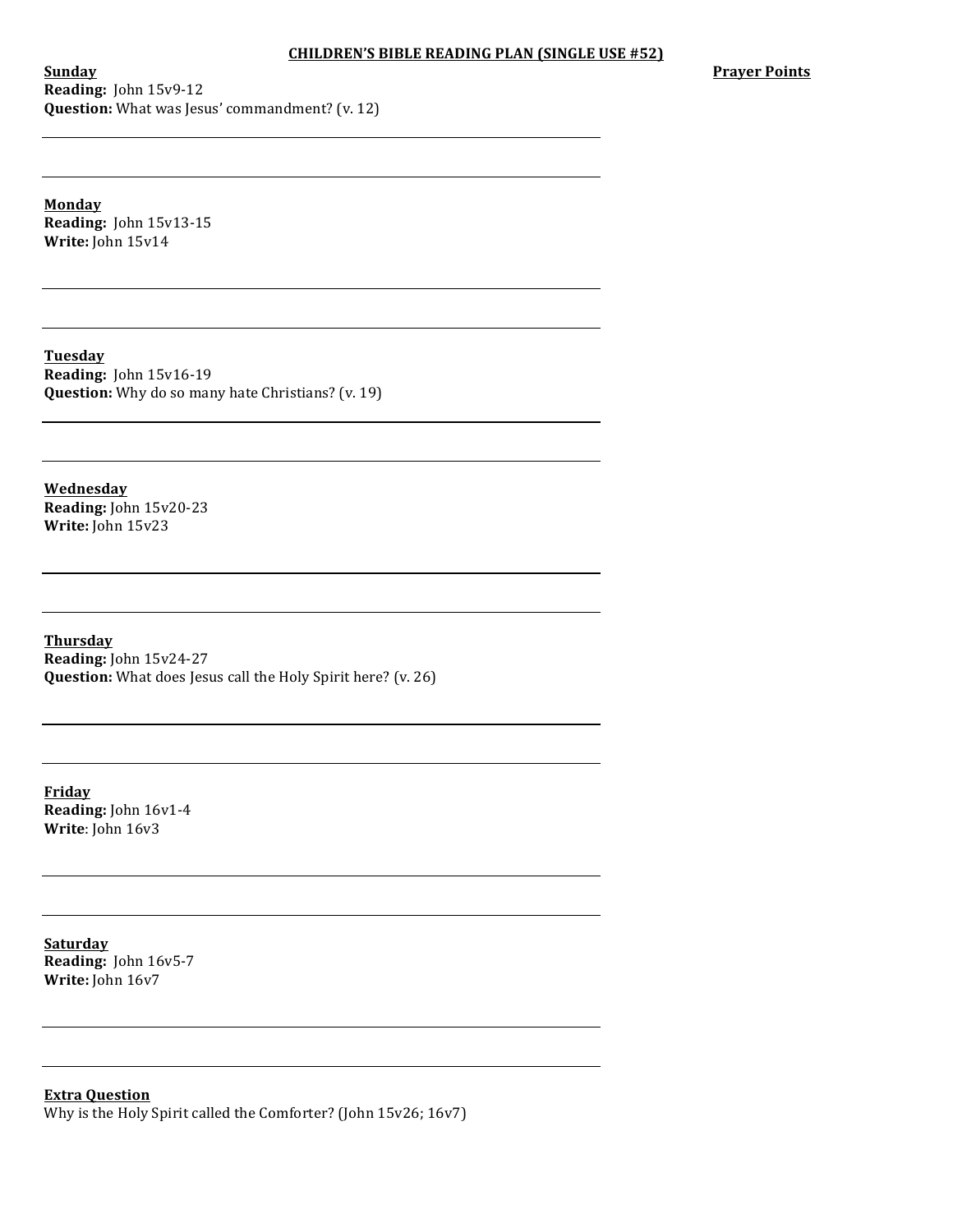## CHILDREN'S BIBLE READING PLAN (SINGLE USE #53)

**Prayer Points** 

**Sunday Reading:** John 16v8-11 **Question:** What will the Holy Spirit convict us of? (v. 8)

**Monday Reading:** John 16v12-15 **Write:** John 16v14

**Tuesday Reading:** John 16v16-18 **Question:** Where was Jesus going? (v. 16)

**Wednesday Reading:** John 16v19-21 **Write:** John 16v20

**Thursday Reading:** John 16v22-24 **Question:** Why were the disciples to pray/ask? (v. 24)

**Friday Reading:** John 16v25-27 **Write**: John 16v27

**Saturday Reading:** John 16v28-33 **Write:** John 16v33

**Extra Question** How do Jesus' words give us peace? (John 16v33)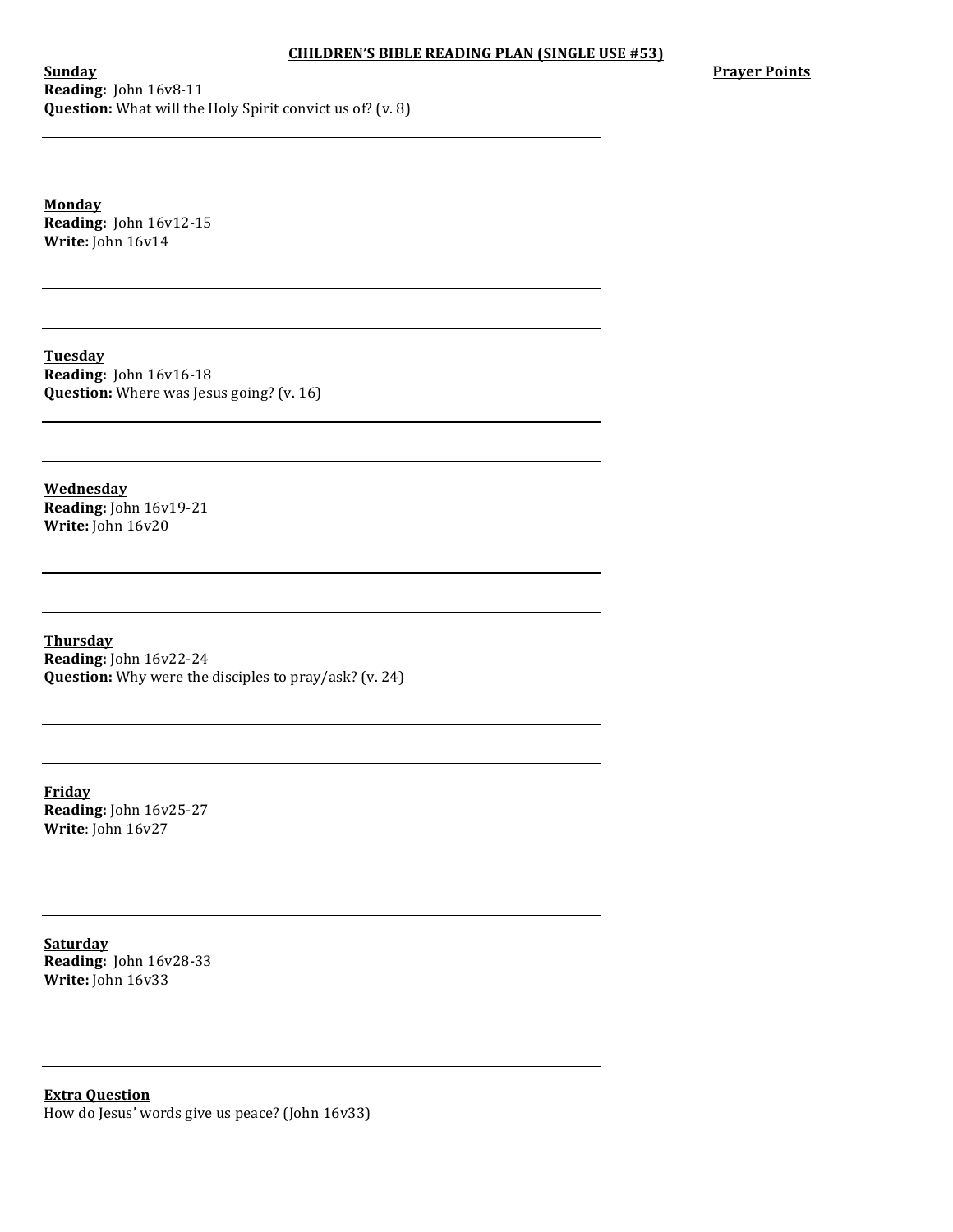## CHILDREN'S BIBLE READING PLAN (SINGLE USE #54)

**Sunday Reading:** John 17v1-5 **Question:** What is eternal life? (v. 3) **Prayer Points** 

**Monday Reading:** John 17v6-9 Write: John 17v9

**Tuesday Reading:** John 17v10-13 **Question:** Why did Jesus speak? (v. 13)

**Wednesday Reading:** John 17v14-17 **Write:** John 17v17

**Thursday Reading:** John 17v18-20 **Write:** John 17v18

**Friday Reading:** John 17v21-23 **Question**: What does Jesus want the world to know? (v. 21, 23)

**Saturday Reading:** John 17v24-26 **Write:** John 17v26

**Extra Question** What did John 17 teach you about how to pray?